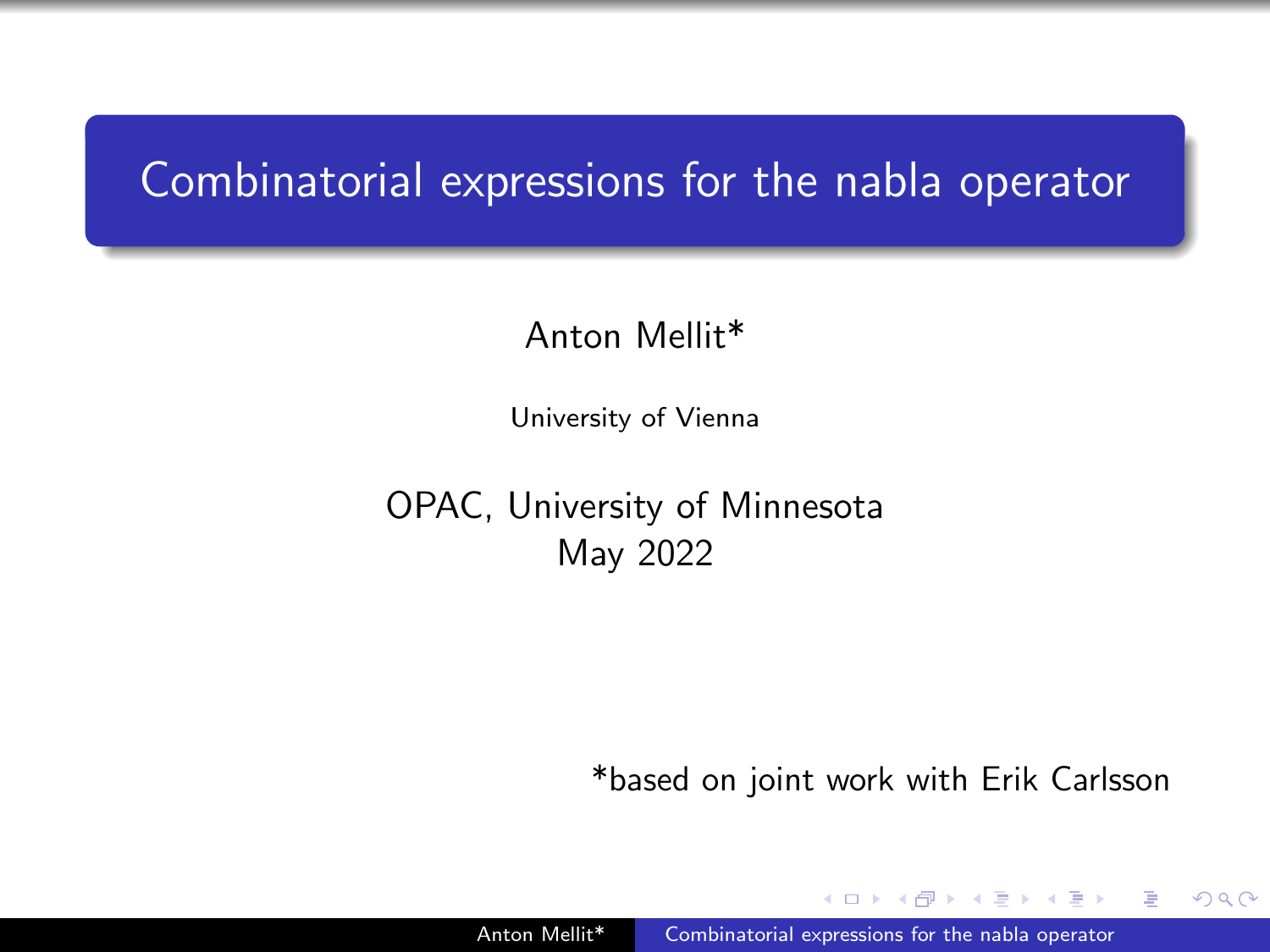### Motivating example

Fix a skew shape  $\lambda \setminus \mu$ . Ex.:

$$
\lambda\setminus\mu=(3,2)\setminus(1,0)=\boxed{\qquad \qquad }
$$

Fix content  $c = 1^{\nu_1} 2^{\nu_2} \cdots$ , i.e. a multiset of integers. Ex.:

$$
\boldsymbol{c}=(1,1,2,2)
$$

Count semistandard Young tableaux of shape  $\lambda \setminus \mu$  and content c:



a mara a mara

 $\Omega$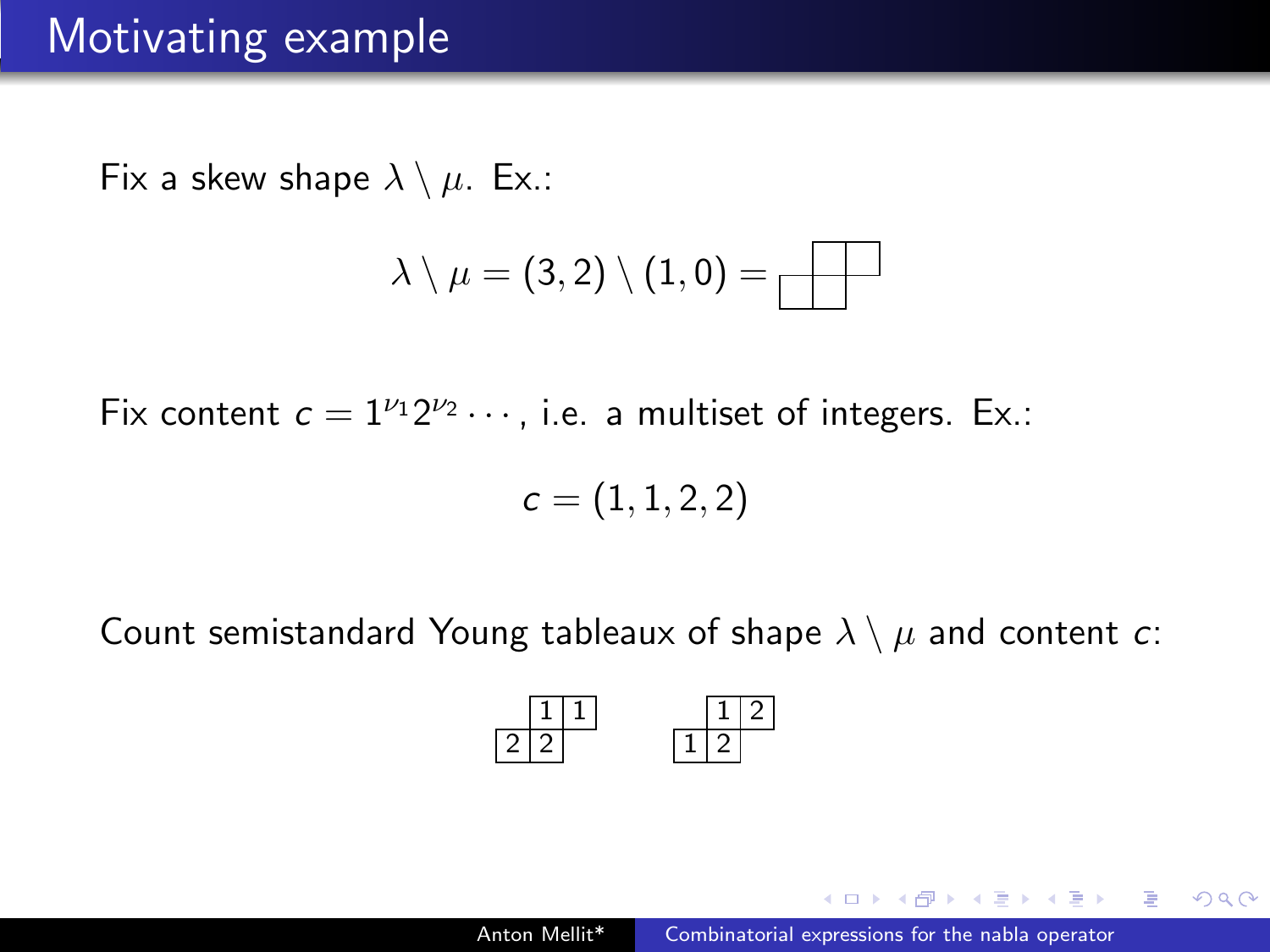### Motivating example

shape  $\rightsquigarrow$  Schur function  $s_{\lambda \setminus \mu}$  $i h_{\nu}$ 

The answer is:

$$
(s_{\lambda \setminus \mu}, h_{\nu})
$$
  
\n
$$
s_{(3,2)\setminus(1,0)} = s_{(2,2)} + s_{(3,1)}
$$
  
\n
$$
h_{(2,2)} = s_{(4)} + s_{(3,1)} + s_{(2,2)}
$$
  
\n
$$
(s_{(3,2)\setminus(1,0)}, h_{(2,2)}) = 2
$$

 $299$ 

э

同 ▶ イヨ ▶ イヨ ▶ │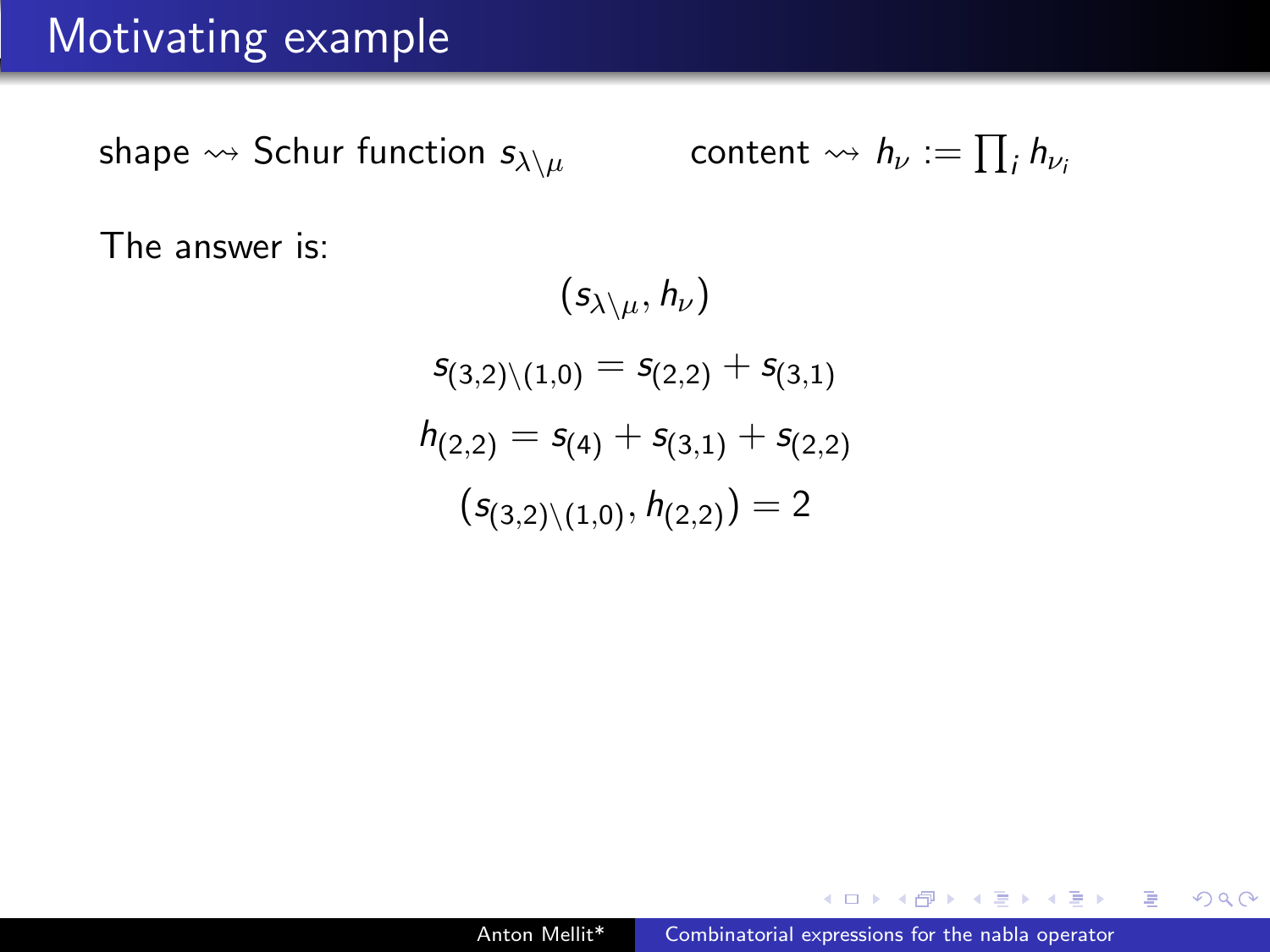## Motivating example

shape  $\rightsquigarrow$  Schur function  $s_{\lambda\setminus\mu}$  $i h_{\nu}$ 

The answer is:

$$
(s_{\lambda\setminus\mu}, h_{\nu})
$$
  
\n
$$
s_{(3,2)\setminus(1,0)} = s_{(2,2)} + s_{(3,1)}
$$
  
\n
$$
h_{(2,2)} = s_{(4)} + s_{(3,1)} + s_{(2,2)}
$$
  
\n
$$
(s_{(3,2)\setminus(1,0)}, h_{(2,2)}) = 2
$$

#### Remark

The dimension of the space of symmetric functions is the number of partitions, which is smaller than both the number of possible shapes and the number of possible contents. So there must be relations!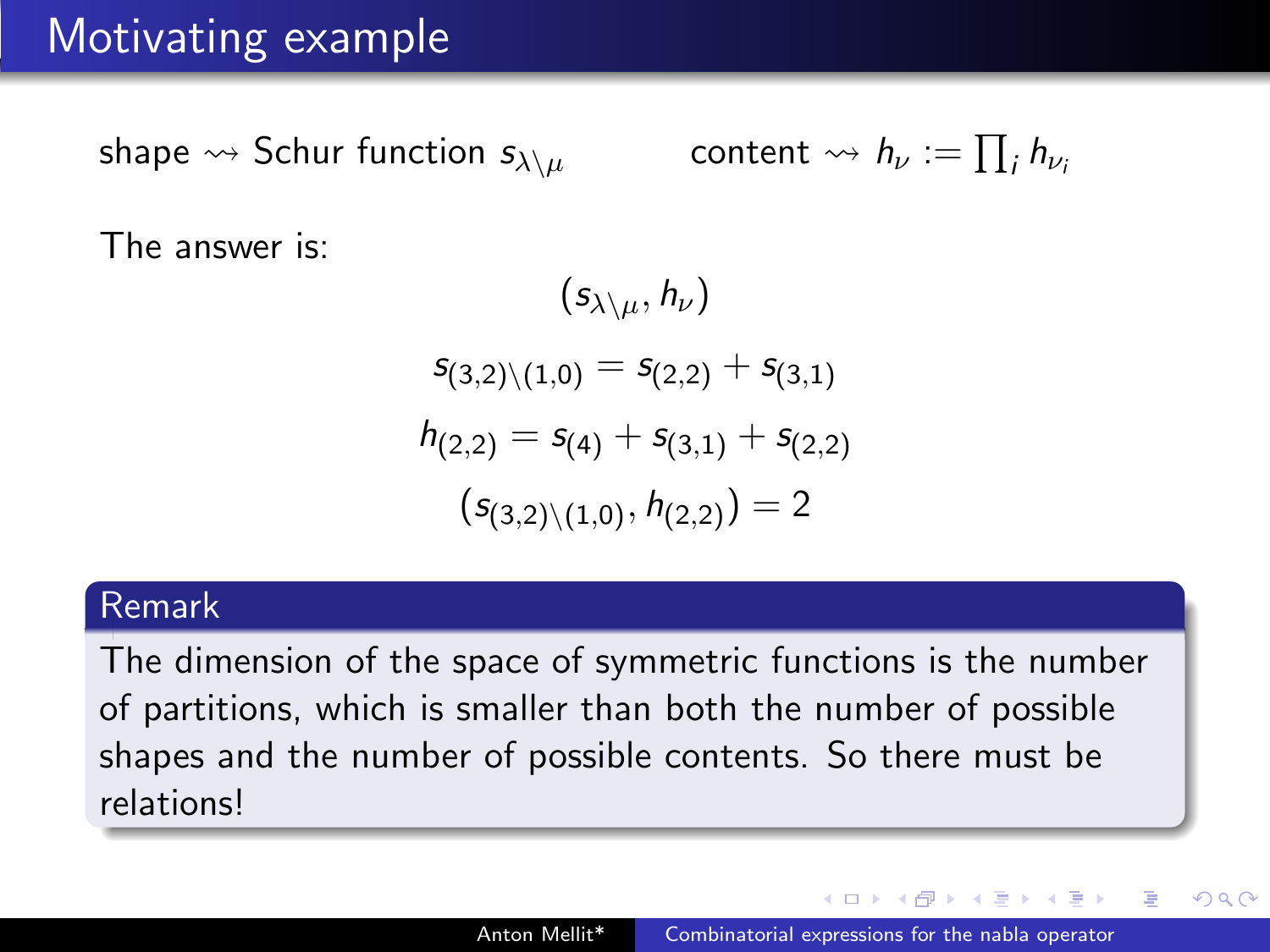4 17 18

 $\langle \overline{m} \rangle$  and  $\overline{m}$  and  $\overline{m}$  and  $\overline{m}$  and  $\overline{m}$ 

 $299$ 

э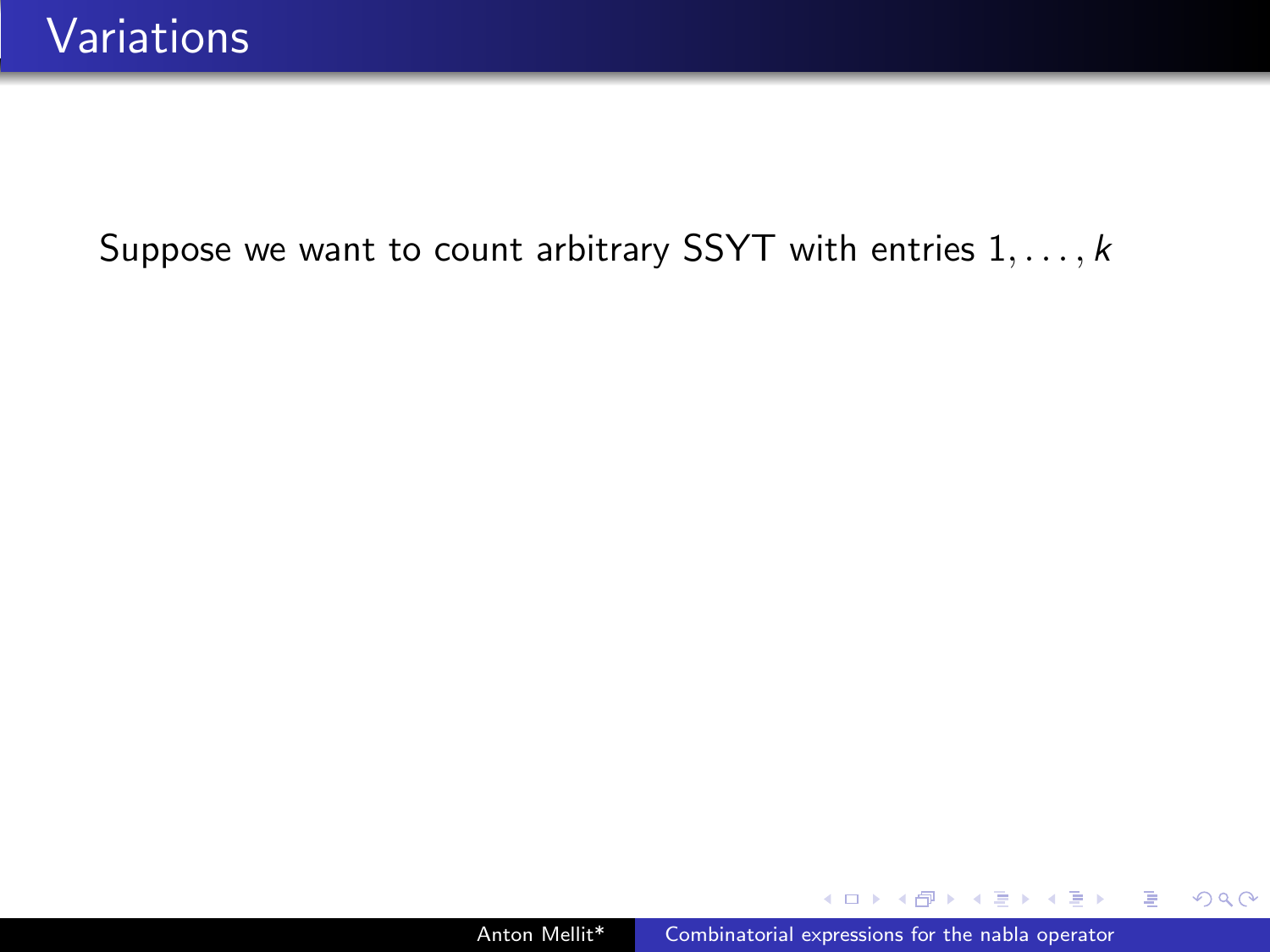Or SSYT with entries  $0, 1, 2, \cdots$ , but we weigh each entry *i* by  $q<sup>i</sup>$ .

伺 ▶ イヨ ▶ イヨ ▶

 $QQ$ 

э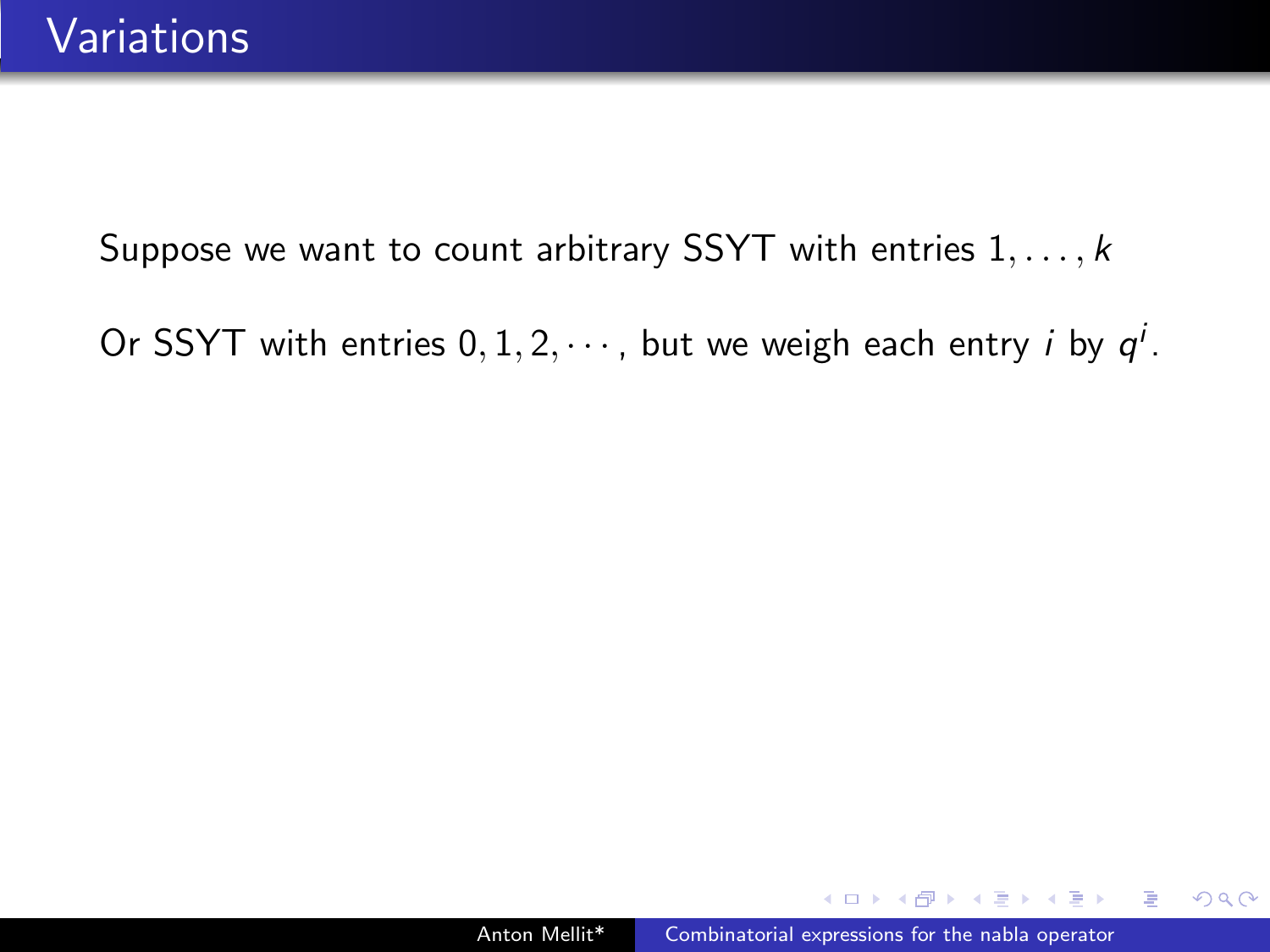Or SSYT with entries  $0, 1, 2, \cdots$ , but we weigh each entry *i* by  $q<sup>i</sup>$ .

In each case, we know that there exists a symmetric function  $f$ (the sum  $\chi := \sum_{\mathsf{c}} h_{\nu(\mathsf{c})}$  or a linear combination) such that the answer is  $(s_{\lambda\setminus\mu}, f)$ . The question is only how to find f.

**STEP AT LAND**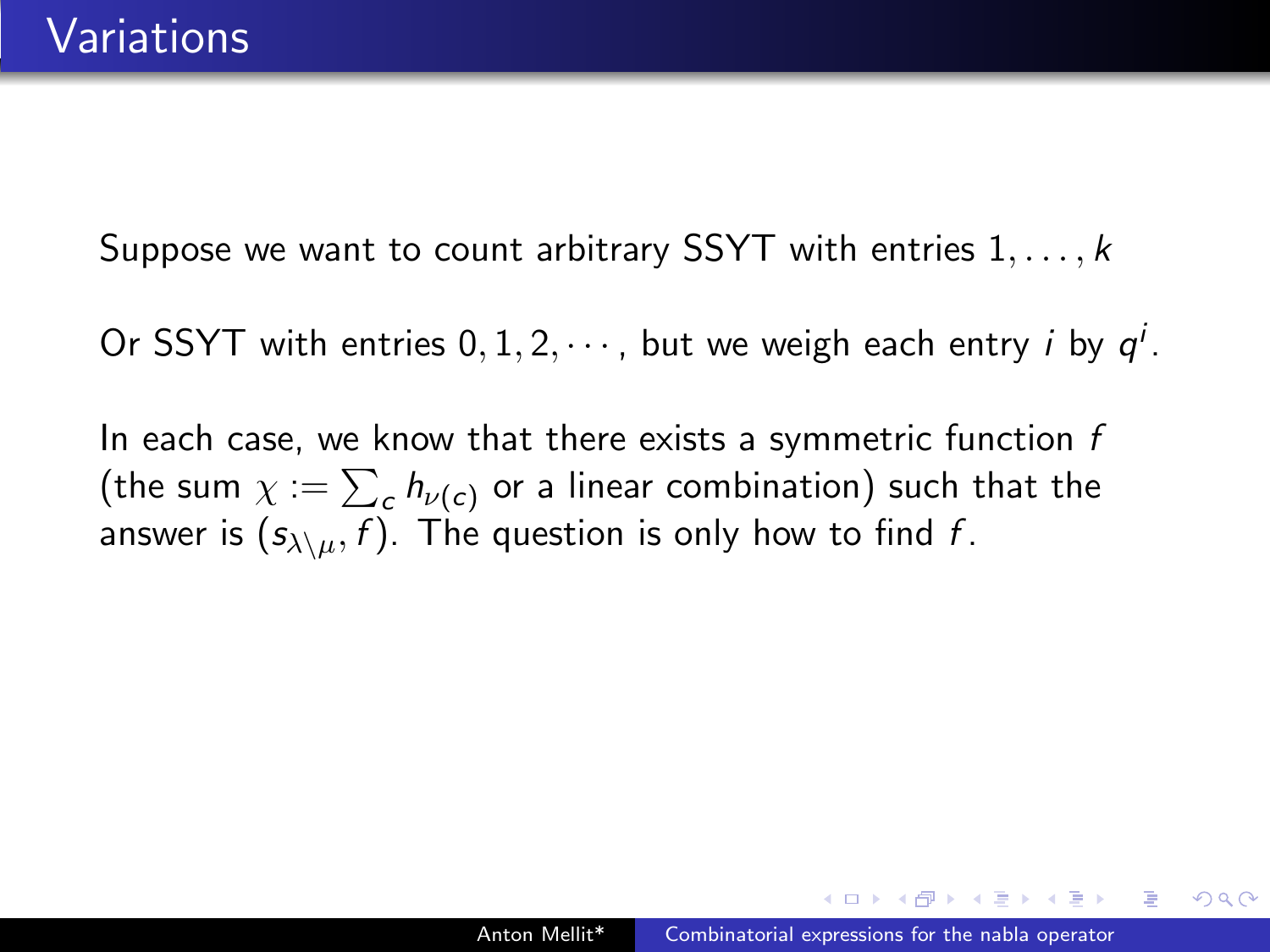Or SSYT with entries  $0, 1, 2, \cdots$ , but we weigh each entry *i* by  $q<sup>i</sup>$ .

In each case, we know that there exists a symmetric function  $f$ (the sum  $\chi := \sum_{\mathsf{c}} h_{\nu(\mathsf{c})}$  or a linear combination) such that the answer is  $(s_{\lambda\setminus u}, f)$ . The question is only how to find f.

Approach: count SSYT of some easy shape, recover f and use it for all shapes.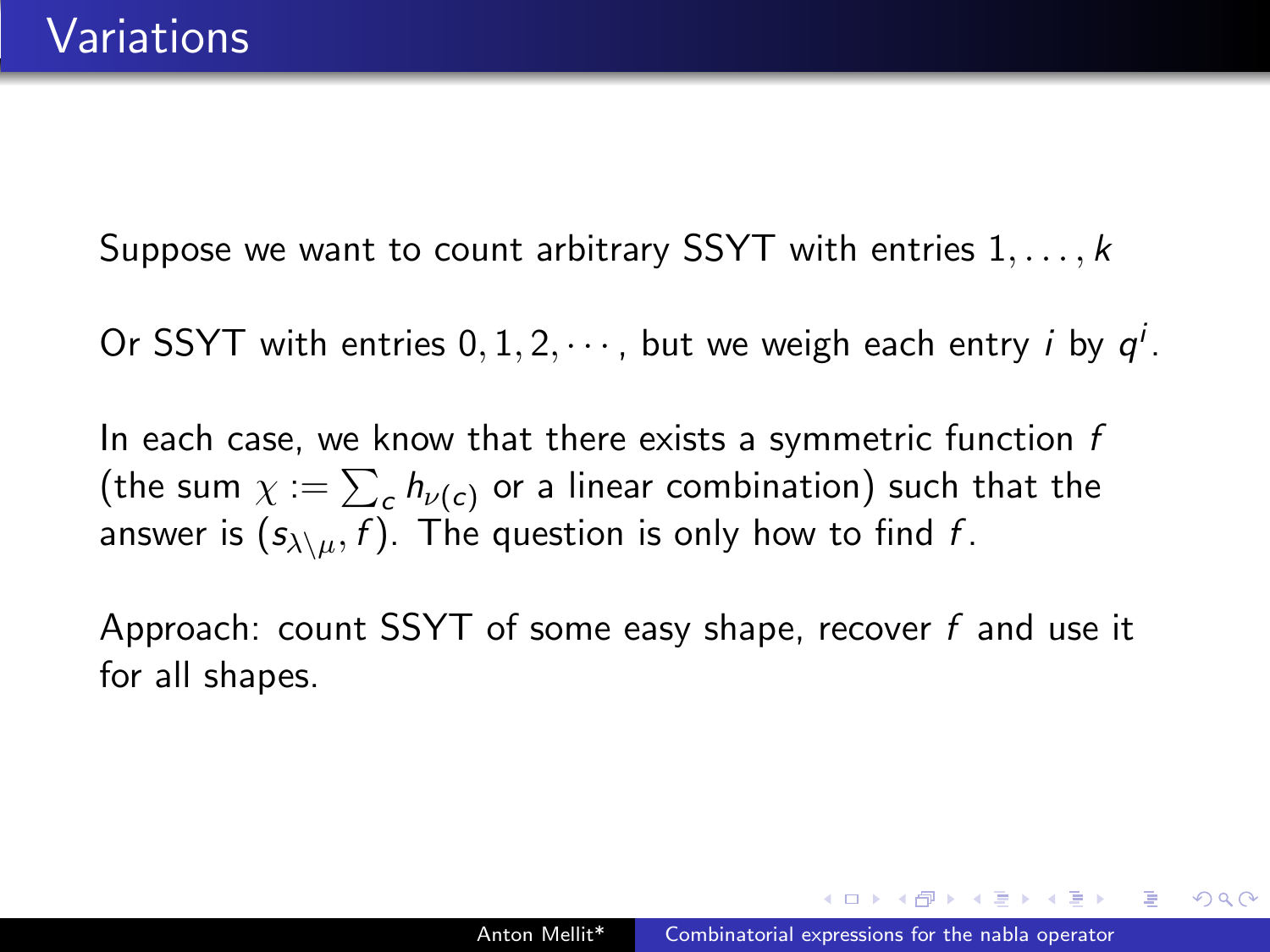### **Variations**

In the first situation we consider shapes of the form



. The answer is given by the binomial coefficients, so we obtain

$$
(f,e_\lambda)=\prod_i\binom{m}{\lambda_i}.
$$

and recover  $f$ :

$$
f = \sum_{\lambda} \prod_i \binom{m}{\lambda_i} \omega(m_{\lambda})
$$

÷

 $QQ$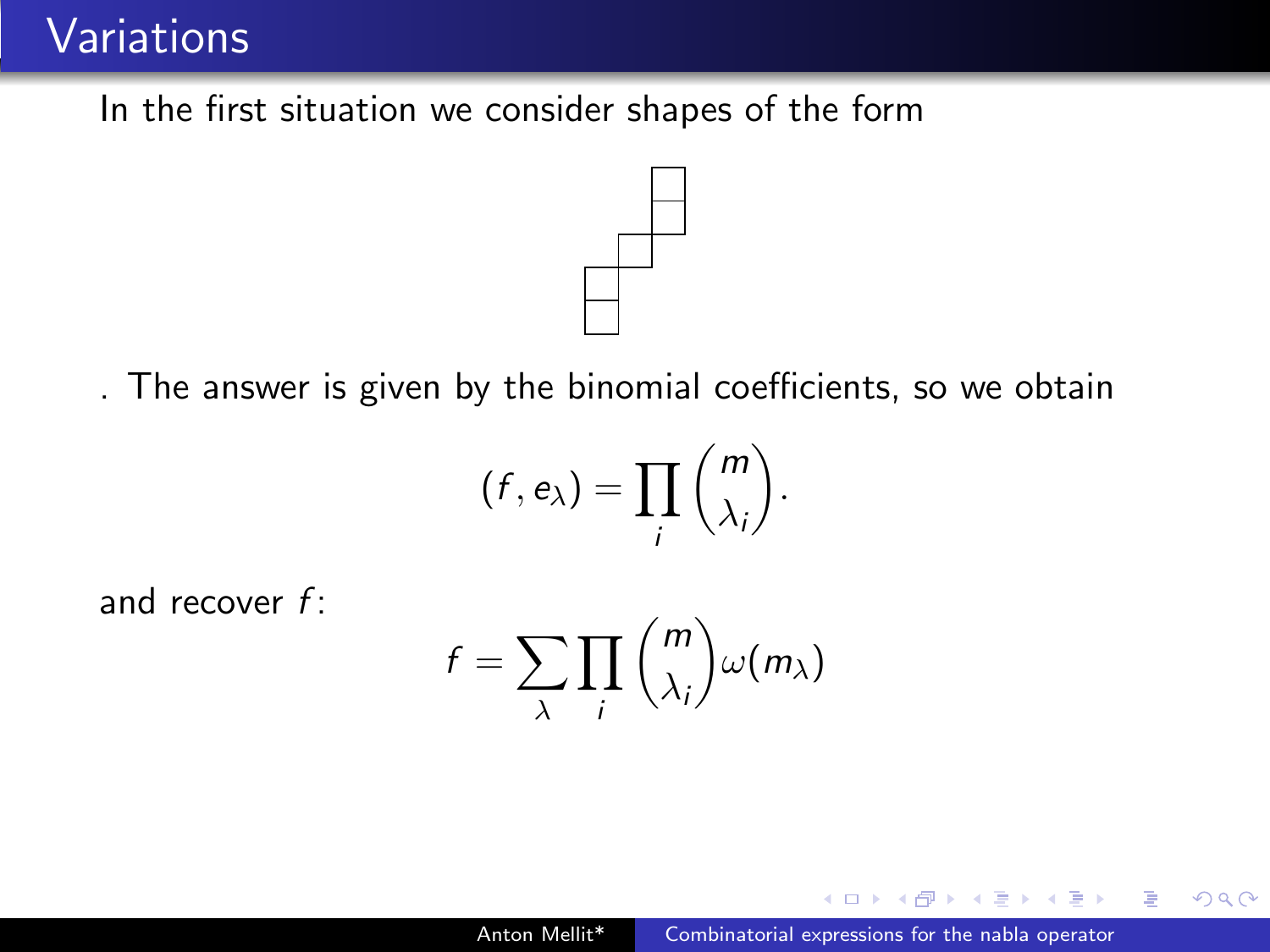### **Variations**

In the first situation we consider shapes of the form



. The answer is given by the binomial coefficients, so we obtain

$$
(f,e_\lambda)=\prod_i\binom{m}{\lambda_i}.
$$

and recover  $f$ :

$$
f = \sum_{\lambda} \prod_i \binom{m}{\lambda_i} \omega(m_{\lambda})
$$

also

$$
f = \sum_{\lambda} \prod_{i} \binom{m + \lambda_i - 1}{\lambda_i} m_{\lambda}
$$

÷

 $QQ$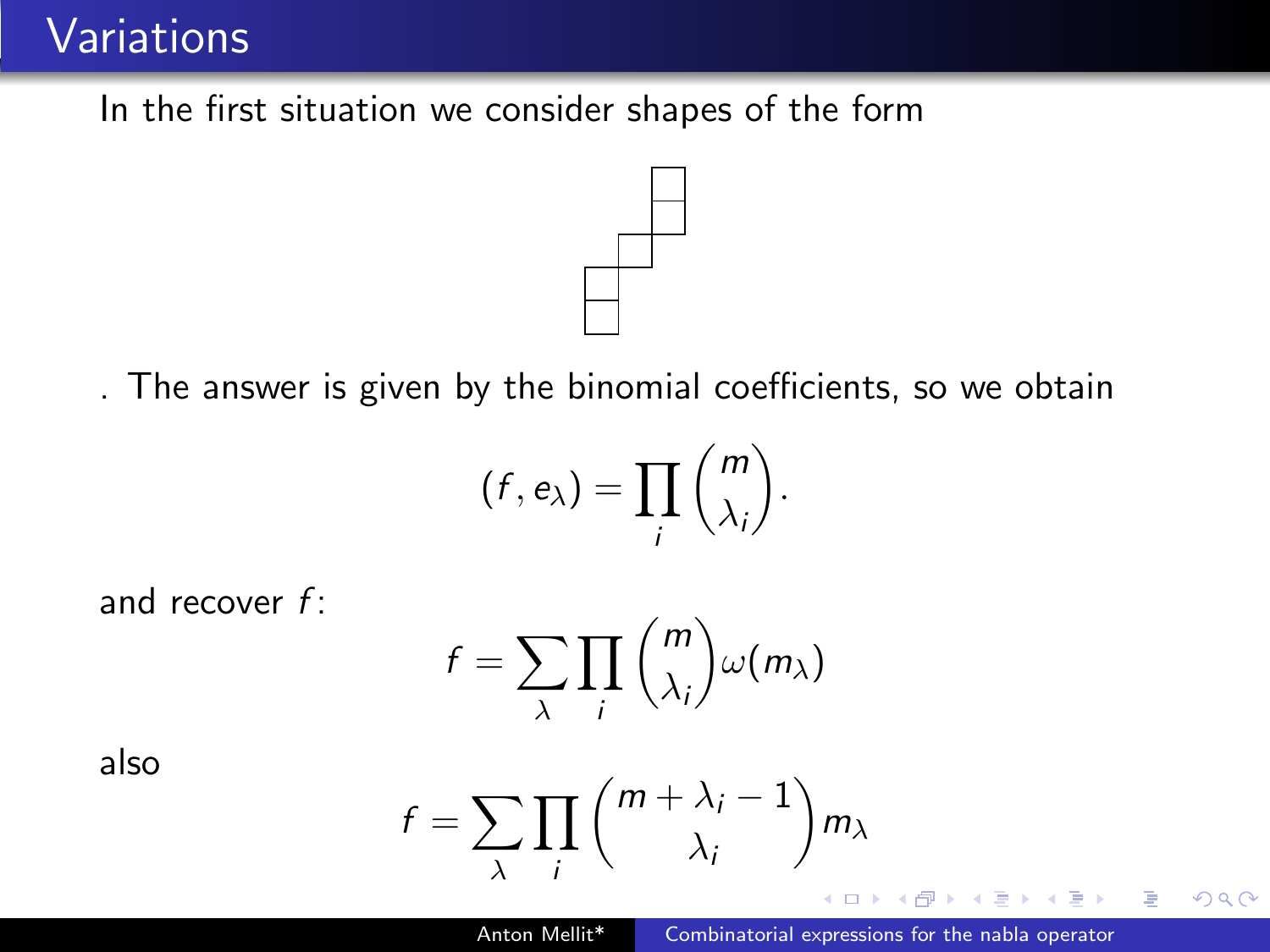#### Definition

A unit interval order is a linearly ordered set  $(P,>)$  together with a second order relation  $\succ$  called "much greater than" satisfying

 $a \succ b \Rightarrow a \gt b$ ,  $a \succ b \land b \gt c \lor a \gt b \land b \succ c \Rightarrow a \succ c$ .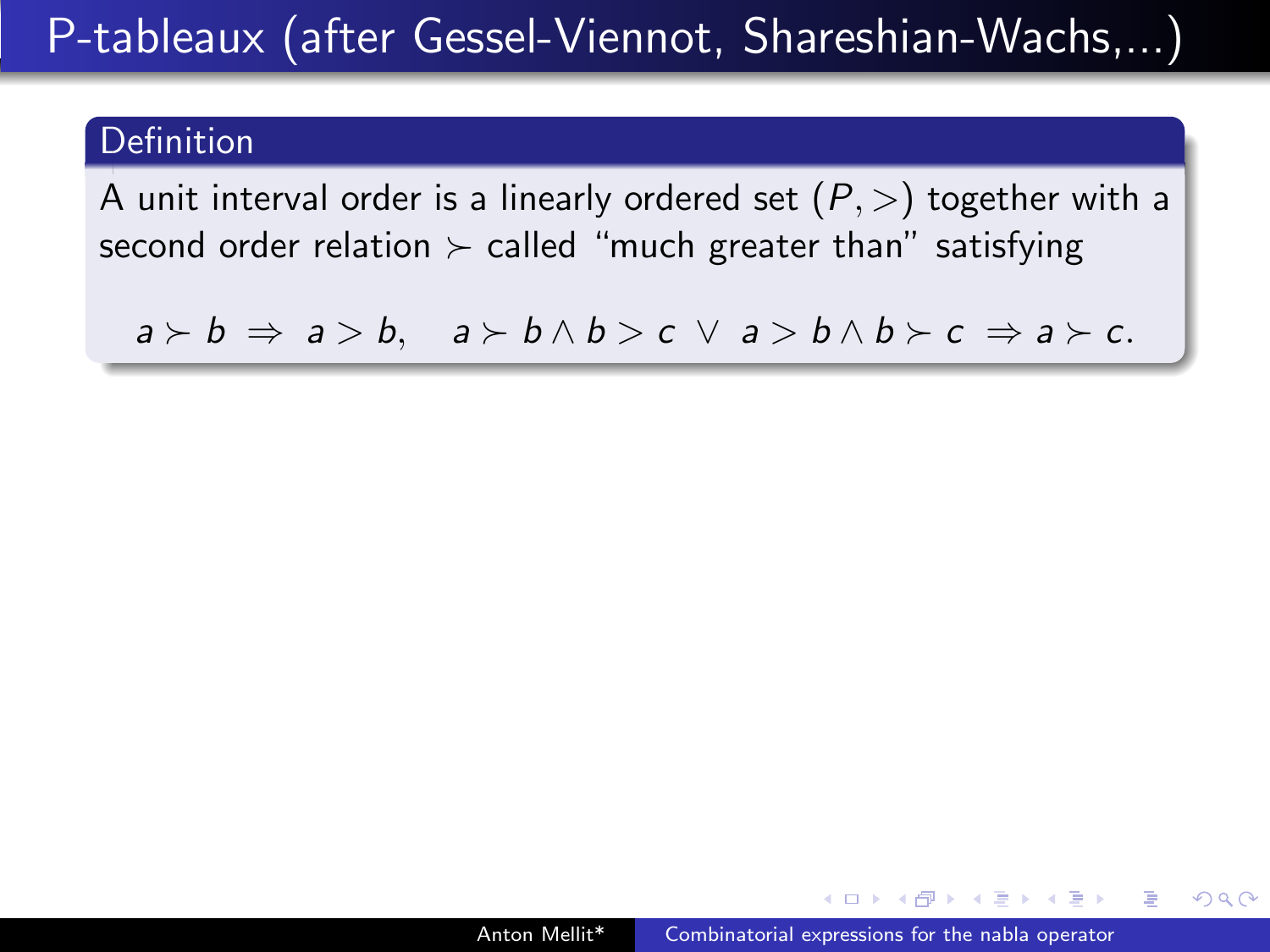#### Definition

A unit interval order is a linearly ordered set  $(P,>)$  together with a second order relation  $\succ$  called "much greater than" satisfying

 $a \succ b \Rightarrow a \gt b$ ,  $a \succ b \land b \gt c \lor a \gt b \land b \succ c \Rightarrow a \succ c$ .

Equivalent objects: Dyck path, Hessenberg function.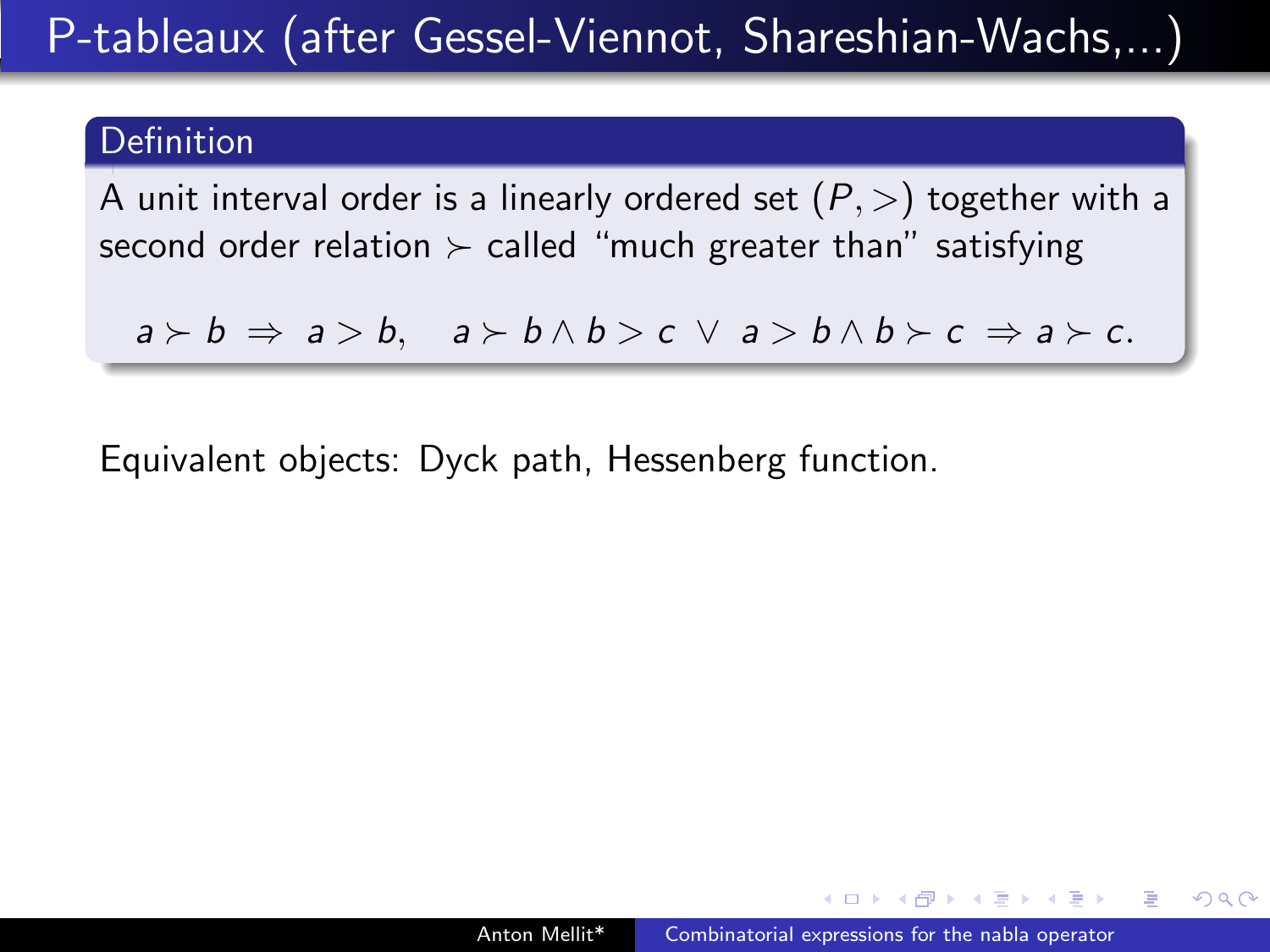#### Definition

A unit interval order is a linearly ordered set  $(P,>)$  together with a second order relation  $\succ$  called "much greater than" satisfying

 $a \succ b \Rightarrow a \gt b$ ,  $a \succ b \land b \gt c \lor a \gt b \land b \succ c \Rightarrow a \succ c$ .

Equivalent objects: Dyck path, Hessenberg function.

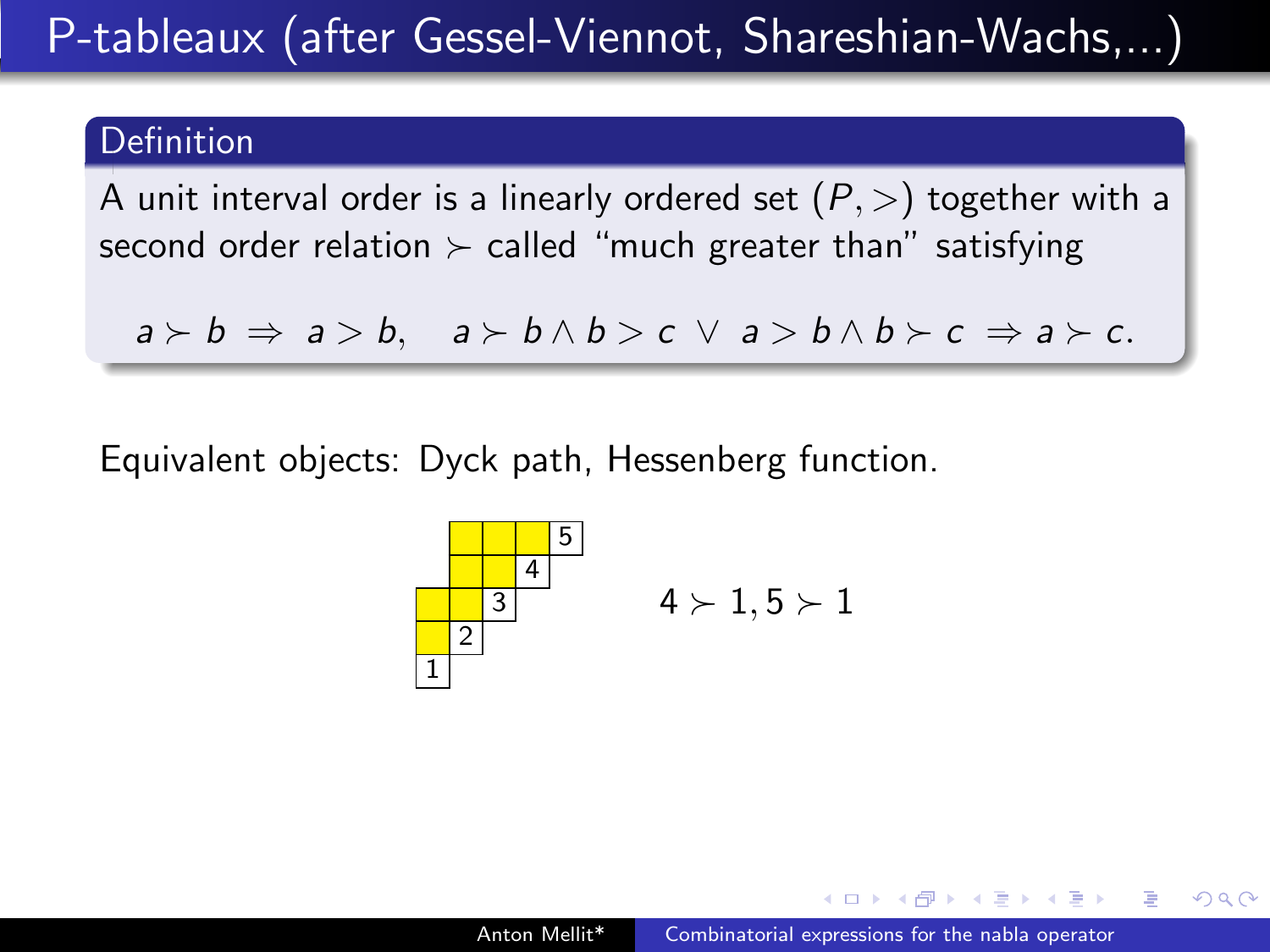#### Definition

A unit interval order is a linearly ordered set  $(P,>)$  together with a second order relation  $\succ$  called "much greater than" satisfying

 $a \succ b \Rightarrow a \gt b$ ,  $a \succ b \land b \gt c \lor a \gt b \land b \succ c \Rightarrow a \succ c$ .

Equivalent objects: Dyck path, Hessenberg function.



Slang: if  $a < b$ , but  $a \nless b$ , i.e. if b is "not too far", we say that a attacks b. Above 1 attacks 2, 3 and 2 attacks 3, 4, 5.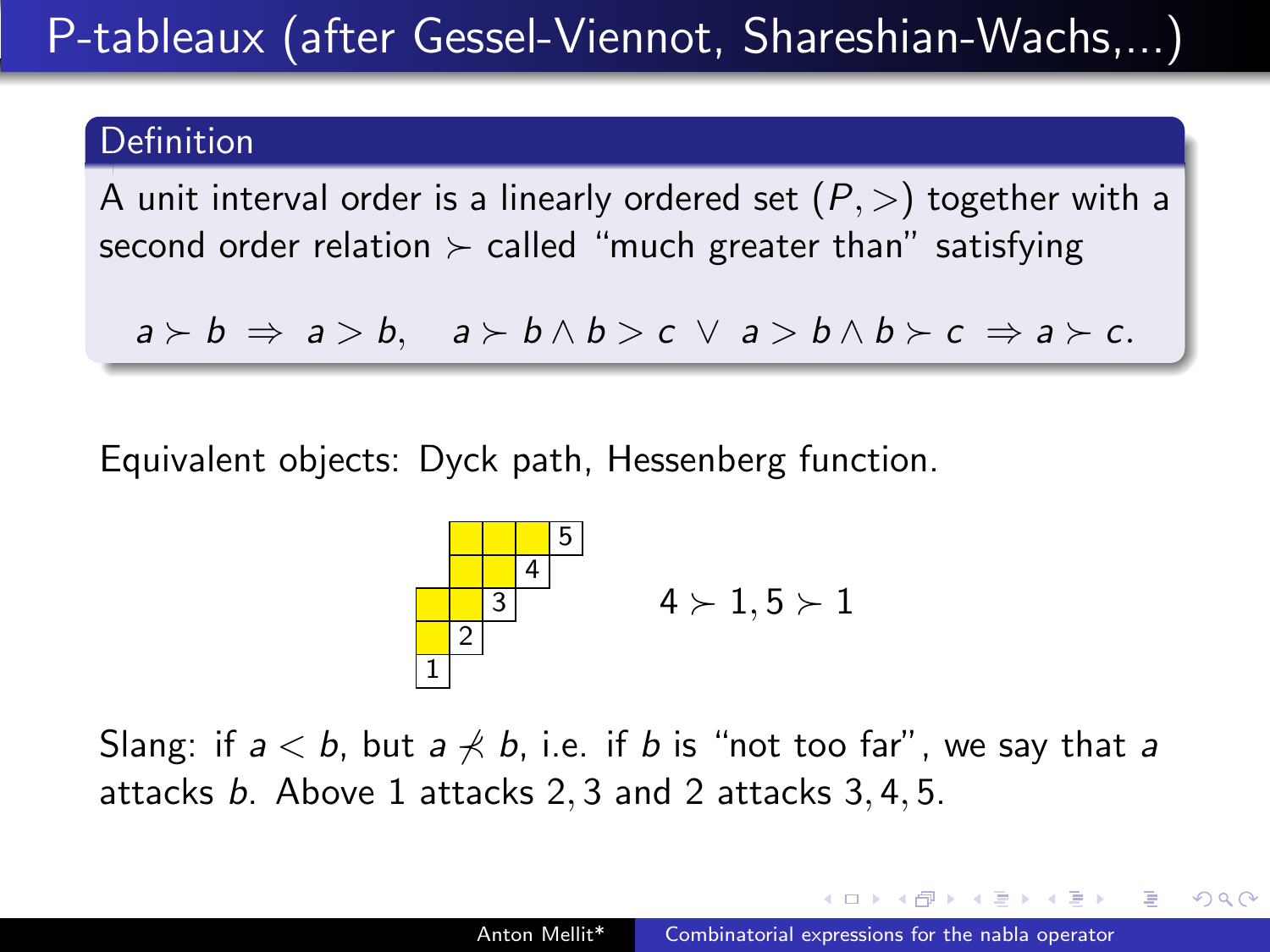#### Definition

A P-tableau of some shape  $\lambda \setminus \mu$  with entries in some UIO P is a filling of  $\lambda \setminus \mu$  by entries of P such that we have

$$
\boxed{ab} \Rightarrow a \not\succ b, \qquad \boxed{\frac{a}{b}} \Rightarrow a \prec b.
$$

**The South Book**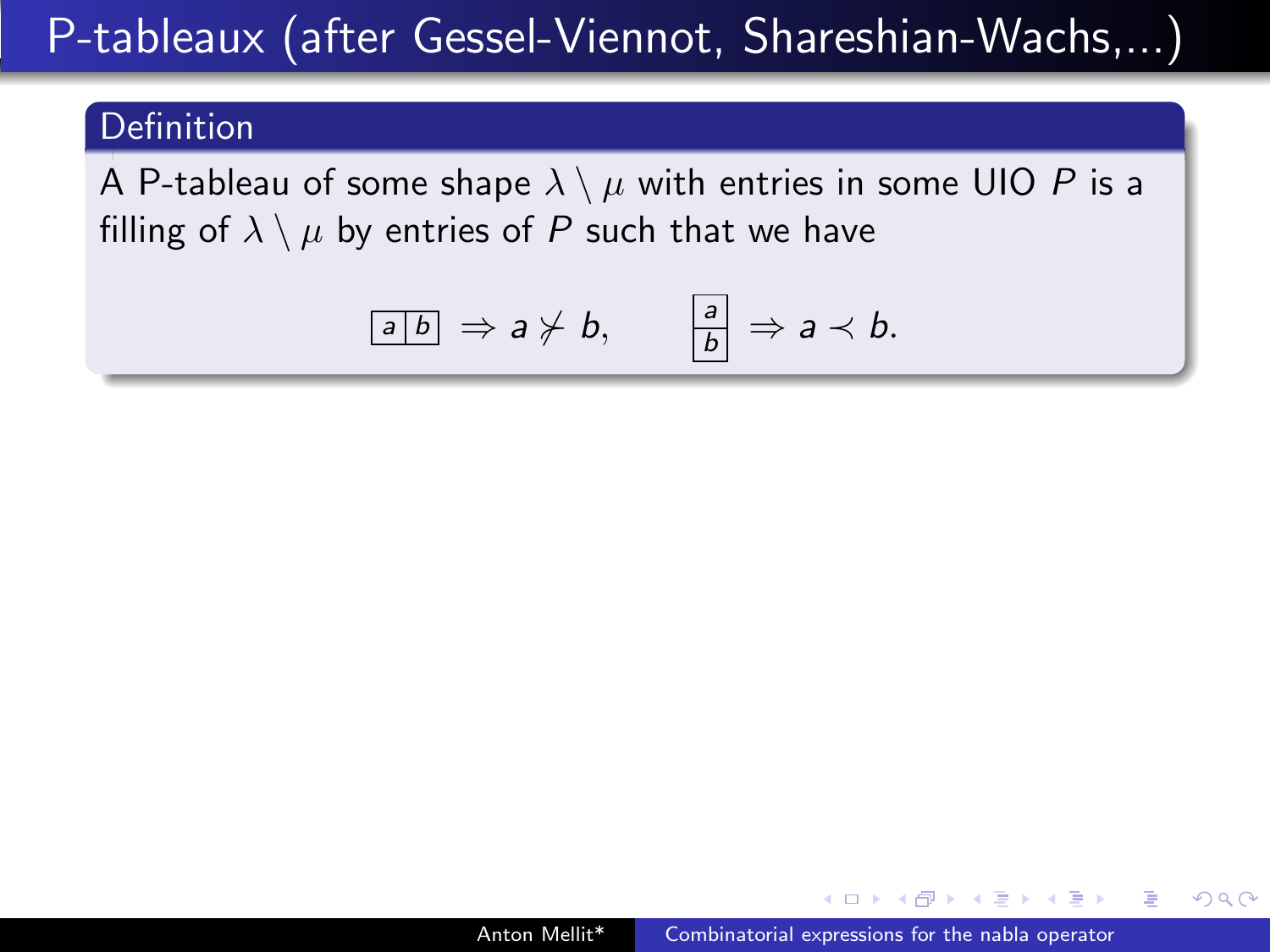#### Definition

A P-tableau of some shape  $\lambda \setminus \mu$  with entries in some UIO P is a filling of  $\lambda \setminus \mu$  by entries of P such that we have

$$
\boxed{ab} \Rightarrow a \not\succ b, \qquad \boxed{\frac{a}{b}} \Rightarrow a \prec b.
$$

Some observations:

$$
\frac{a}{b}
$$
 is a *P*-tableau  $\Leftrightarrow$   $\boxed{b|a}$  is not a *P*-tableau.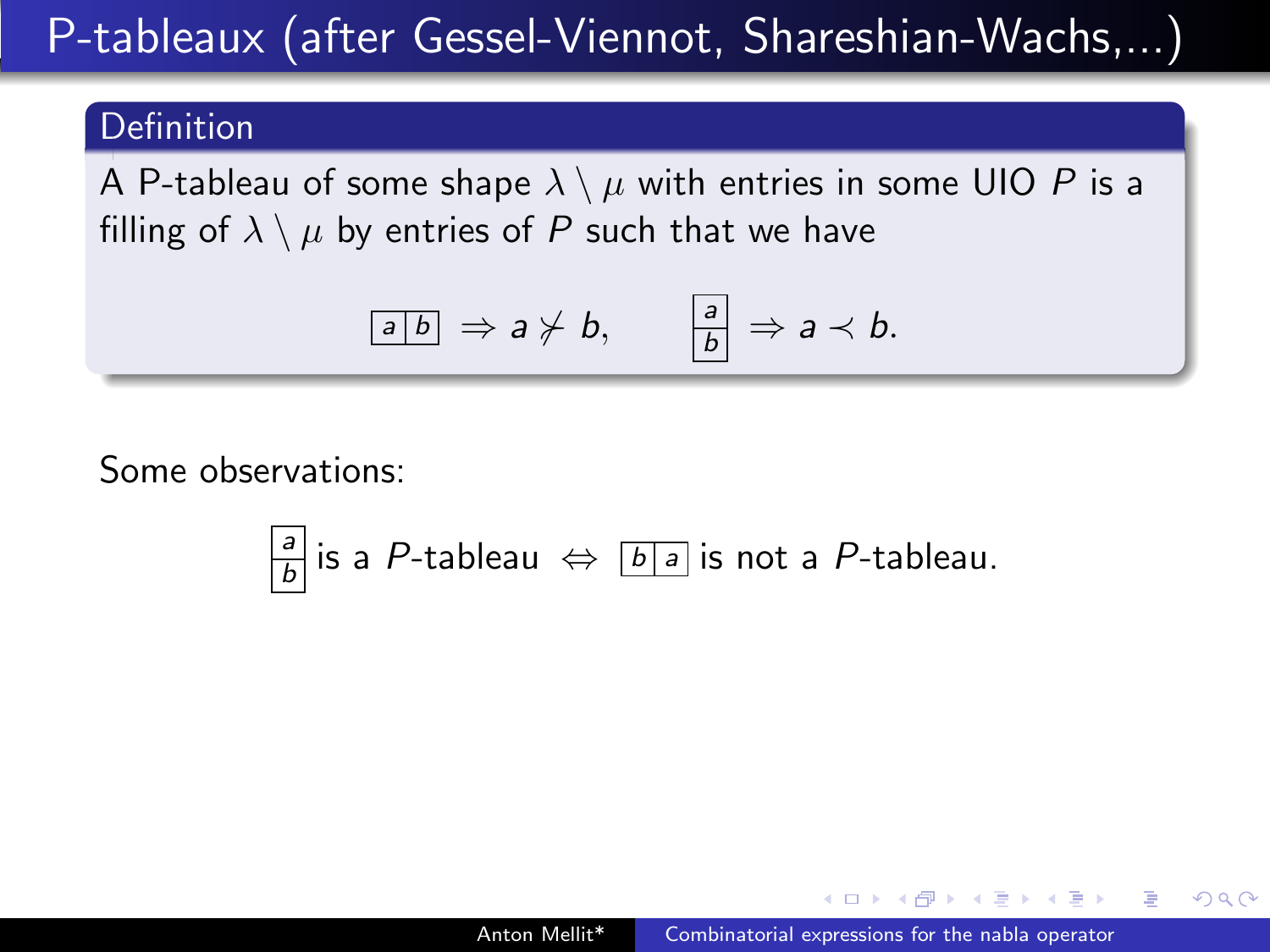#### Definition

A P-tableau of some shape  $\lambda \setminus \mu$  with entries in some UIO P is a filling of  $\lambda \setminus \mu$  by entries of P such that we have

$$
\boxed{ab} \Rightarrow a \not\succ b, \qquad \boxed{\frac{a}{b}} \Rightarrow a \prec b.
$$

Some observations:

$$
\left|\frac{a}{b}\right|
$$
 is a *P*-tableau  $\Leftrightarrow$   $\left|b\right|a$  is not a *P*-tableau.

$$
\boxed{\frac{a}{b}}
$$
 is in a *P*-tableau  $\Rightarrow$  a < b.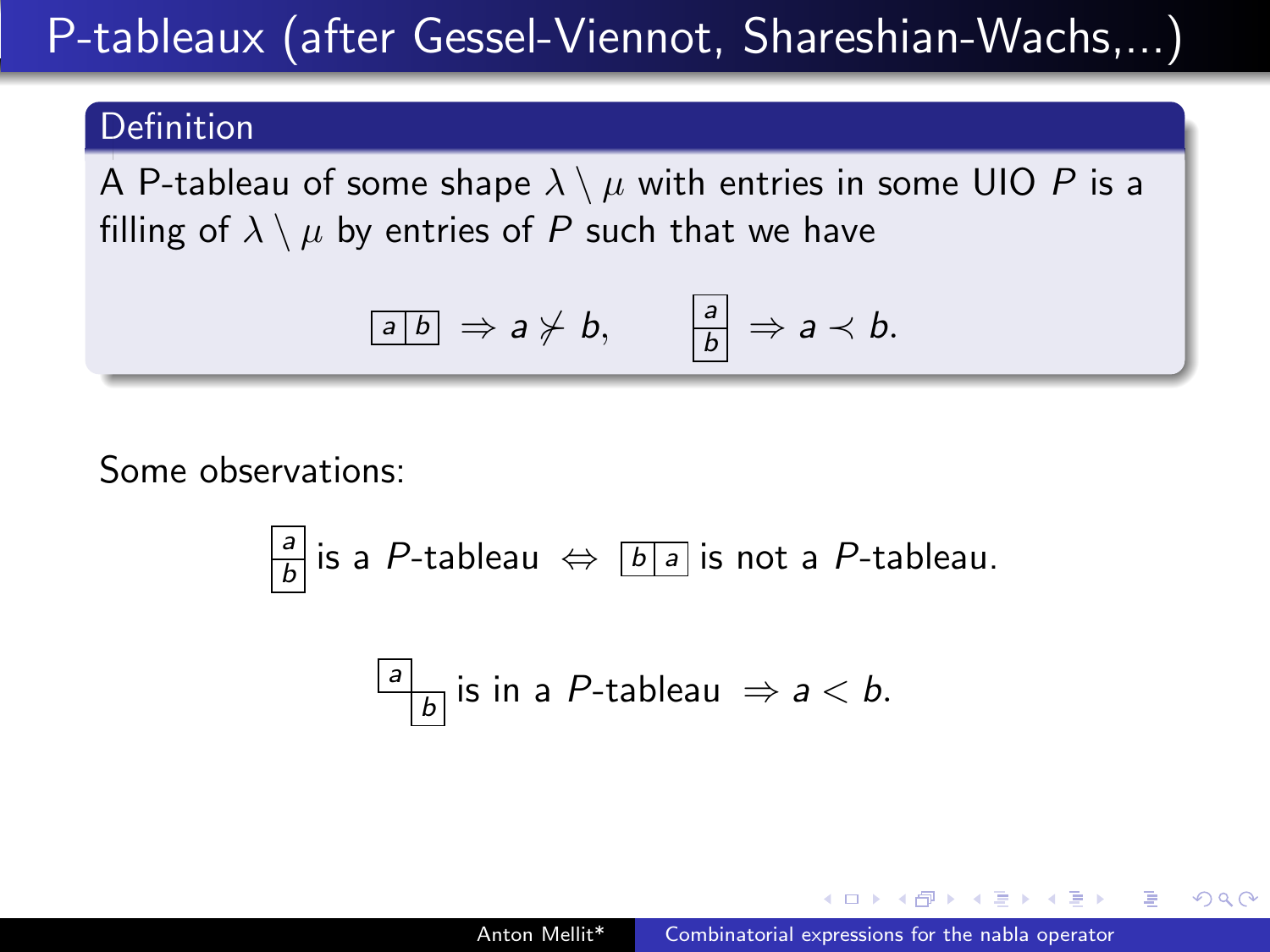#### Definition

A P-tableau of some shape  $\lambda \setminus \mu$  with entries in some UIO P is a filling of  $\lambda \setminus \mu$  by entries of P such that we have

$$
\boxed{ab} \Rightarrow a \not\succ b, \qquad \boxed{\frac{a}{b}} \Rightarrow a \prec b.
$$

Some observations:

$$
\left|\frac{a}{b}\right|
$$
 is a *P*-tableau  $\Leftrightarrow$   $\left|b\right|a$  is not a *P*-tableau.

$$
\boxed{\frac{a}{b}}
$$
 is in a *P*-tableau  $\Rightarrow$  a < b.

Exercise: any two elements in neighboring diagonals know their relative position.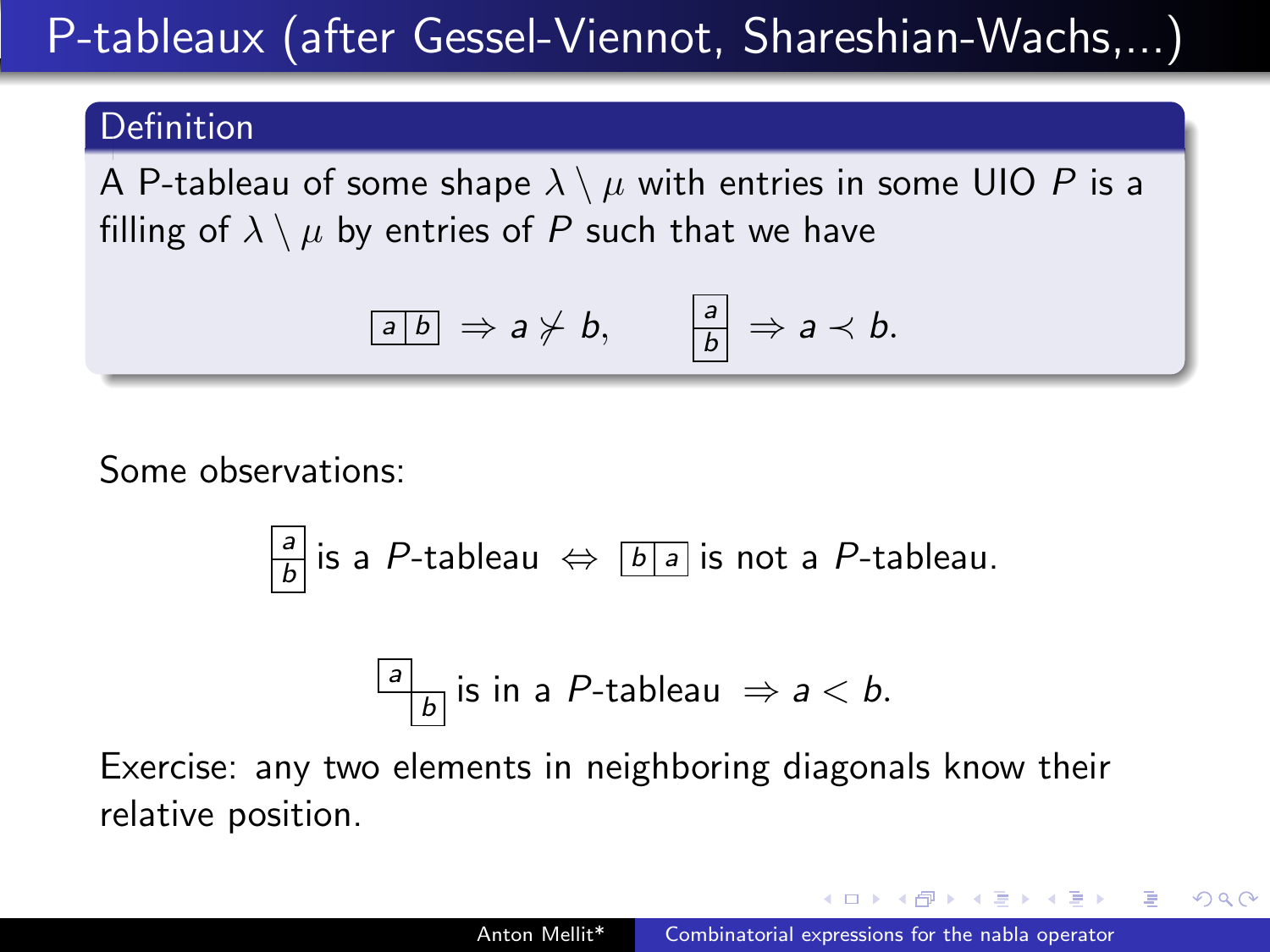## Counting P-tableaux

### Definition

The q-weight of a P-tableau is

 $q^{\text{number of pairs } a, b, \text{ such that } a \text{ attacks } b \text{ and } a \text{ is to the left of } b}.$ 

 $\sim$   $\sim$ 

御 ▶ す 君 ▶ す 君 ▶

つくへ

∍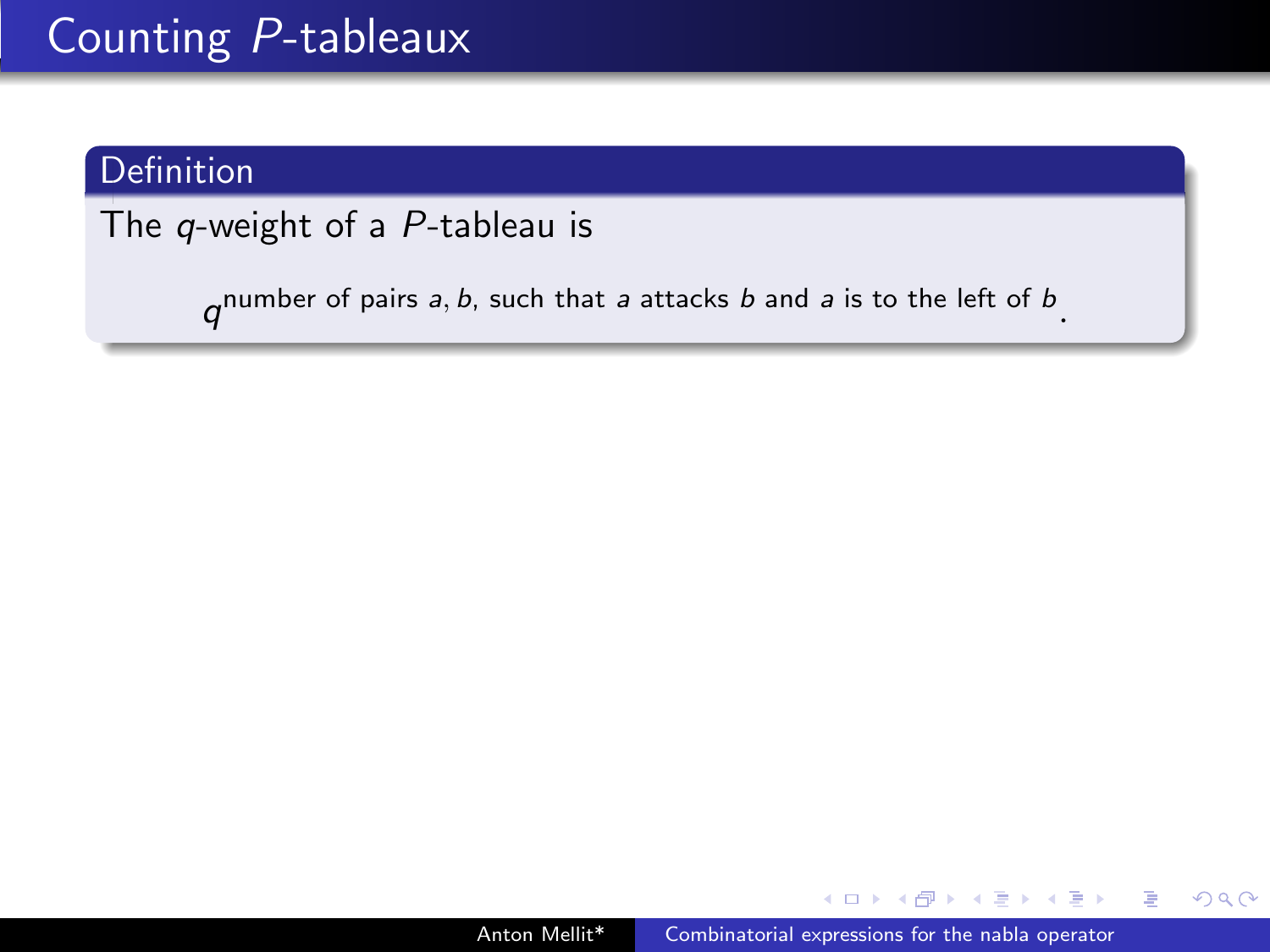## Counting P-tableaux

#### **Definition**

The *q*-weight of a P-tableau is

 $q^{\text{number of pairs } a, b, \text{ such that } a \text{ attacks } b \text{ and } a \text{ is to the left of } b}.$ 

#### Theorem (Shareshian-Wachs)

For a finite UIO P there exists a symmetric function  $\chi_P$  such that for any skew shape  $\lambda \setminus \mu$  the q-weighted number of P-tableaux of shape  $\lambda \setminus \mu$  is given by

$$
(\chi_P, \mathsf{s}_{\lambda \setminus \mu}).
$$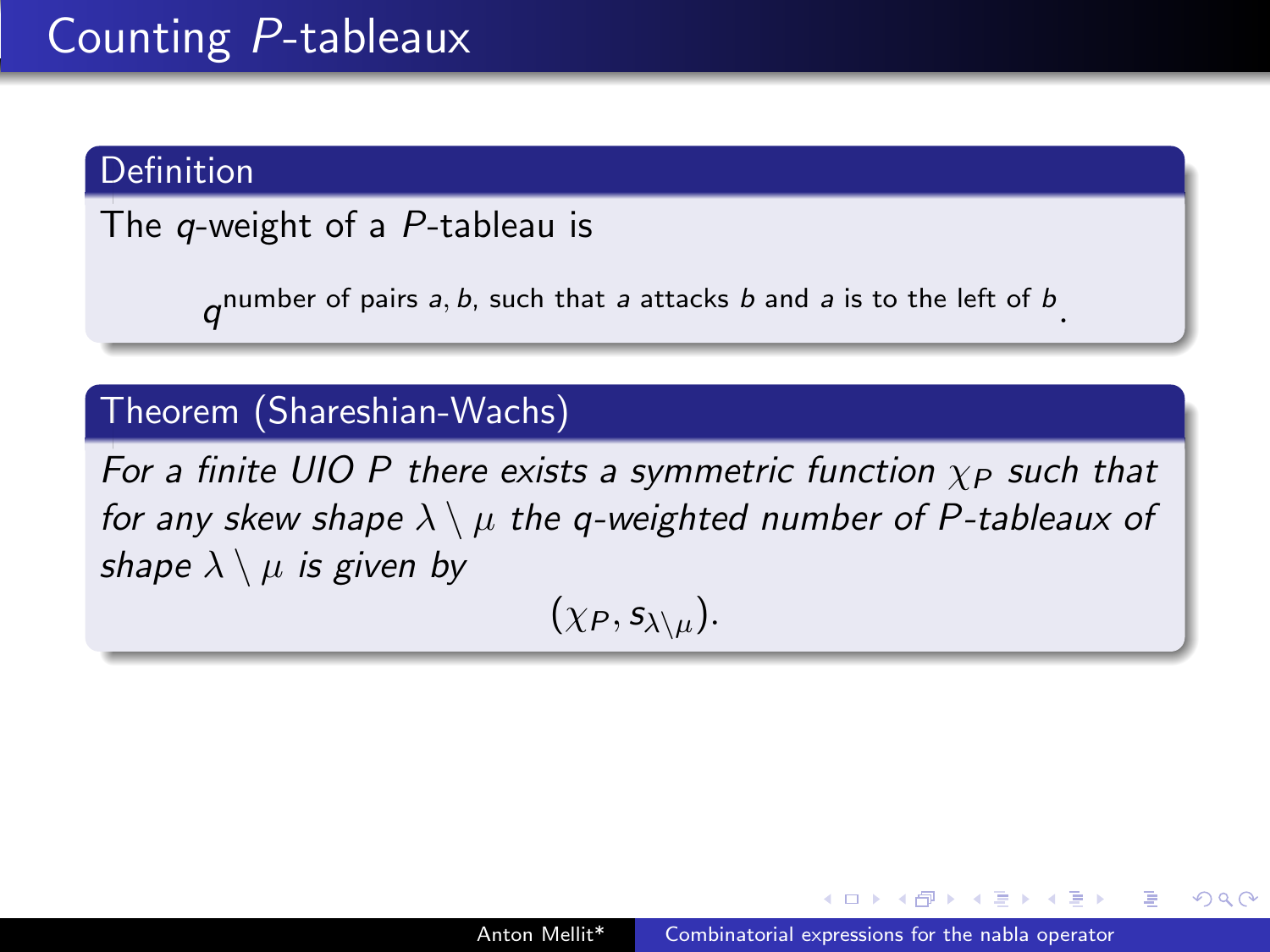## Counting P-tableaux

#### **Definition**

The q-weight of a P-tableau is

 $q^{\text{number of pairs } a, b, \text{ such that } a \text{ attacks } b \text{ and } a \text{ is to the left of } b}.$ 

#### Theorem (Shareshian-Wachs)

For a finite UIO P there exists a symmetric function  $\chi_P$  such that for any skew shape  $\lambda \setminus \mu$  the q-weighted number of P-tableaux of shape  $\lambda \setminus \mu$  is given by

 $(\chi_P, s_{\lambda\setminus\mu}).$ 

This  $\chi_P$  is called chromatic symmetric function, or LLT function.

**何 ト ィヨ ト ィヨ ト**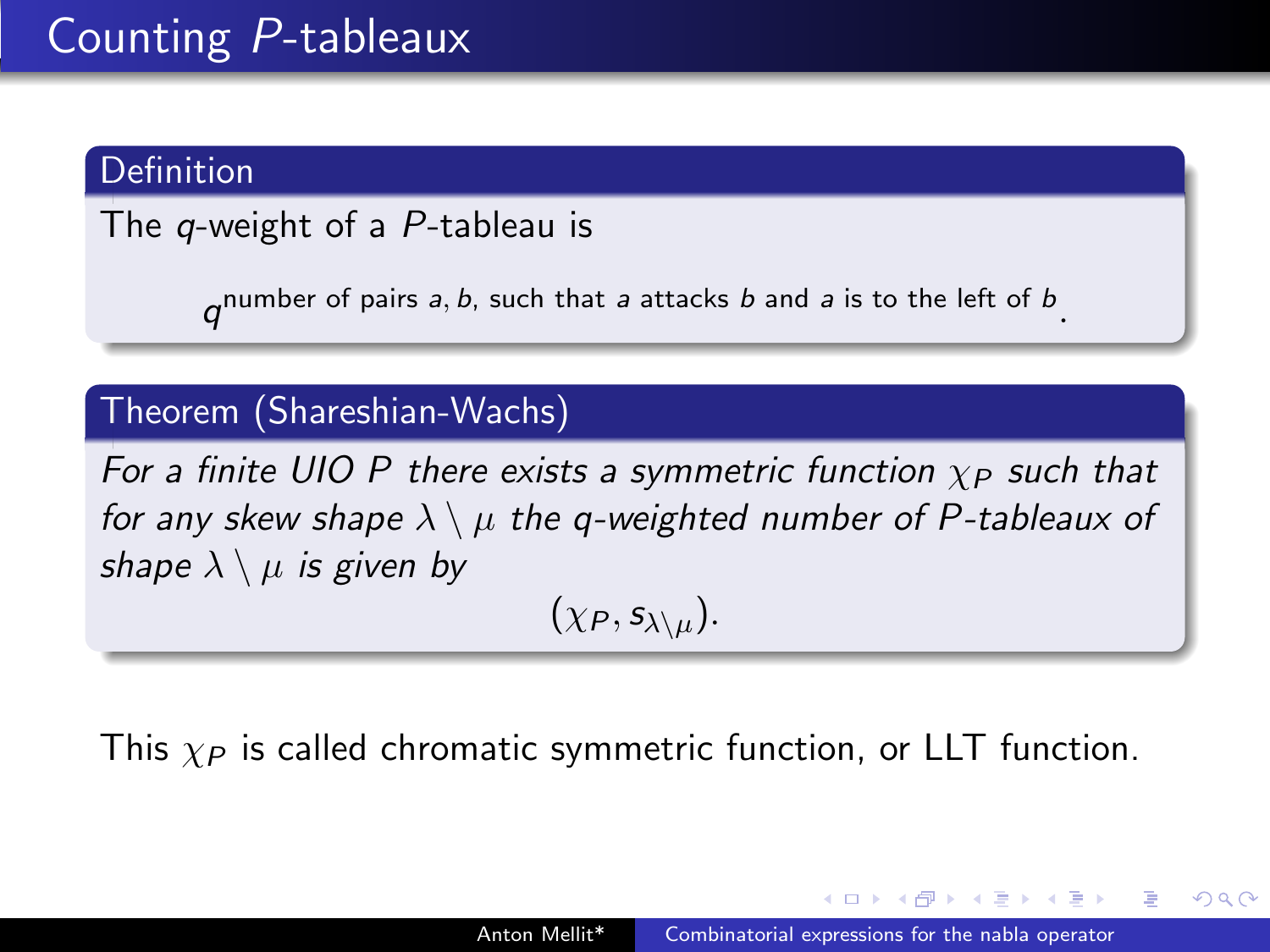UIO:  $\mathbb{Z}_{\geq 0}$  with  $i \succ j$  if  $i > j + 1$ .

A sequence  $(a_1, a_2, \ldots, a_n)$  is a P-tableau of shape  $(n)$  iff  $a_2 \ge a_1 - 1$ ,  $a_3 \ge a_2 - 1$ , and so on. Equivalently,

 $a_{n-1} \leq a_n + 1, \qquad a_{n-2} \leq a_{n-1} + 1, \ldots$ 

 $299$ 

押 ▶ イヨ ▶ イヨ ▶ │ ヨ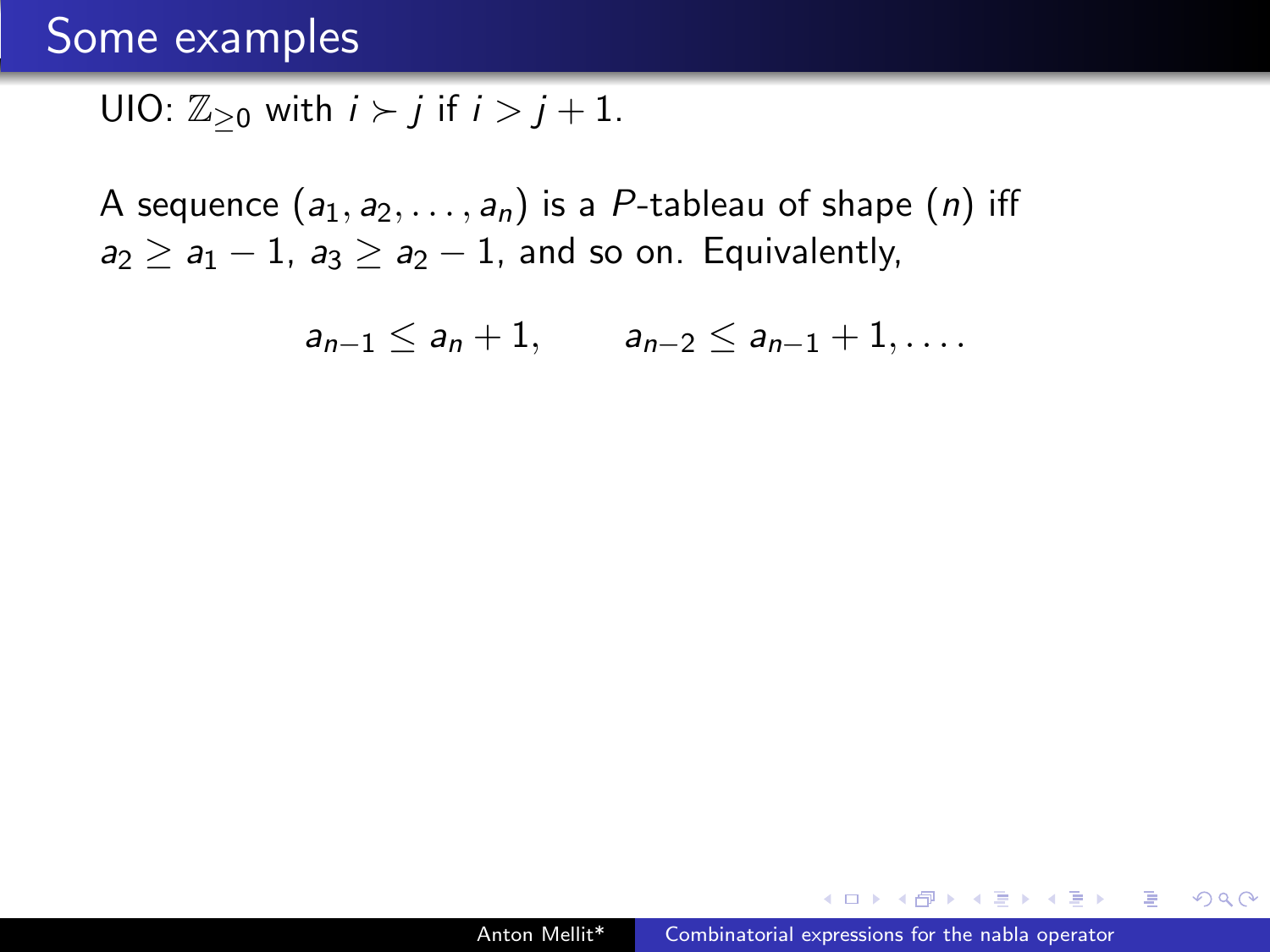$$
\text{UIO: } \mathbb{Z}_{\geq 0} \text{ with } i \succ j \text{ if } i > j+1.
$$

A sequence  $(a_1, a_2, \ldots, a_n)$  is a P-tableau of shape  $(n)$  iff  $a_2 \ge a_1 - 1$ ,  $a_3 \ge a_2 - 1$ , and so on. Equivalently,

$$
a_{n-1} \le a_n + 1
$$
,  $a_{n-2} \le a_{n-1} + 1$ ,...

If additionally  $a_n = 0$ , then this is the area sequence of a Dyck path!



**NATION** 

 $\Omega$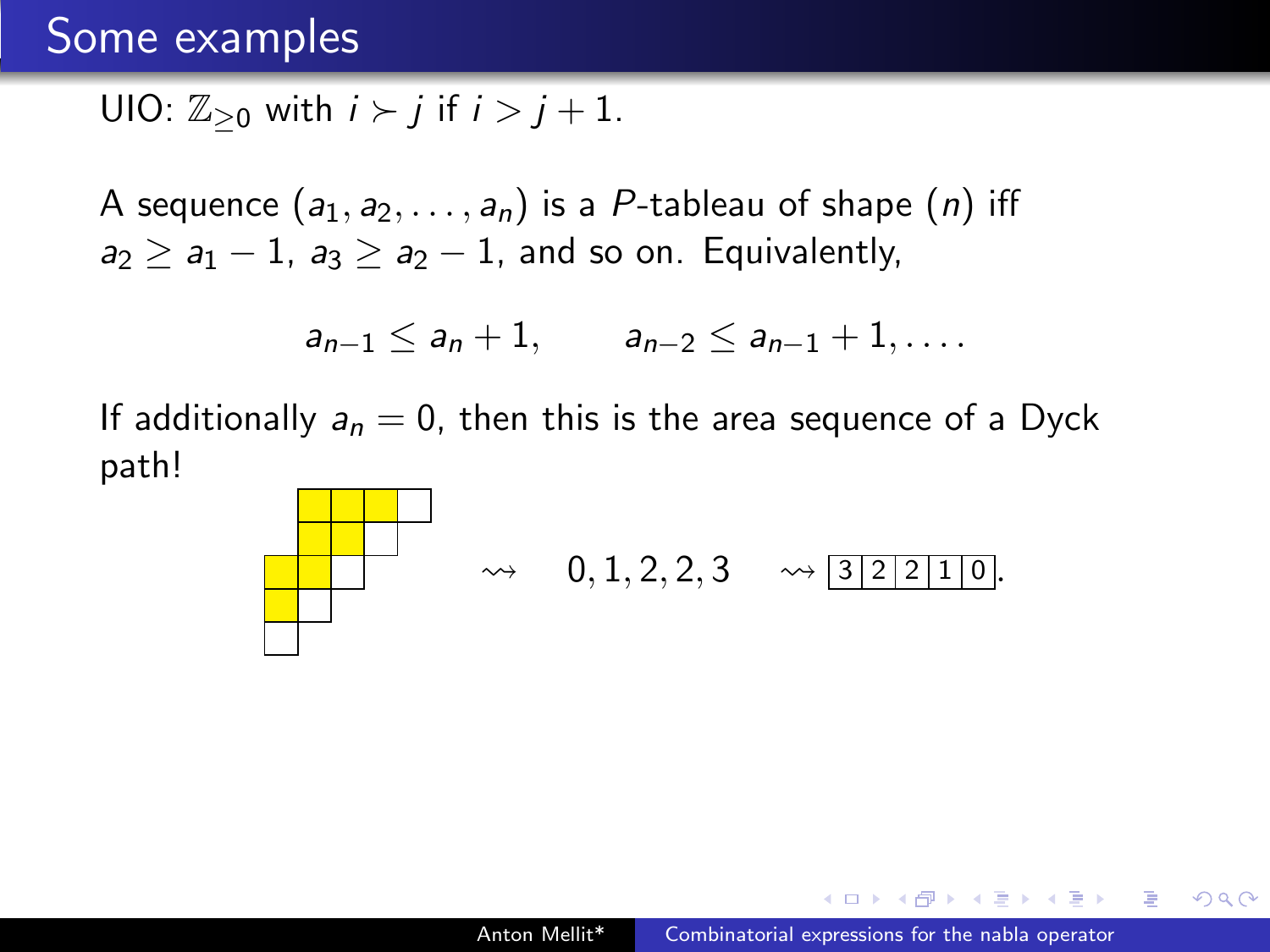$$
\text{UIO: } \mathbb{Z}_{\geq 0} \text{ with } i \succ j \text{ if } i > j+1.
$$

A sequence  $(a_1, a_2, \ldots, a_n)$  is a P-tableau of shape  $(n)$  iff  $a_2 \ge a_1 - 1$ ,  $a_3 \ge a_2 - 1$ , and so on. Equivalently,

$$
a_{n-1} \le a_n + 1
$$
,  $a_{n-2} \le a_{n-1} + 1$ ,...

If additionally  $a_n = 0$ , then this is the area sequence of a Dyck path!



Parking functions: similarly. Other shapes: nested Dyck paths.

A & Y B & Y B &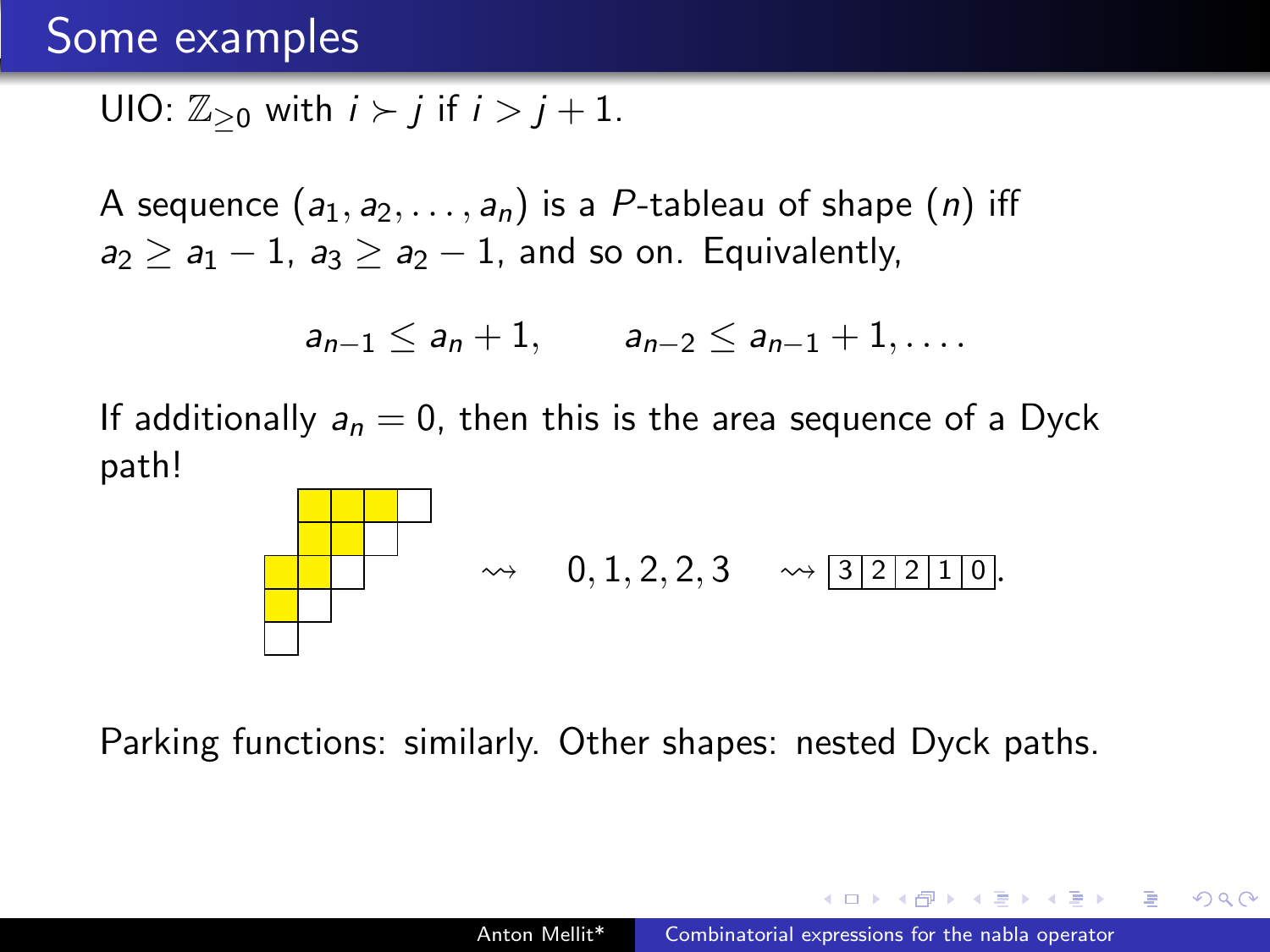$$
\text{UIO: } \mathbb{Z}_{\geq 0} \text{ with } i \succ j \text{ if } i > j+1.
$$

A sequence  $(a_1, a_2, \ldots, a_n)$  is a P-tableau of shape  $(n)$  iff  $a_2 \ge a_1 - 1$ ,  $a_3 \ge a_2 - 1$ , and so on. Equivalently,

$$
a_{n-1} \le a_n + 1
$$
,  $a_{n-2} \le a_{n-1} + 1$ ,...

If additionally  $a_n = 0$ , then this is the area sequence of a Dyck path!



Parking functions: similarly. Other shapes: nested Dyck paths.

We could use it to enumerate Dyck paths if only we could single out the tableaux satisfying  $a_n = 0$ .

 $QQ$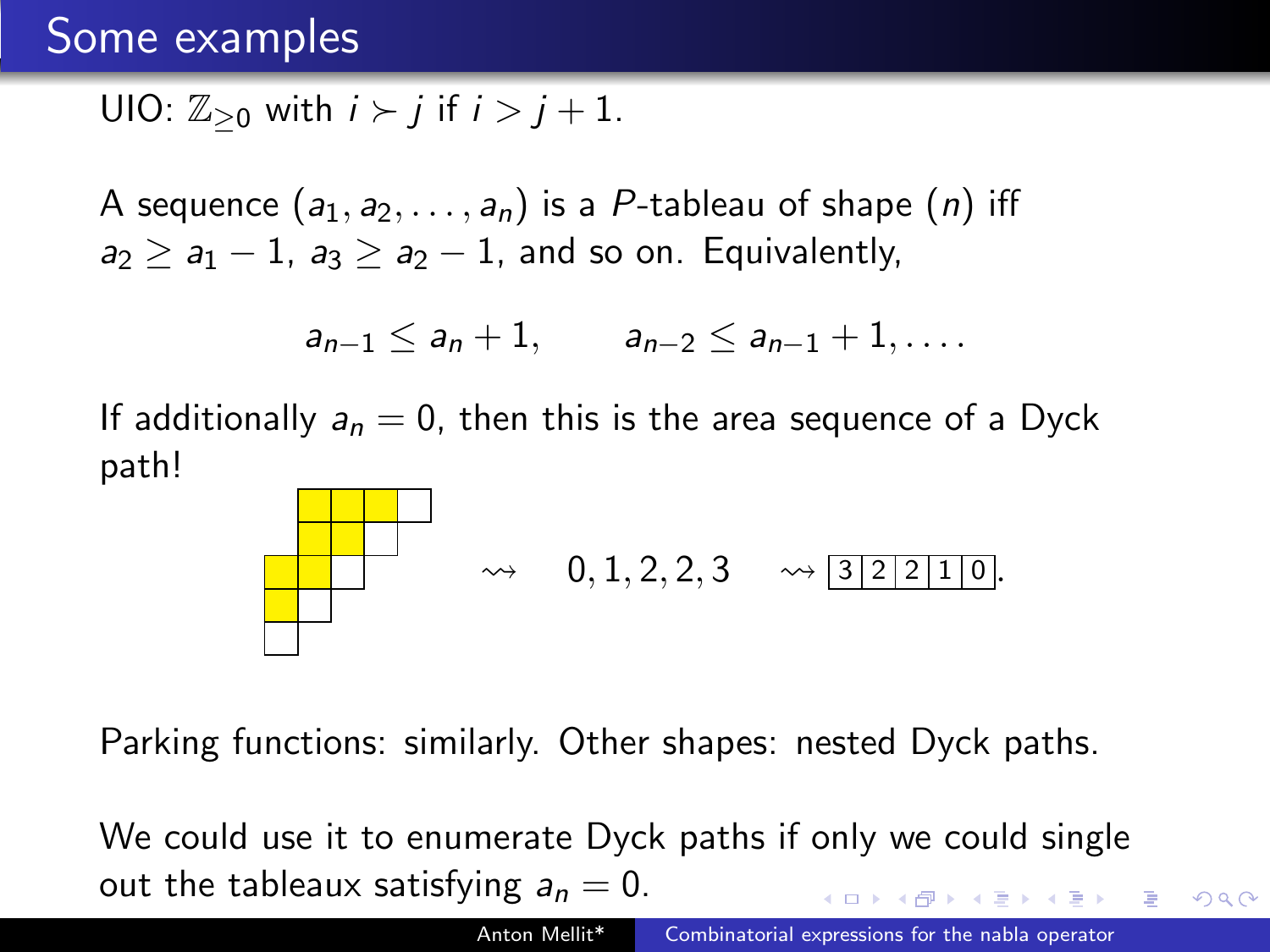## A generalization

It is natural! In the context of Young tableaux, the set of cells containing  $\lt k$  is again a skew shape. For P-tableaux it is not so. Take  $\leq 5$  in



Each column still is a column, but the height can increase, but only if a column ends with a 5.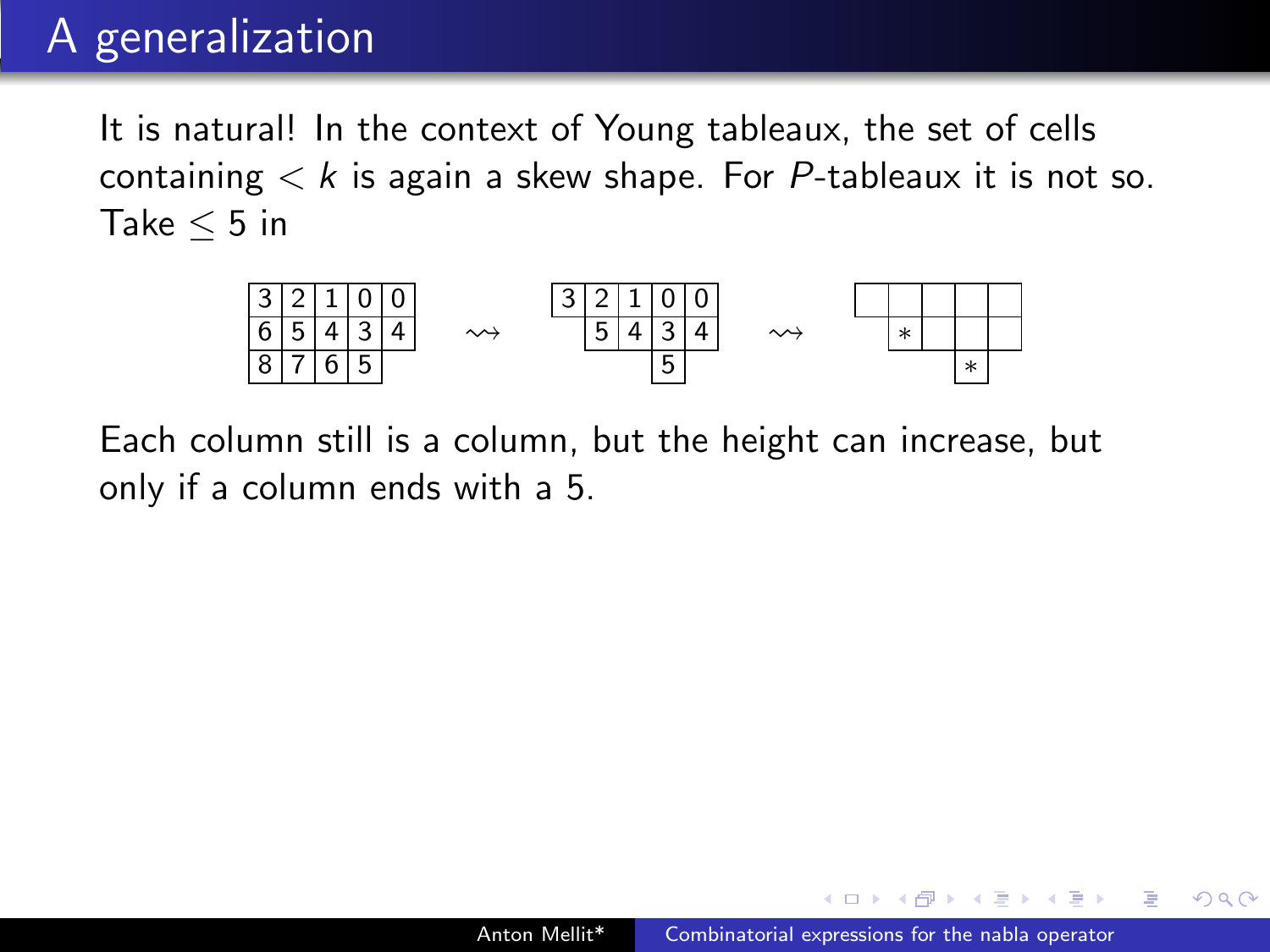## A generalization

It is natural! In the context of Young tableaux, the set of cells containing  $\lt k$  is again a skew shape. For P-tableaux it is not so. Take  $\leq 5$  in



Each column still is a column, but the height can increase, but only if a column ends with a 5.

#### Definition

A generalized shape is a shape of the form  $(\lambda_1, \lambda_2, \ldots, \lambda_n)^t$ , some of the cells of the shape are marked with stars, so that

- <sup>1</sup> A star can only be placed in the bottommost cell of a column.
- **2** We have  $\lambda_i \leq \lambda_{i-1}$ , but if the *i*-th column has a star, then  $\lambda_i = \lambda_{i-1} + 1$  is also allowed.

**≮ロト ⊀何ト ⊀ ヨト ⊀ ヨト** 

 $QQ$ 

∍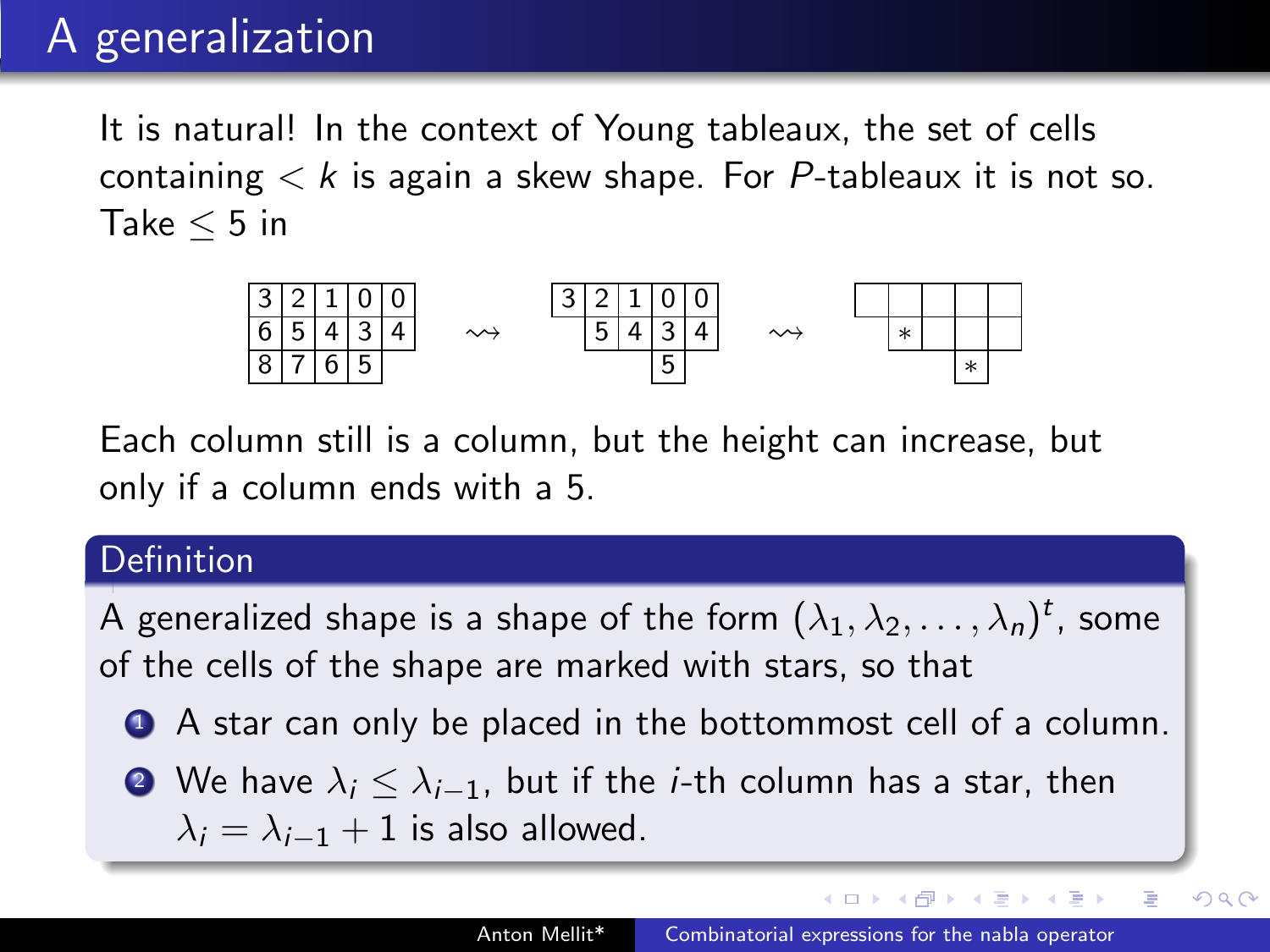Consider a UIO together with a number  $k$  so that the  $k$  greatest elements are maximal for  $\succ$ . These will be called special. Consider a generalized shape with  $k$  stars. Fix a bijection between the stars and the special elements. With these entries fixed, we  $q$ -count the P-tableaux.

つへへ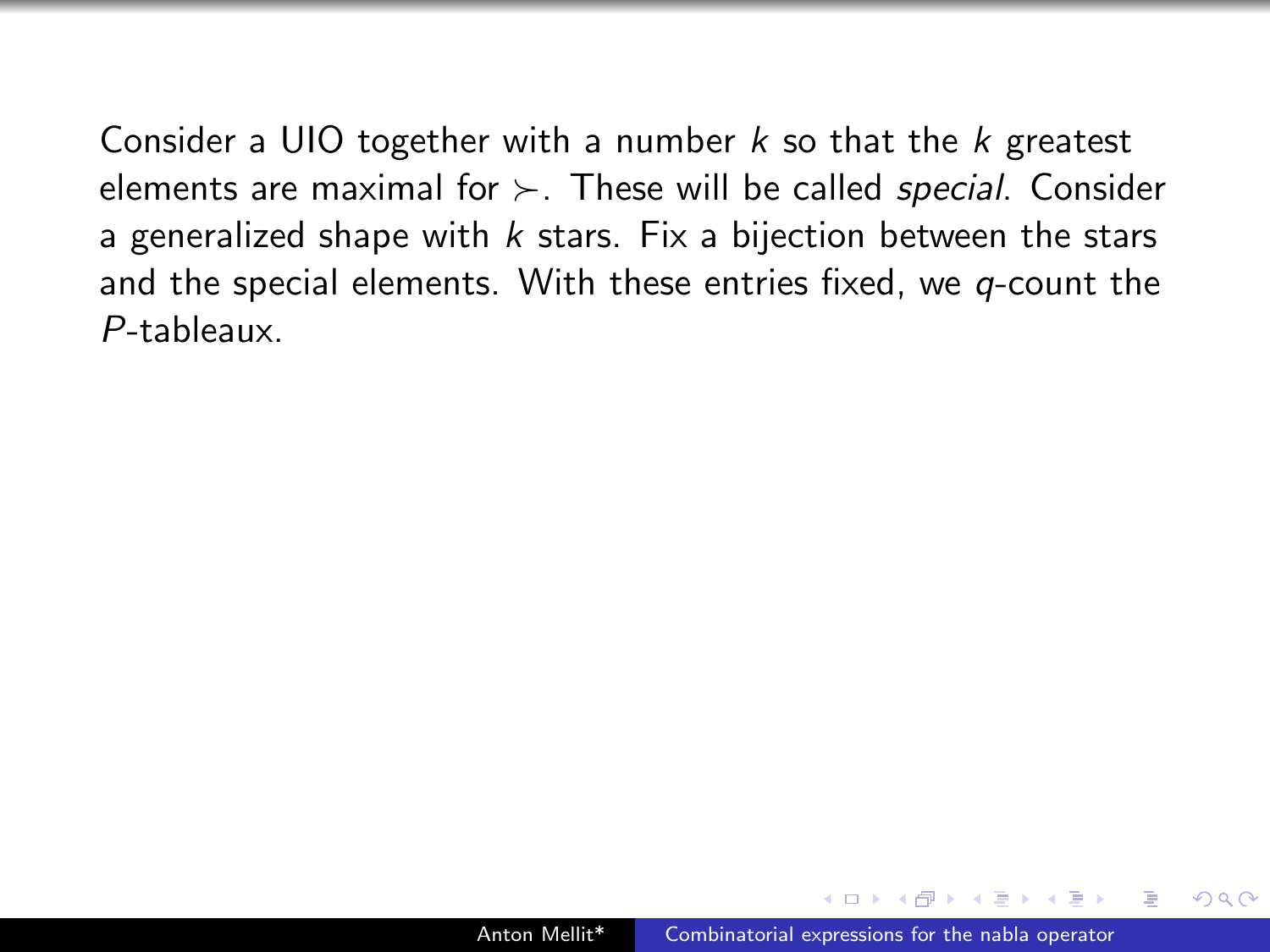Consider a UIO together with a number  $k$  so that the  $k$  greatest elements are maximal for  $\succ$ . These will be called special. Consider a generalized shape with  $k$  stars. Fix a bijection between the stars and the special elements. With these entries fixed, we  $q$ -count the P-tableaux. Now the condition  $a_1 = 0$  can be expressed as a "star-condition".

つへへ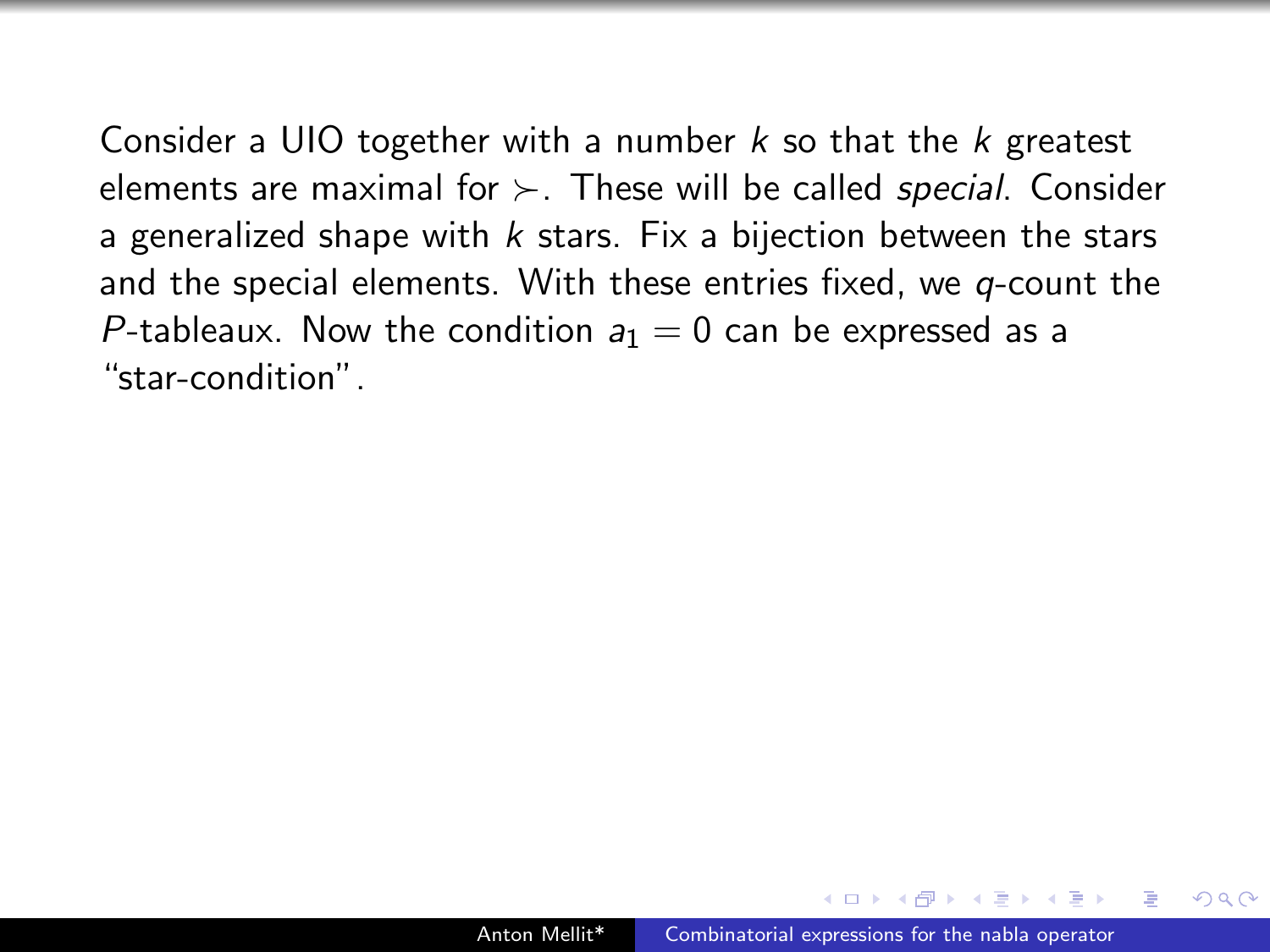Consider a UIO together with a number  $k$  so that the  $k$  greatest elements are maximal for  $\succ$ . These will be called *special*. Consider a generalized shape with  $k$  stars. Fix a bijection between the stars and the special elements. With these entries fixed, we  $q$ -count the P-tableaux. Now the condition  $a_1 = 0$  can be expressed as a "star-condition".

A Dyck path with a prescribed position of touch-points is the same thing as a tableau of shape

### ∗ ∗

UIO:  $\mathbb{Z}_{\leq}$ , maximal elements: 0. Dyck path  $\rightsquigarrow$  tableau with entries  $-a_0, -a_1, \ldots$ 

**STEP AT LAND**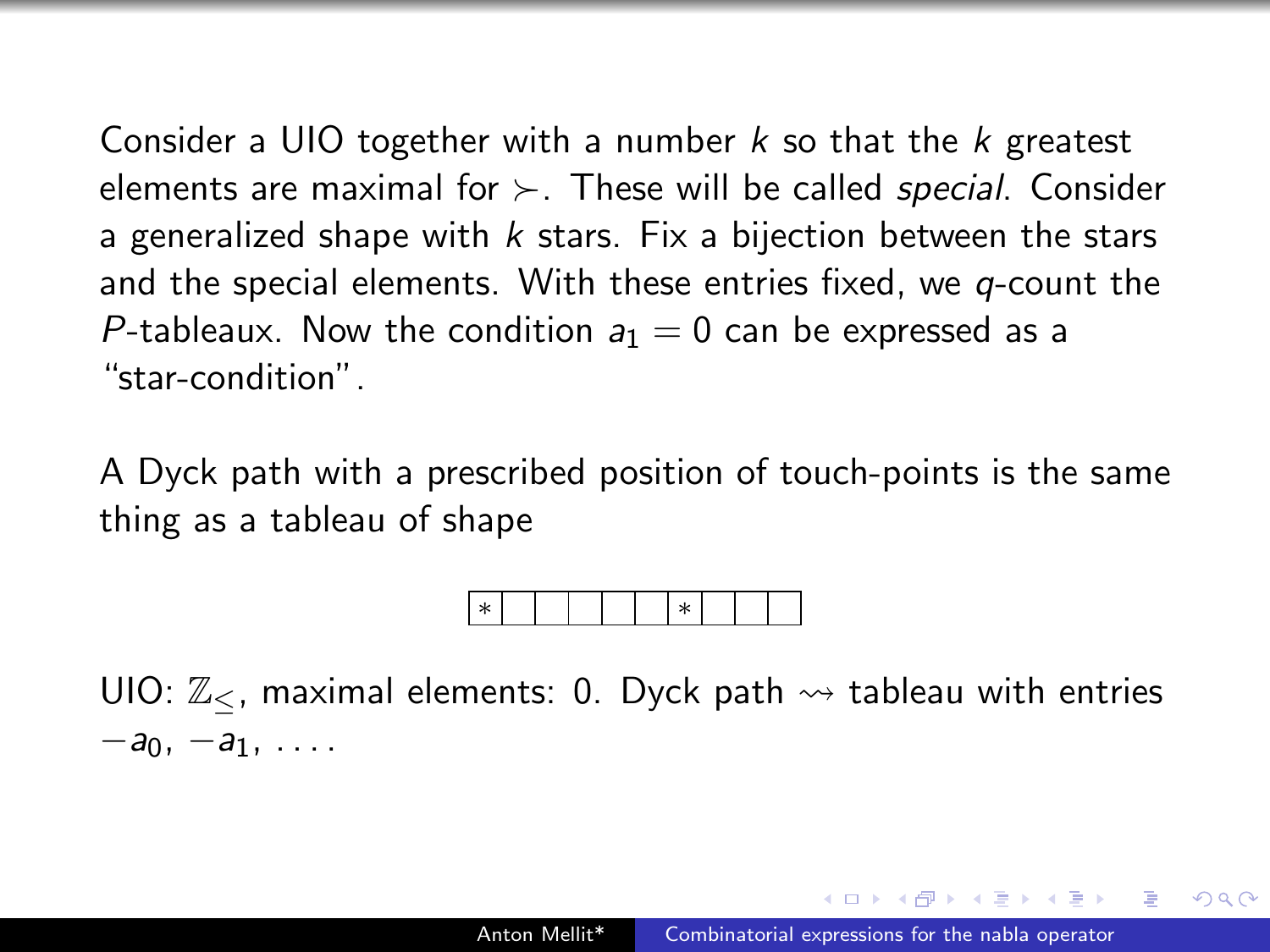The space  $V_k$  is the space of functions symmetric in all but k variables

$$
V_k=\mathbb{C}[x_1,x_2,\ldots]^{S_{\infty}}[y_1,\ldots,y_k].
$$

Endow  $V_k$  with a pairing: monomials in y times Schur functions in x form an orthnormal basis.

#### Theorem

For each UIO P with k special elements there exists an element  $\chi_{P,k} \in V_k$ , and for each generalized shape  $\lambda$  with k stars there exists an element  $\chi_{\lambda} \in V_k$  so that the count above is given by

## $(\chi_{P,k}, \chi_{\lambda}).$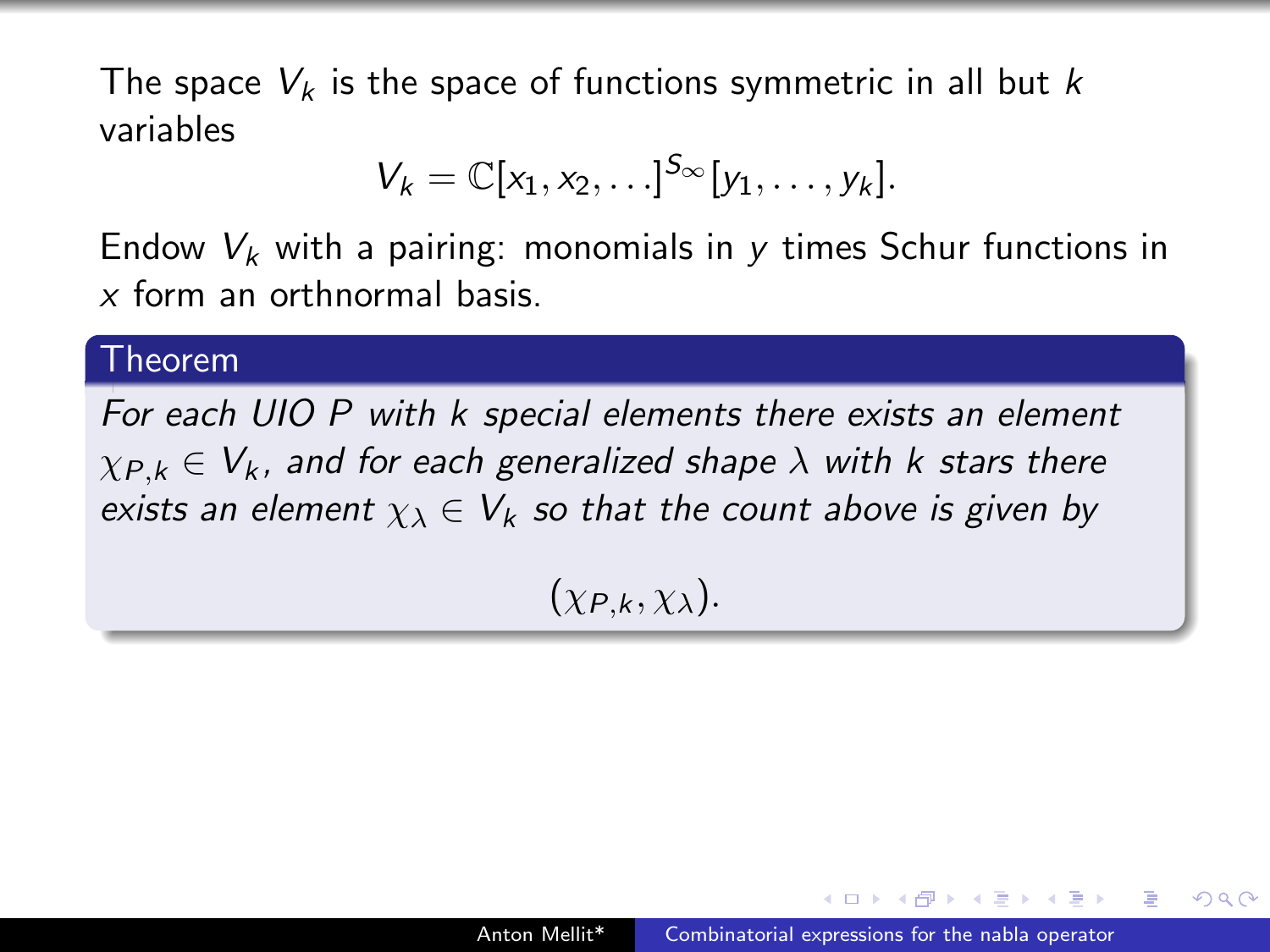The space  $V_k$  is the space of functions symmetric in all but k variables

$$
V_k=\mathbb{C}[x_1,x_2,\ldots]^{S_\infty}[y_1,\ldots,y_k].
$$

Endow  $V_k$  with a pairing: monomials in y times Schur functions in x form an orthnormal basis.

#### Theorem

For each UIO P with k special elements there exists an element  $\chi_{P,k} \in V_k$ , and for each generalized shape  $\lambda$  with k stars there exists an element  $\chi_{\lambda} \in V_k$  so that the count above is given by

### $(\chi_{P,k}, \chi_{\lambda}).$

 $\chi_{P,k}$  is basically the "character of a partial Dyck path". In this context it is defined by counting fillings of collections of vertical bars  $(=$  chains in the UIO).

A & Y E & Y E &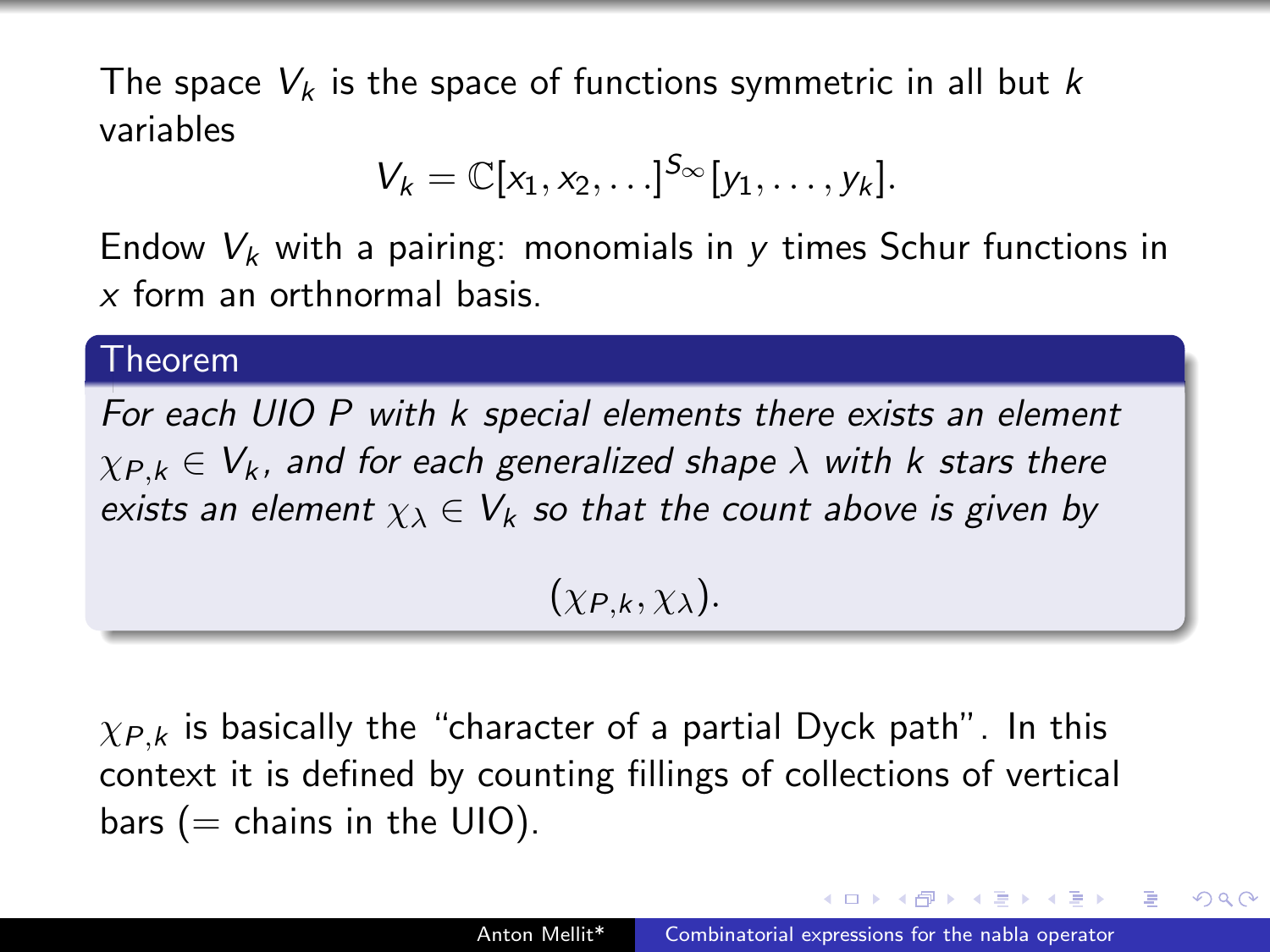# From  $V_k$  back to (another) Sym

$$
Sym \xrightarrow{\text{generalization}} V_k \xrightarrow{\text{projection}} \mathbb{C}[y_1, \dots, y_k] \xrightarrow{\text{symmetrization}}
$$
\n
$$
Corresponds to
$$
\n
$$
shapes \xrightarrow{\text{generalization}} \text{generalized shapes} \xrightarrow{\text{specialization}} \text{special shape}
$$
\n
$$
contents \xrightarrow{\text{generalization}} \text{UIOs} \xrightarrow{\text{specialization}} \text{connected UIOs}
$$

#### **Definition**

A generalized shape is special if every row begins with a star. A UIO is *connected* if the attack graph is connected.

 $QQ$ 

医阿里氏阿里氏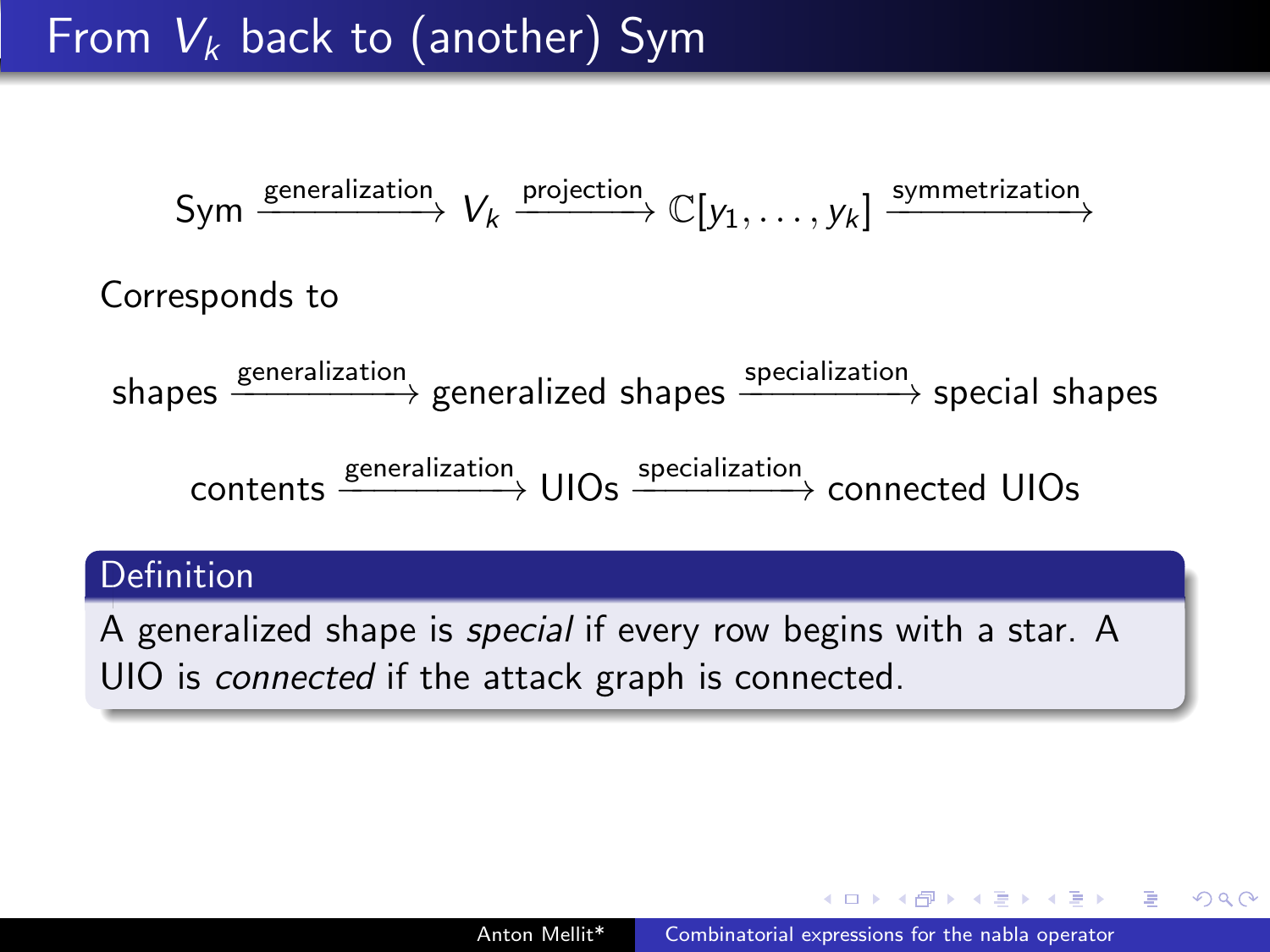# From  $V_k$  back to (another) Sym

$$
Sym \xrightarrow{\text{generalization}} V_k \xrightarrow{\text{projection}} \mathbb{C}[y_1, \dots, y_k] \xrightarrow{\text{symmetrization}}
$$
\n
$$
Corresponds to
$$
\n
$$
shapes \xrightarrow{\text{generalization}} \text{generalized shapes} \xrightarrow{\text{specialization}} \text{special shape}
$$
\n
$$
contents \xrightarrow{\text{generalization}} \text{UIOs} \xrightarrow{\text{specialization}} \text{connected UIOs}
$$

#### **Definition**

A generalized shape is special if every row begins with a star. A UIO is *connected* if the attack graph is connected.

We have two symmetric functions: Shareshian-Wachs's  $\chi_{P}$ , and a new function  $\chi_{P,k}'$ .

 $\mathcal{A} \ \overline{\mathcal{B}} \ \rightarrow \ \mathcal{A} \ \overline{\mathcal{B}} \ \rightarrow$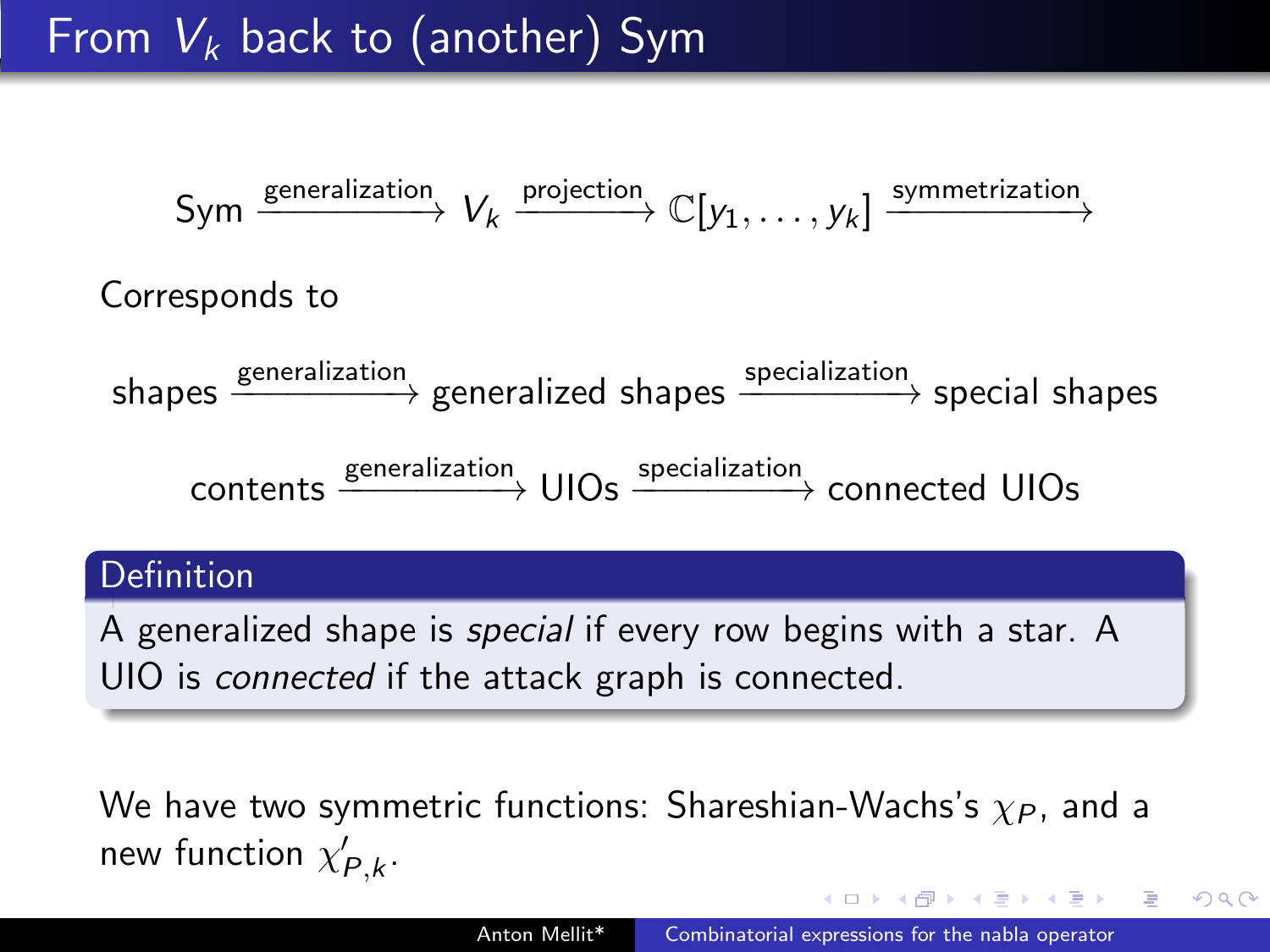### $\overline{\phantom{a}^* \phantom{a}}$   $\overline{\phantom{a}^* \phantom{a}}$   $\overline{\phantom{a}^* \phantom{a}}$   $\overline{\phantom{a}^* \phantom{a}}$   $\overline{\phantom{a}^* \phantom{a}}$   $\overline{\phantom{a}^* \phantom{a}}$   $\overline{\phantom{a}^* \phantom{a}}$   $\overline{\phantom{a}^* \phantom{a}}$   $\overline{\phantom{a}^* \phantom{a}}$   $\overline{\phantom{a}^* \phantom{a}}$   $\overline{\phantom{a}^* \phantom{a}}$

certain modified Hall-Littlewood polynomial.

 $\sim$   $\sim$ 

 $\triangleright$  and  $\equiv$   $\triangleright$  and  $\equiv$   $\triangleright$ 

 $299$ 

э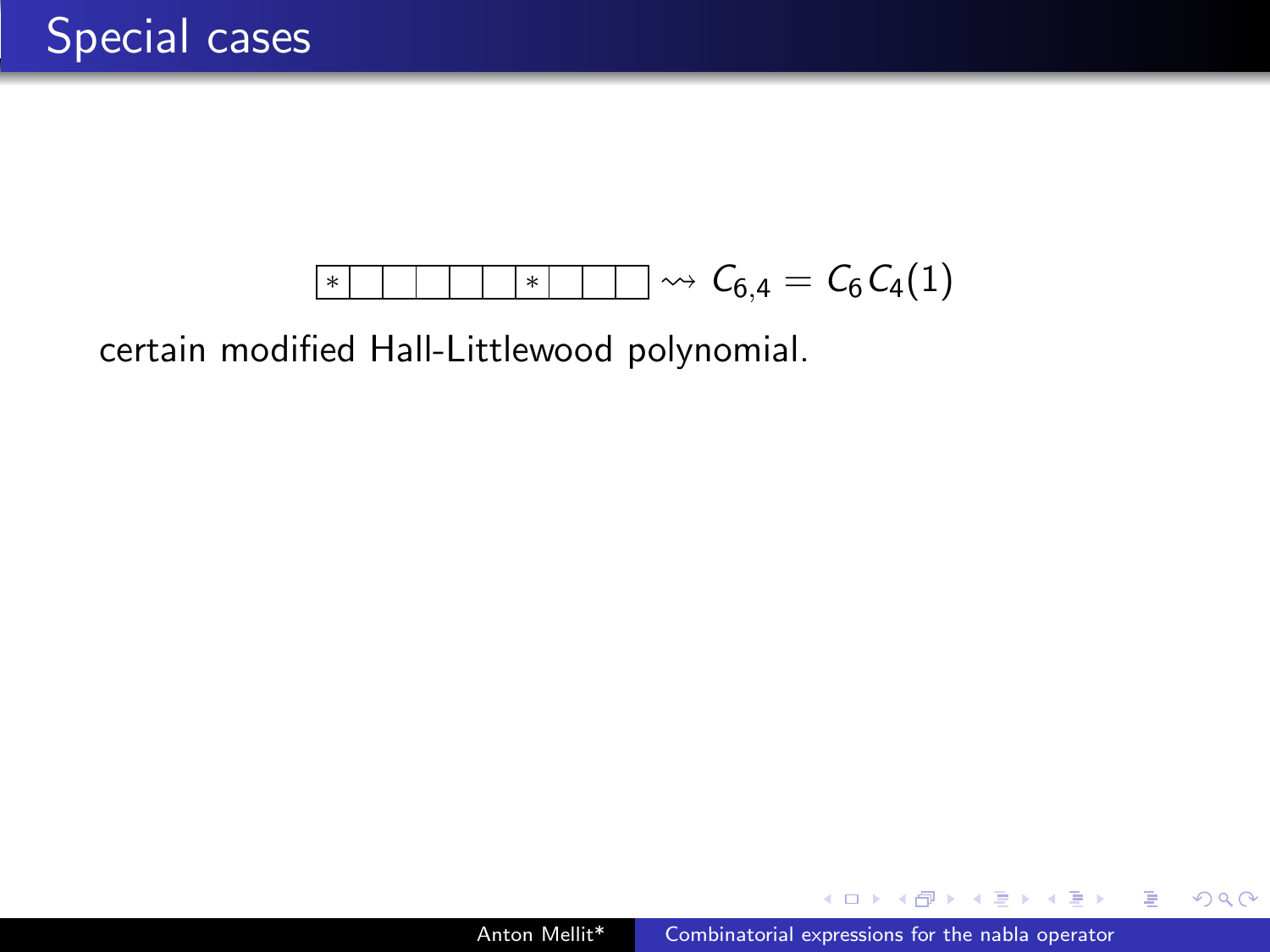

certain modified Hall-Littlewood polynomial.



The row lengths turn into the hook lengths of the main diagonal.

 $\alpha$  . The  $\alpha$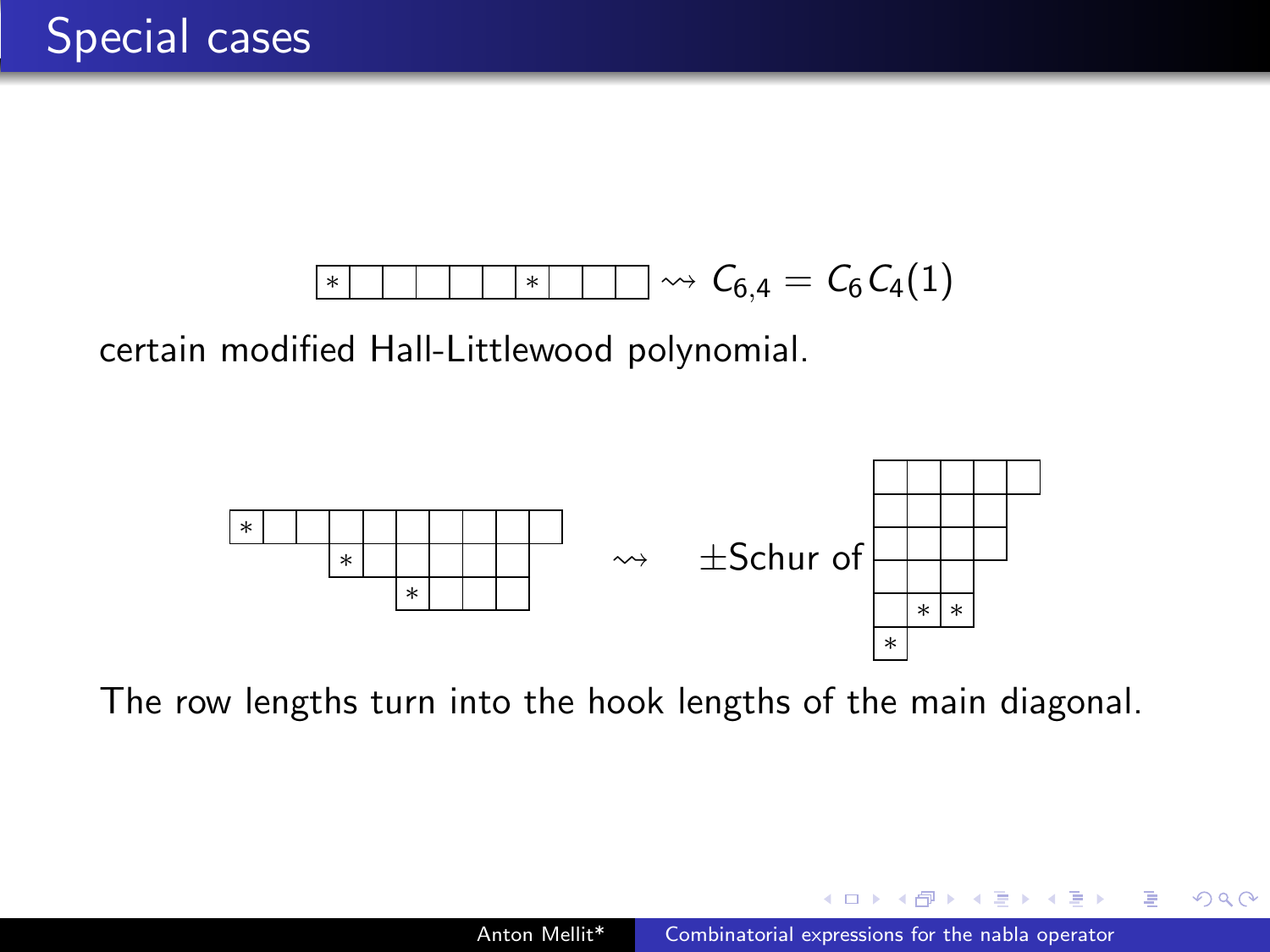#### Theorem

If some enumeration of Dyck paths/parking functions/UIOs is given by scalar products  $(f, C_{\alpha})$  for some  $f \in Sym$ , then the corresponding enumeration of nested Dyck paths/parking functions/P-tableaux is given by the scalar products  $(f, \pm s_\lambda)$ .

 $\triangleright$  and  $\equiv$   $\triangleright$  and  $\equiv$   $\triangleright$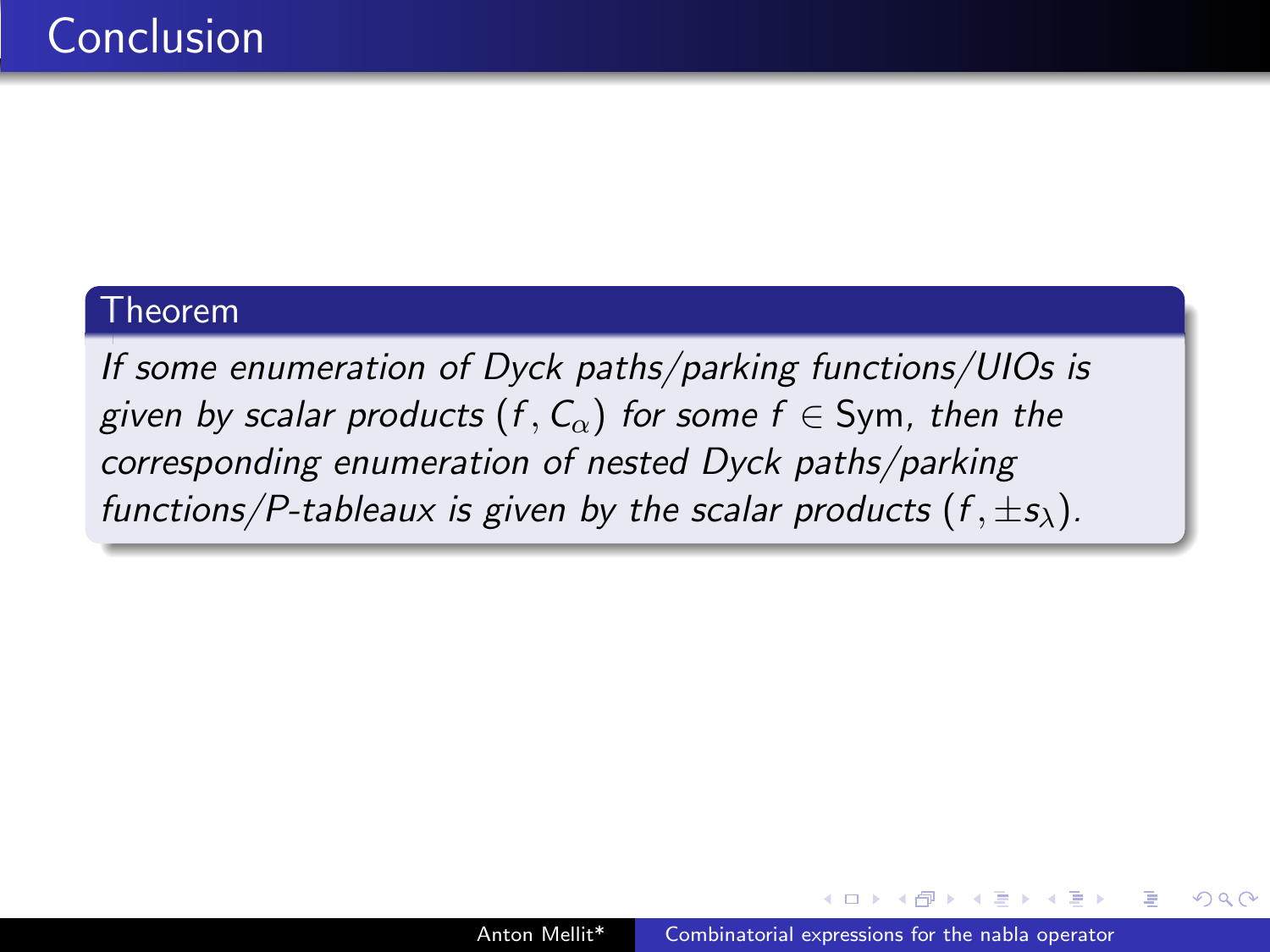## Shuffle conjecture

$$
\nabla \widetilde{H}_{\lambda}[X; q, t] = q^{\sum a_i} t^{\sum \ell_i} \widetilde{H}_{\lambda}[X; q, t]
$$

Expanding  $\nabla f$  leads to sums of rational functions (like in Eugene's talk)

 $2Q$ 

化重 的现在  $\equiv$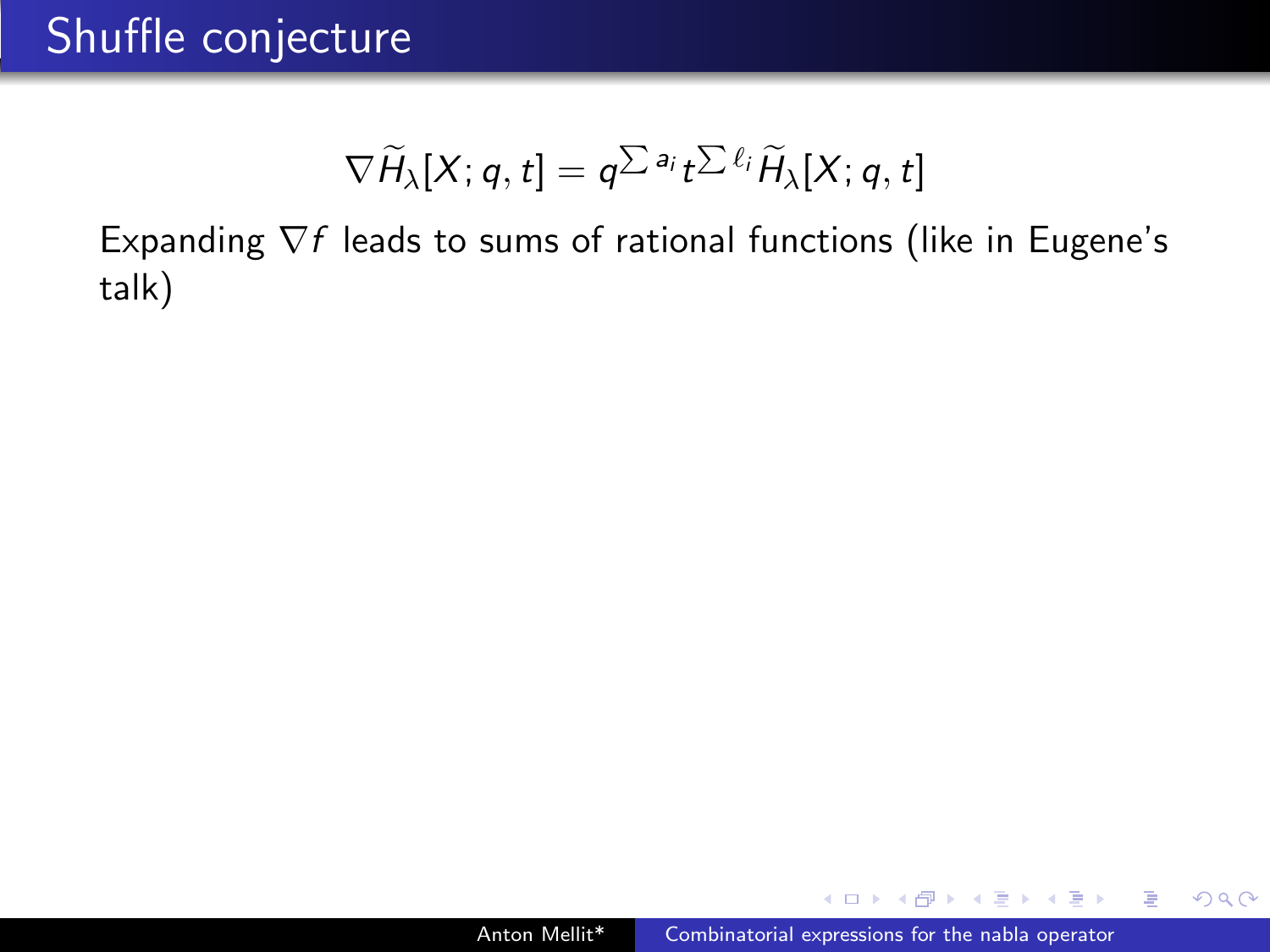$$
\nabla \widetilde{H}_{\lambda}[X; q, t] = q^{\sum a_i} t^{\sum \ell_i} \widetilde{H}_{\lambda}[X; q, t]
$$

Expanding  $\nabla f$  leads to sums of rational functions (like in Eugene's talk)

But we know that the denominators always cancel out, and sometimes  $\nabla f$  is even positive!

医骨盆 医骨

つへへ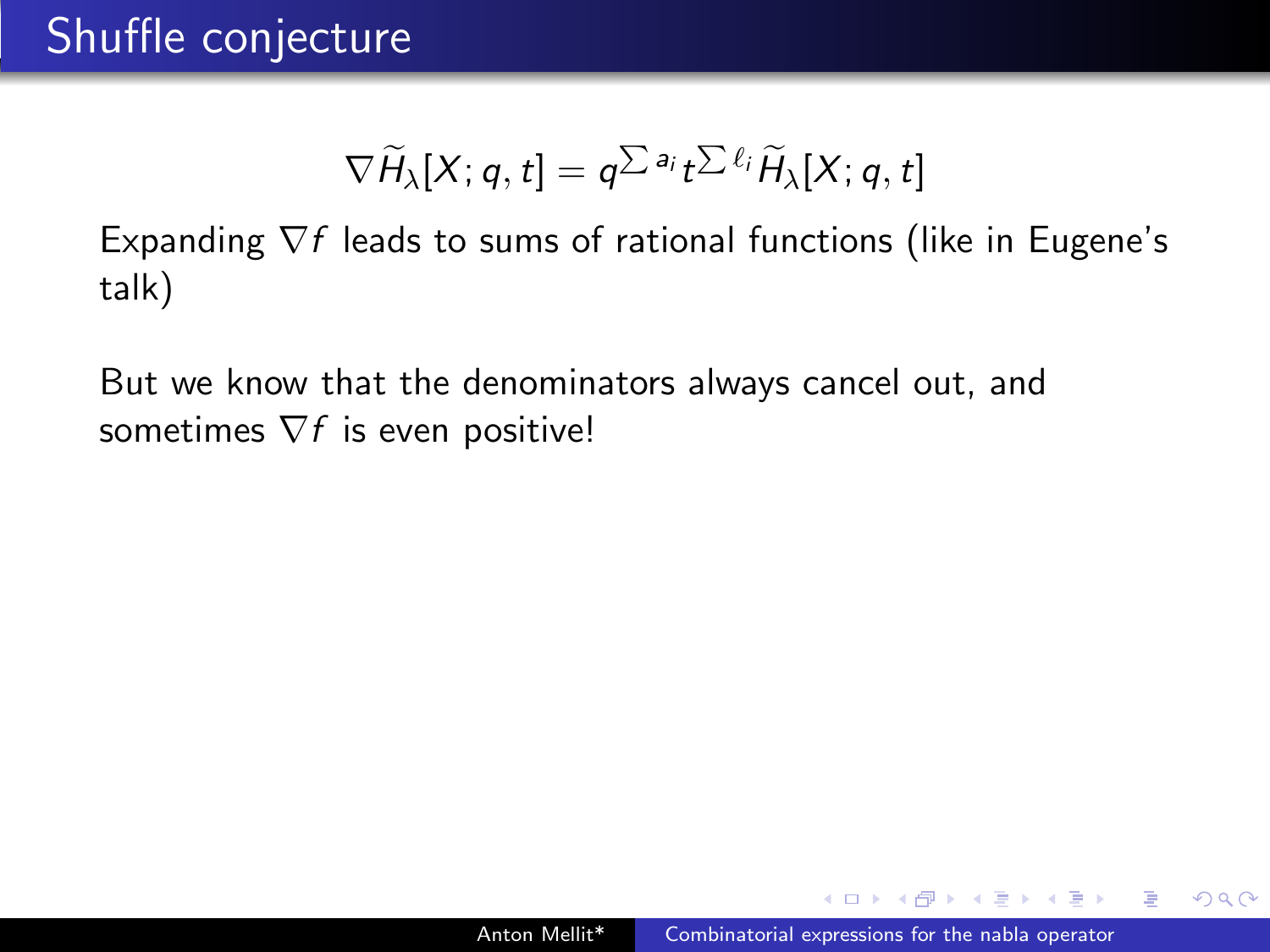$$
\nabla \widetilde{H}_{\lambda}[X; q, t] = q^{\sum a_i} t^{\sum \ell_i} \widetilde{H}_{\lambda}[X; q, t]
$$

Expanding  $\nabla f$  leads to sums of rational functions (like in Eugene's talk)

But we know that the denominators always cancel out, and sometimes  $\nabla f$  is even positive!

compositional shuffle conjecture [HHLRU], shuffle theorem [CM]

 $\nabla e_n$  = enumeration over parking functions

Parking function  $=$  Dyck path+labeling of vertical steps

$$
e_n = \sum_{\alpha} C_{\alpha}, \qquad \nabla C_{\alpha} = \text{paths have prescribed touch points}
$$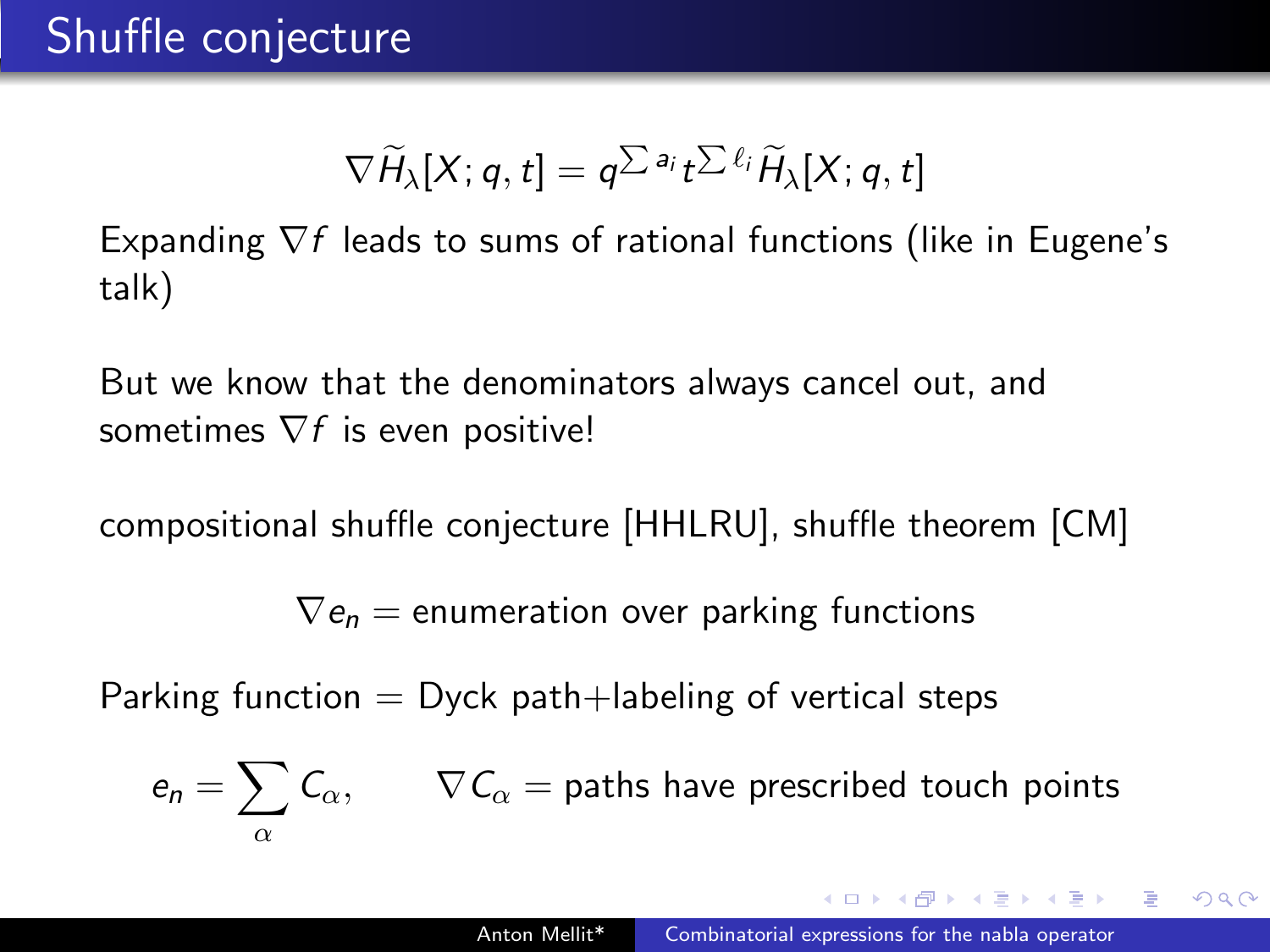$\nabla s_\lambda$  = enumeration over nested parking functions

**The South Book** 

 $\Omega$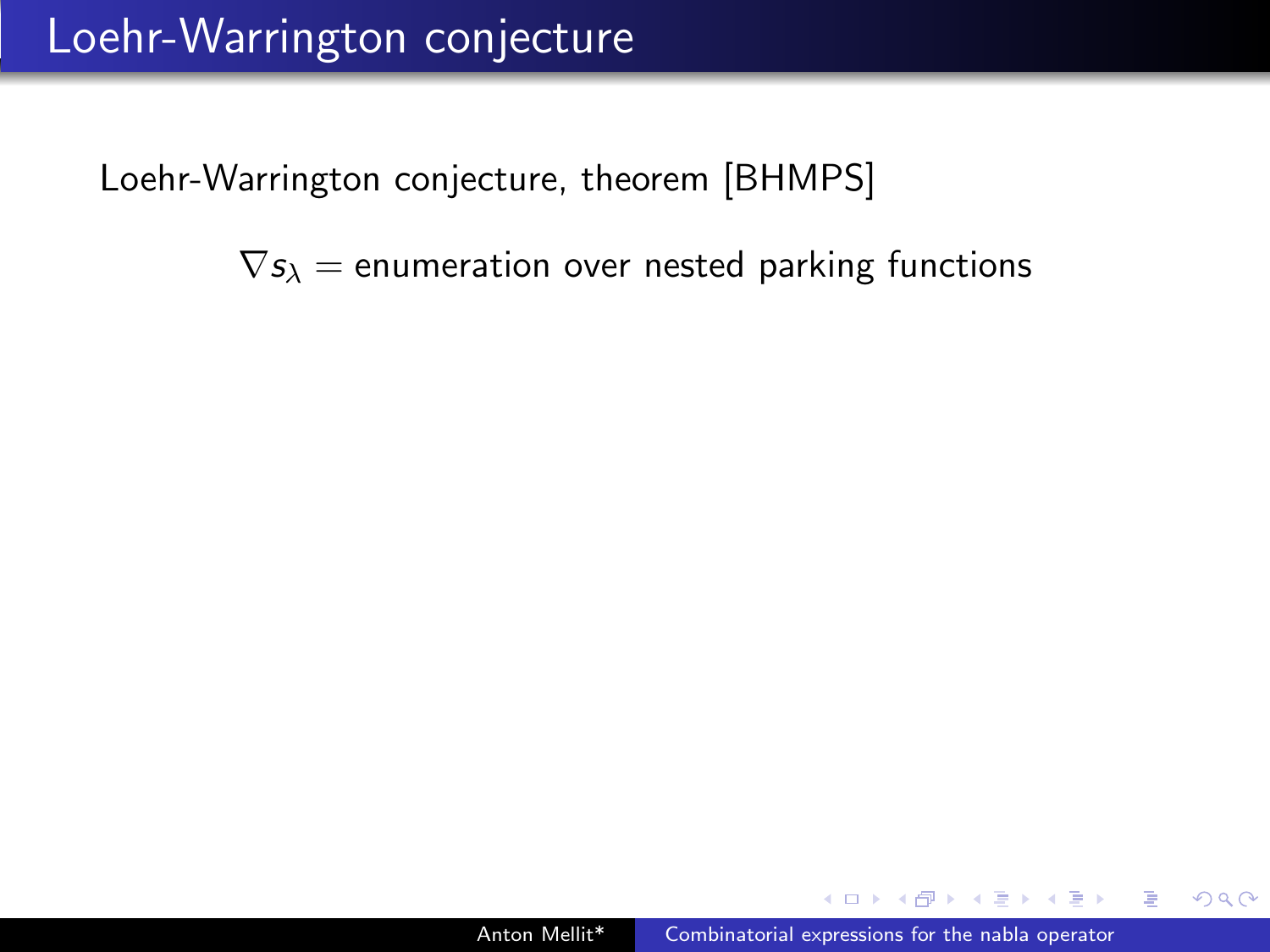$\nabla s_\lambda$  = enumeration over nested parking functions

Move nabla to the right

 $(\nabla f, h_\mu) = (f, \nabla^* h_\mu).$ 

a mara a mara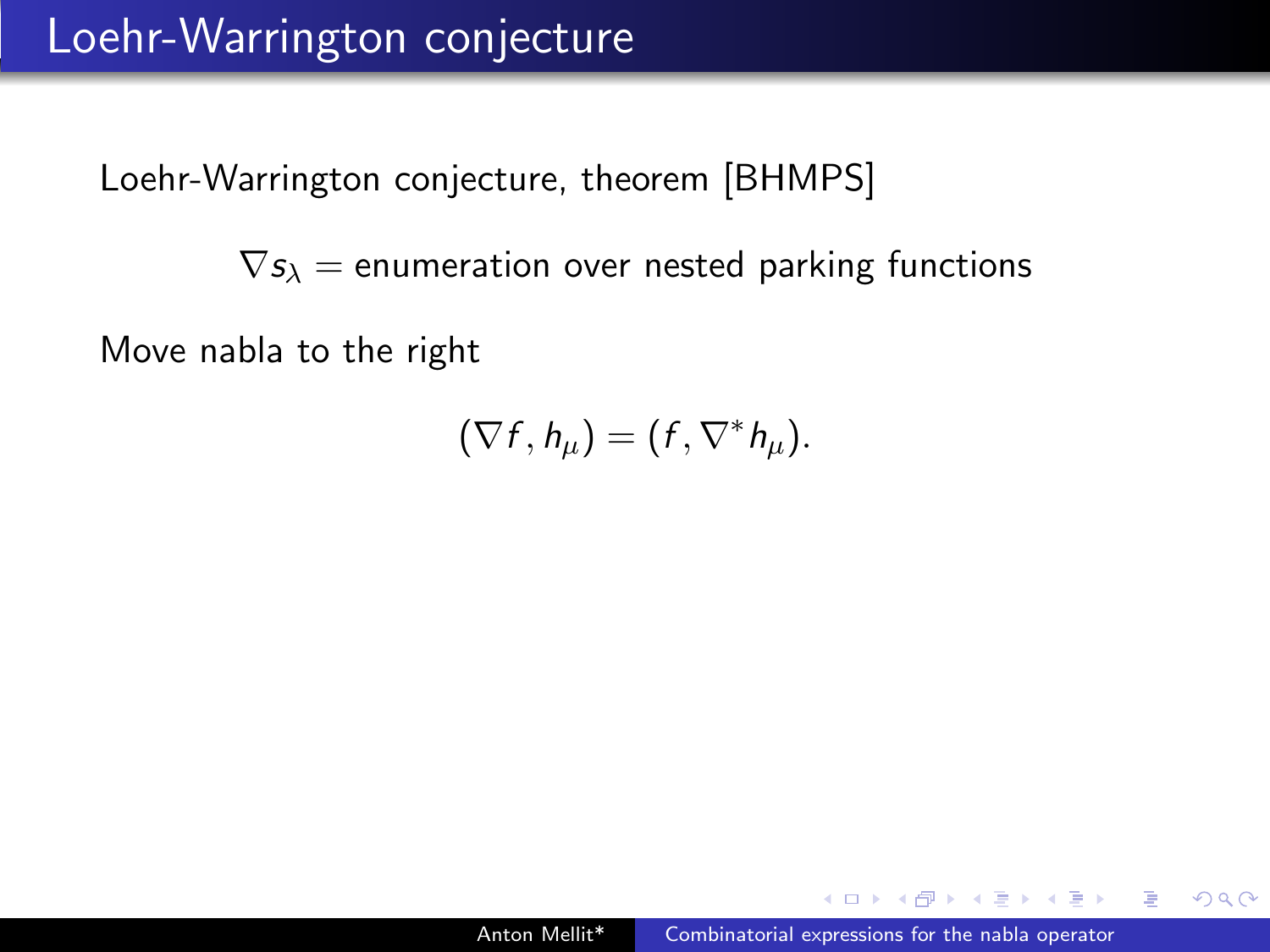$\nabla s_\lambda$  = enumeration over nested parking functions

Move nabla to the right

$$
(\nabla f, h_\mu) = (f, \nabla^* h_\mu).
$$

So both conjectures are equivalent to the statement

$$
\nabla^* h_\mu = \text{weighted sum of } \chi_P' \text{ over UIOs P.}
$$

 $\Omega$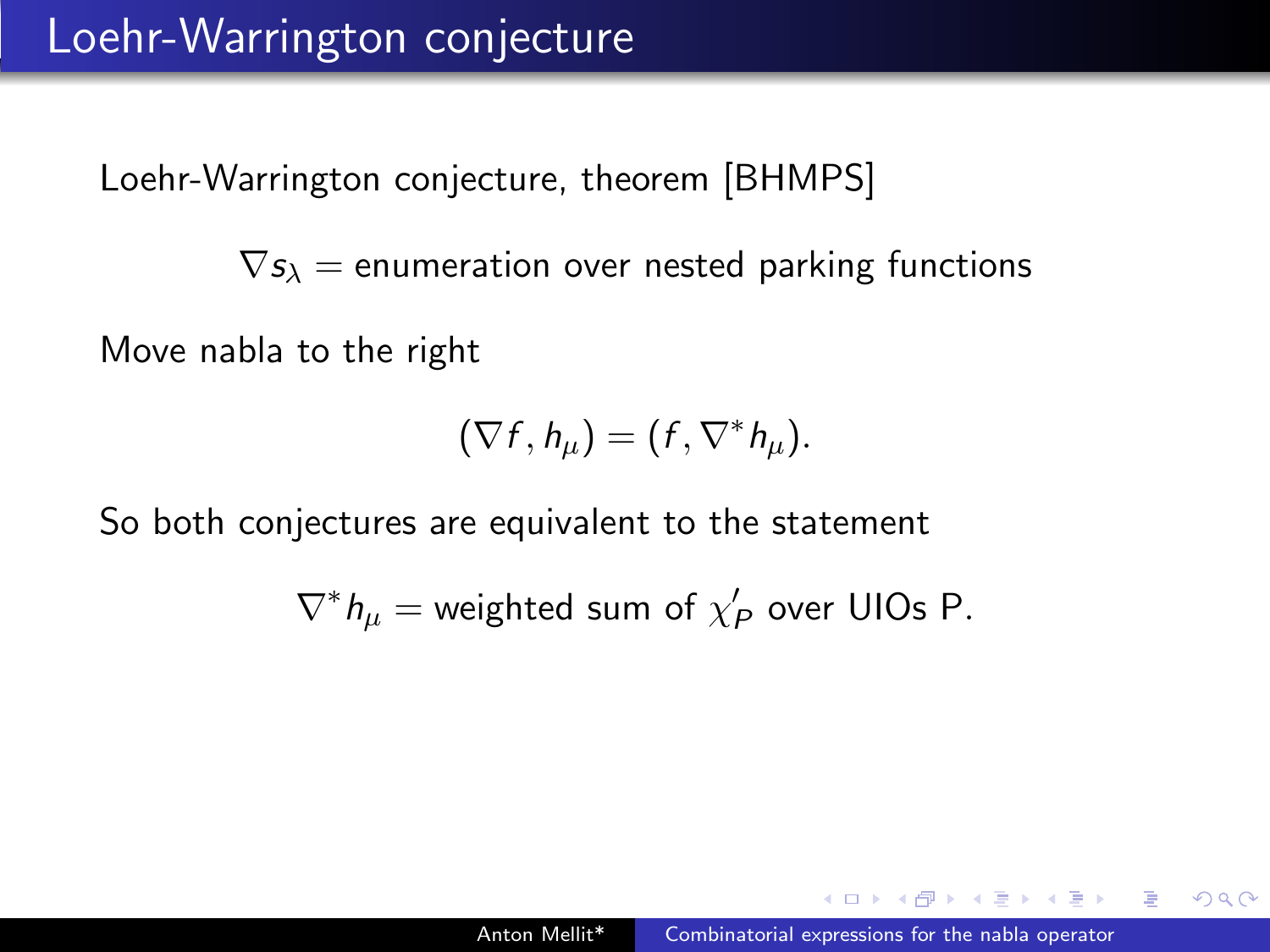$\nabla s_\lambda$  = enumeration over nested parking functions

Move nabla to the right

$$
(\nabla f, h_\mu) = (f, \nabla^* h_\mu).
$$

So both conjectures are equivalent to the statement

$$
\nabla^* h_\mu = \text{weighted sum of } \chi_P' \text{ over UIOs P.}
$$

In fact we have UIOs the submultisets of  $\mathbb{Z}_{\leq 0}$ ,  $a \succ b$  if  $a \geq b + n$ . Each  $-a$  is weighted by  $t^{\lfloor \frac{a}{n} \rfloor}$ .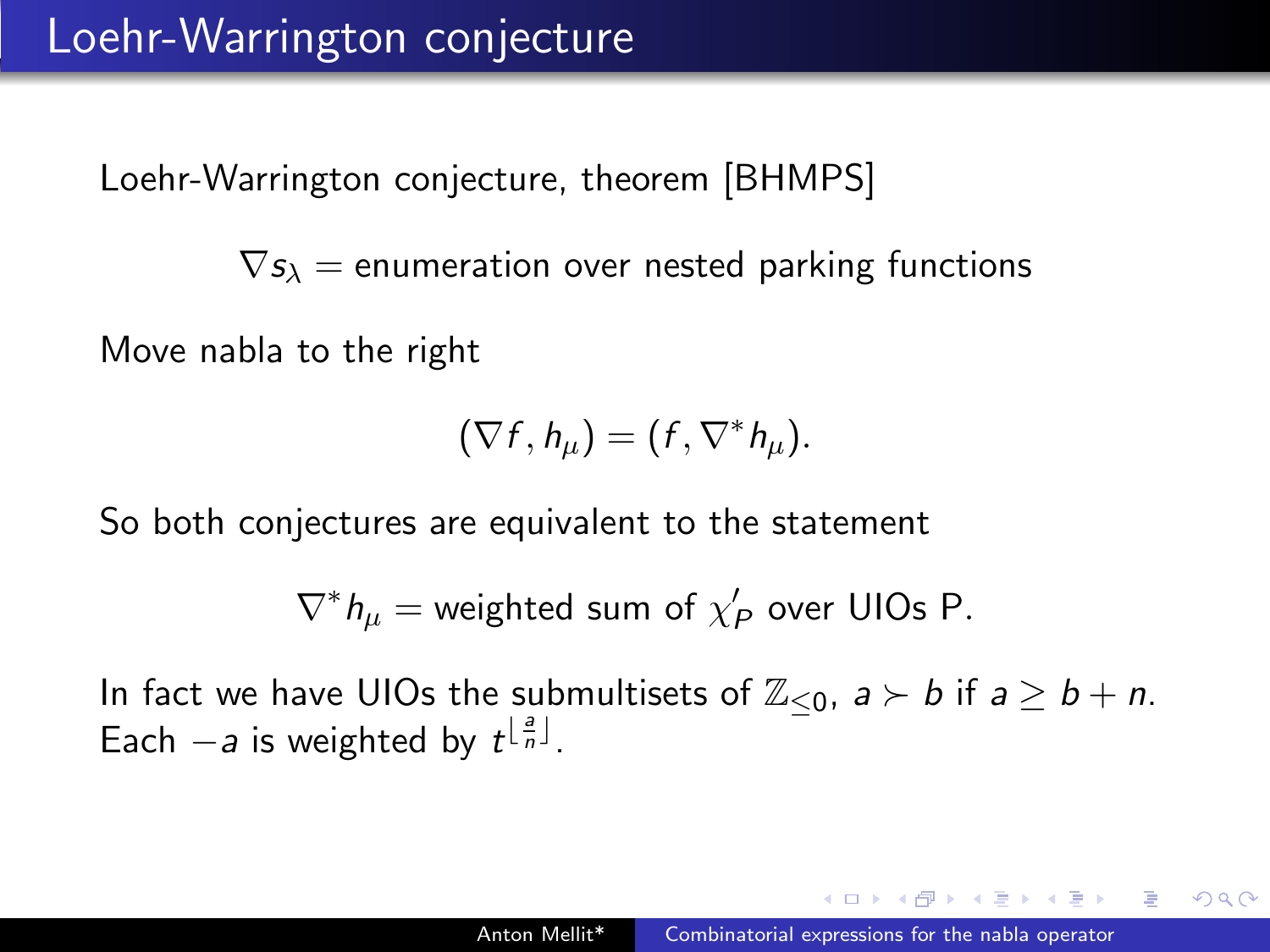$\nabla s_\lambda$  = enumeration over nested parking functions

Move nabla to the right

$$
(\nabla f, h_\mu) = (f, \nabla^* h_\mu).
$$

So both conjectures are equivalent to the statement

$$
\nabla^* h_\mu = \text{weighted sum of } \chi_P' \text{ over UIOs P.}
$$

In fact we have UIOs the submultisets of  $\mathbb{Z}_{\leq 0}$ ,  $a \succ b$  if  $a \geq b + n$ . Each  $-a$  is weighted by  $t^{\lfloor \frac{a}{n} \rfloor}$ . Also works for  $\nabla^k$ , and seems to work in the rational case.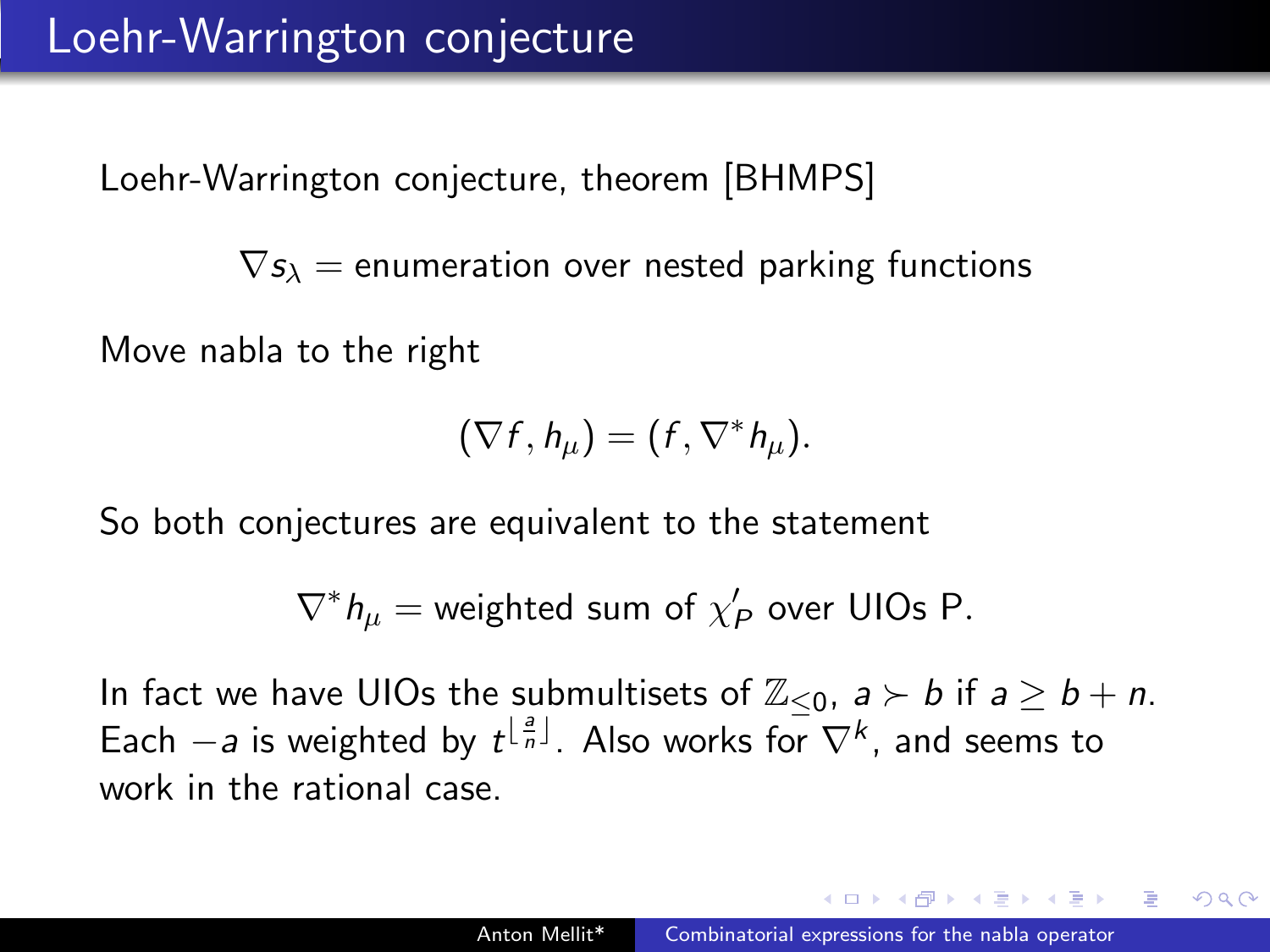$\sim$   $\sim$ 

医阿里氏阿里氏

 $299$ 

э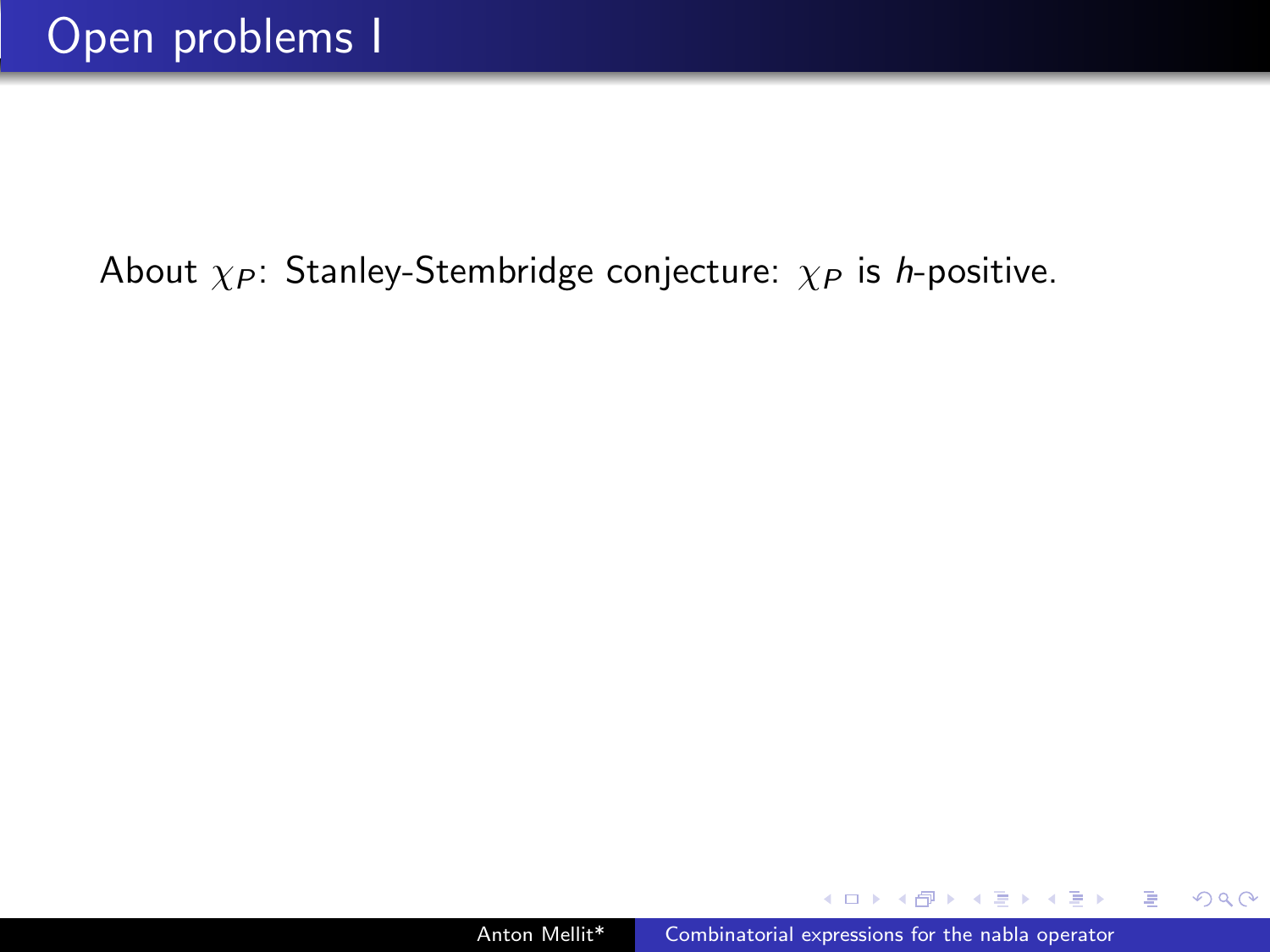Jeu-de-Taquin on P-tableaux would prove it.

 $QQ$ 

化重复化重复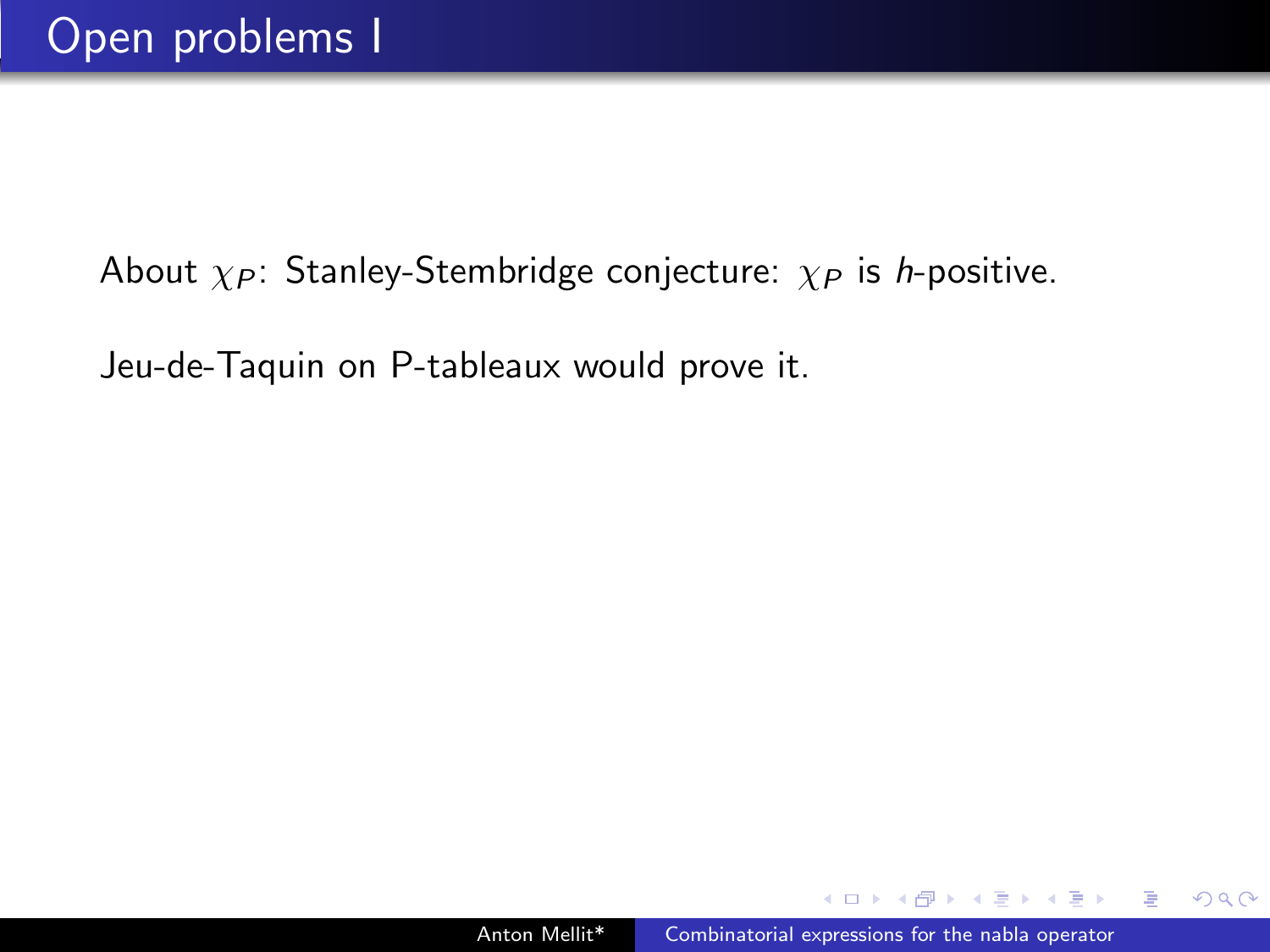Jeu-de-Taquin on P-tableaux would prove it.

Shape — content duality: Zelevinsky's pictures would prove it.

 $QQ$ 

**ARABA**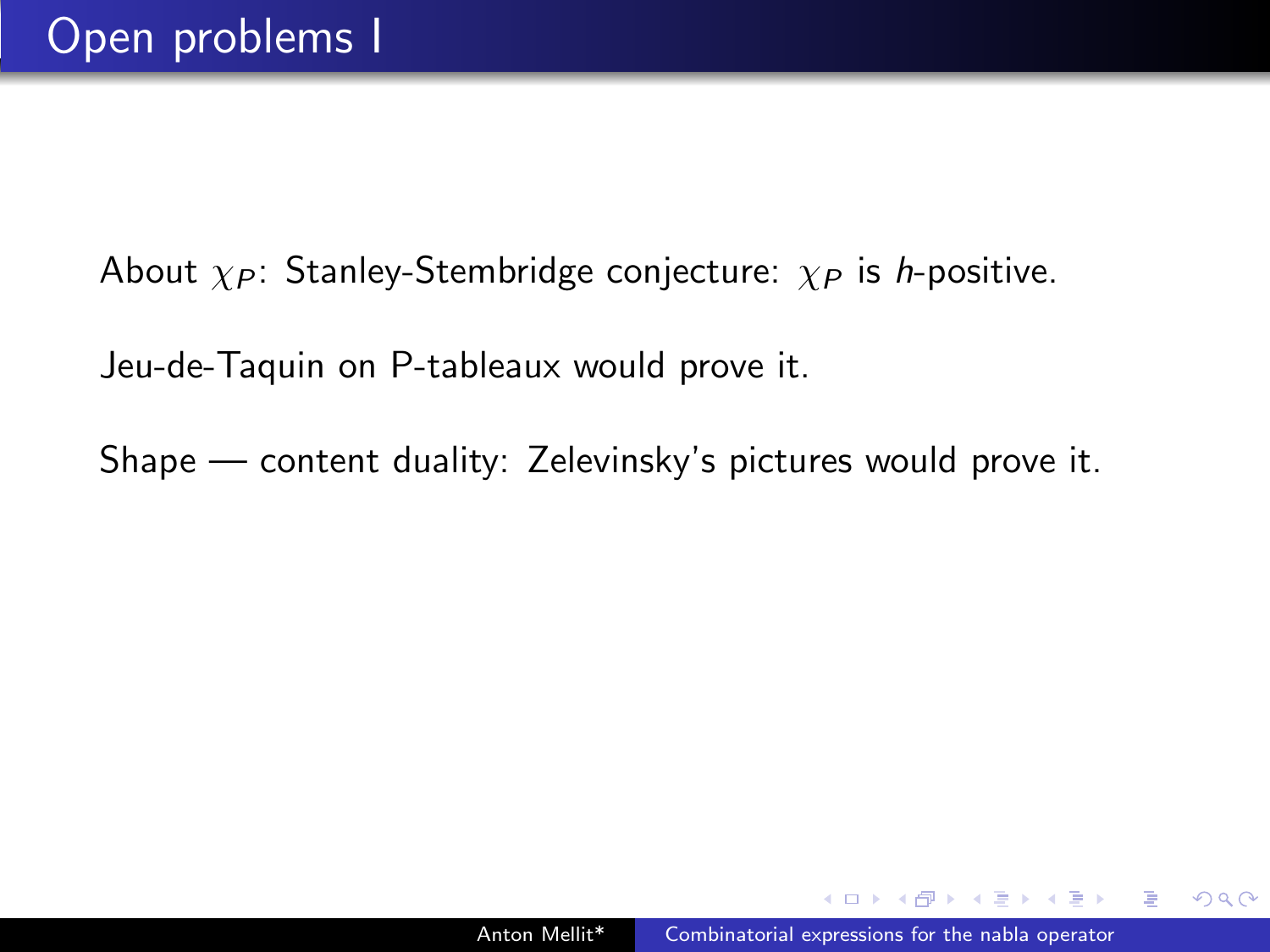Jeu-de-Taquin on P-tableaux would prove it.

Shape — content duality: Zelevinsky's pictures would prove it.

Are there some algebraic structures on P-tableaux, similar to the affine Hecke algebra representations with basis the usual skew tableaux?

つへへ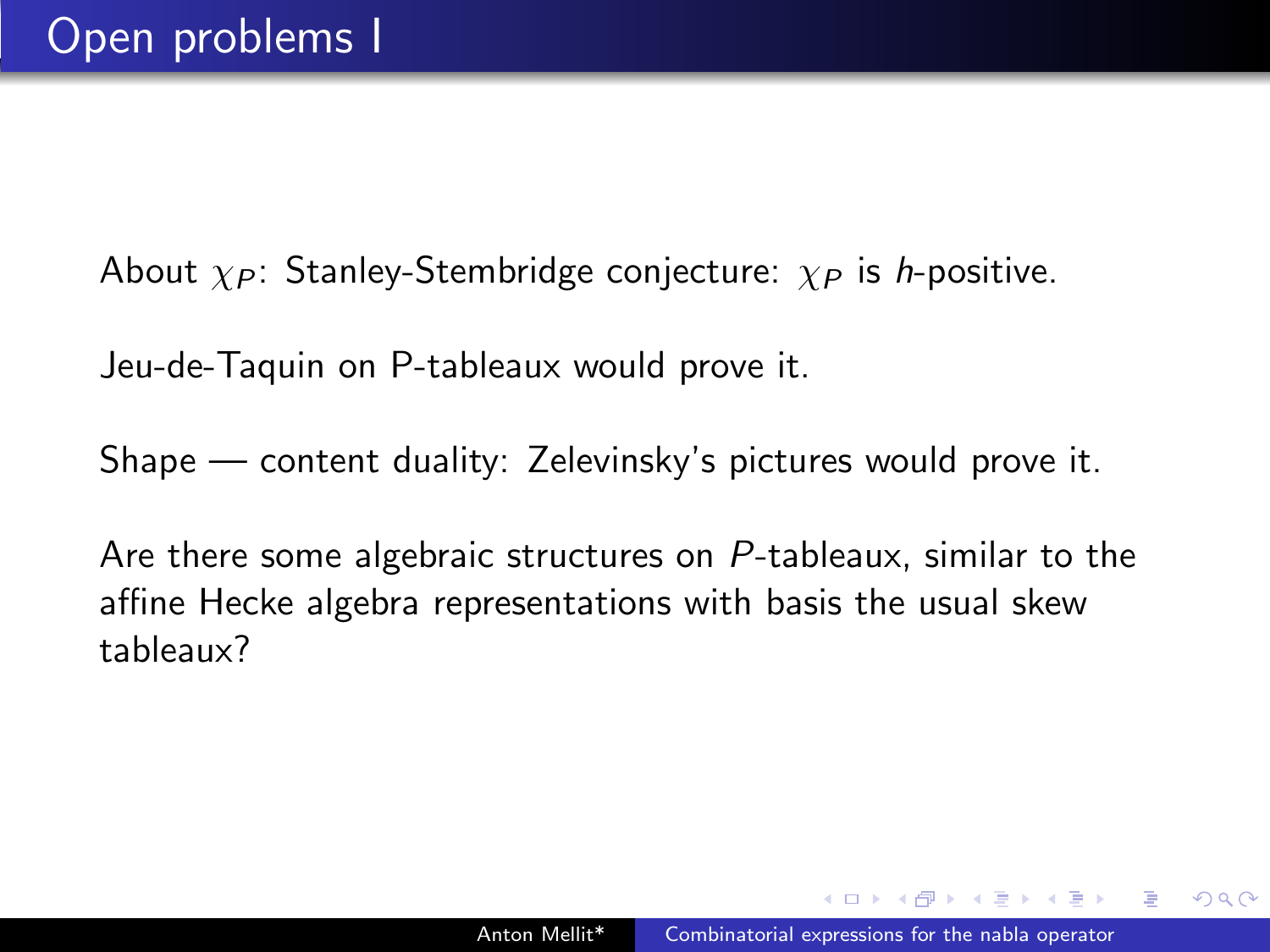About  $\chi'_P$ : It seems there is positivity involving canonical basis in the affine Hecke algebra. Polynomials in  $y_1, \ldots, y_k$  correspond to

AffHecke
$$
_k \cdot \sum_{\pi \in S_n} T_{\pi}
$$
.

 $\triangleright$  and  $\equiv$   $\triangleright$  and  $\equiv$   $\triangleright$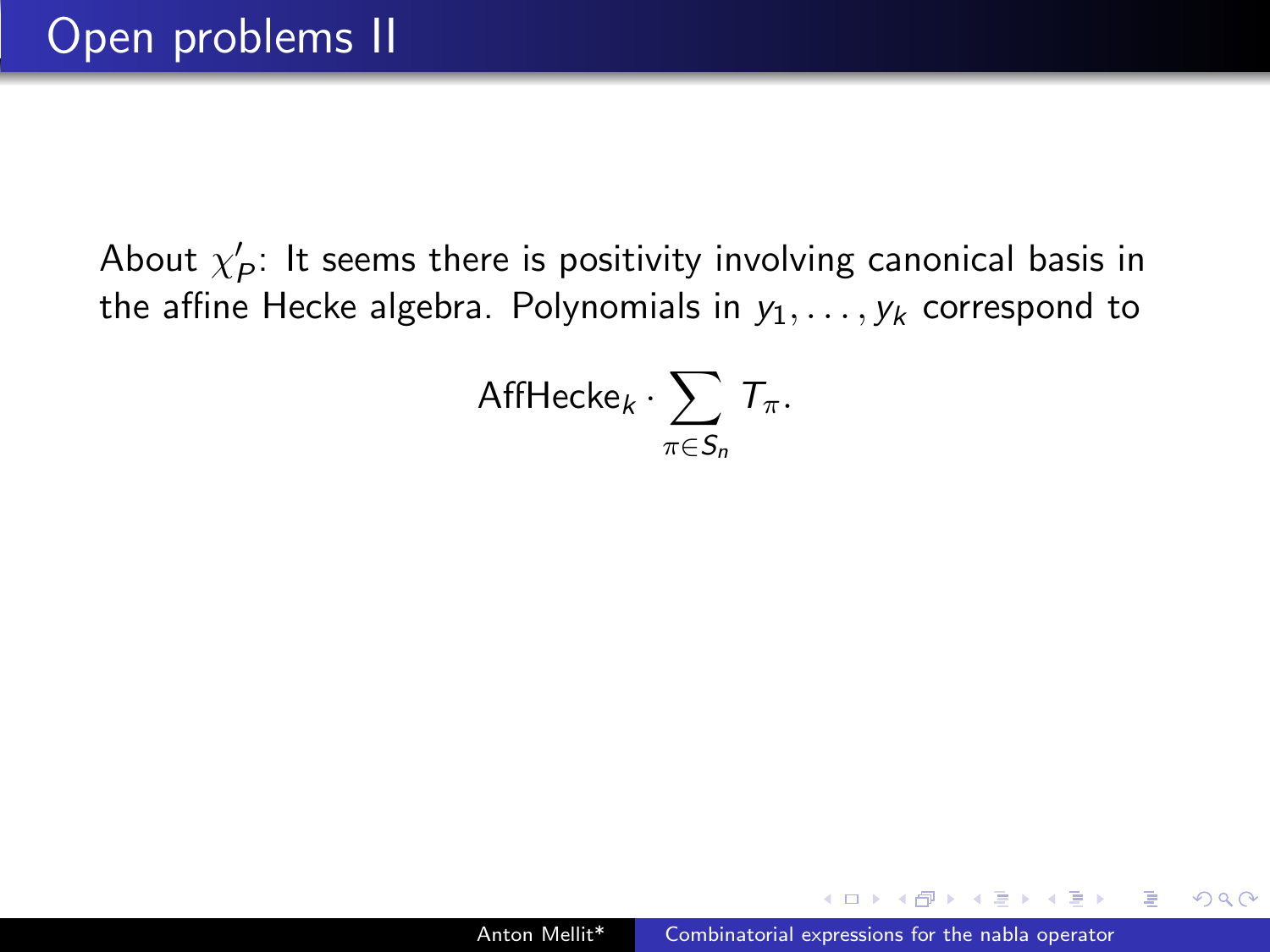About  $\chi'_P$ : It seems there is positivity involving canonical basis in the affine Hecke algebra. Polynomials in  $y_1, \ldots, y_k$  correspond to

AffHecke
$$
_k \cdot \sum_{\pi \in S_n} T_{\pi}
$$
.

Canonical basis in  $V_k$ ?

a mara a mara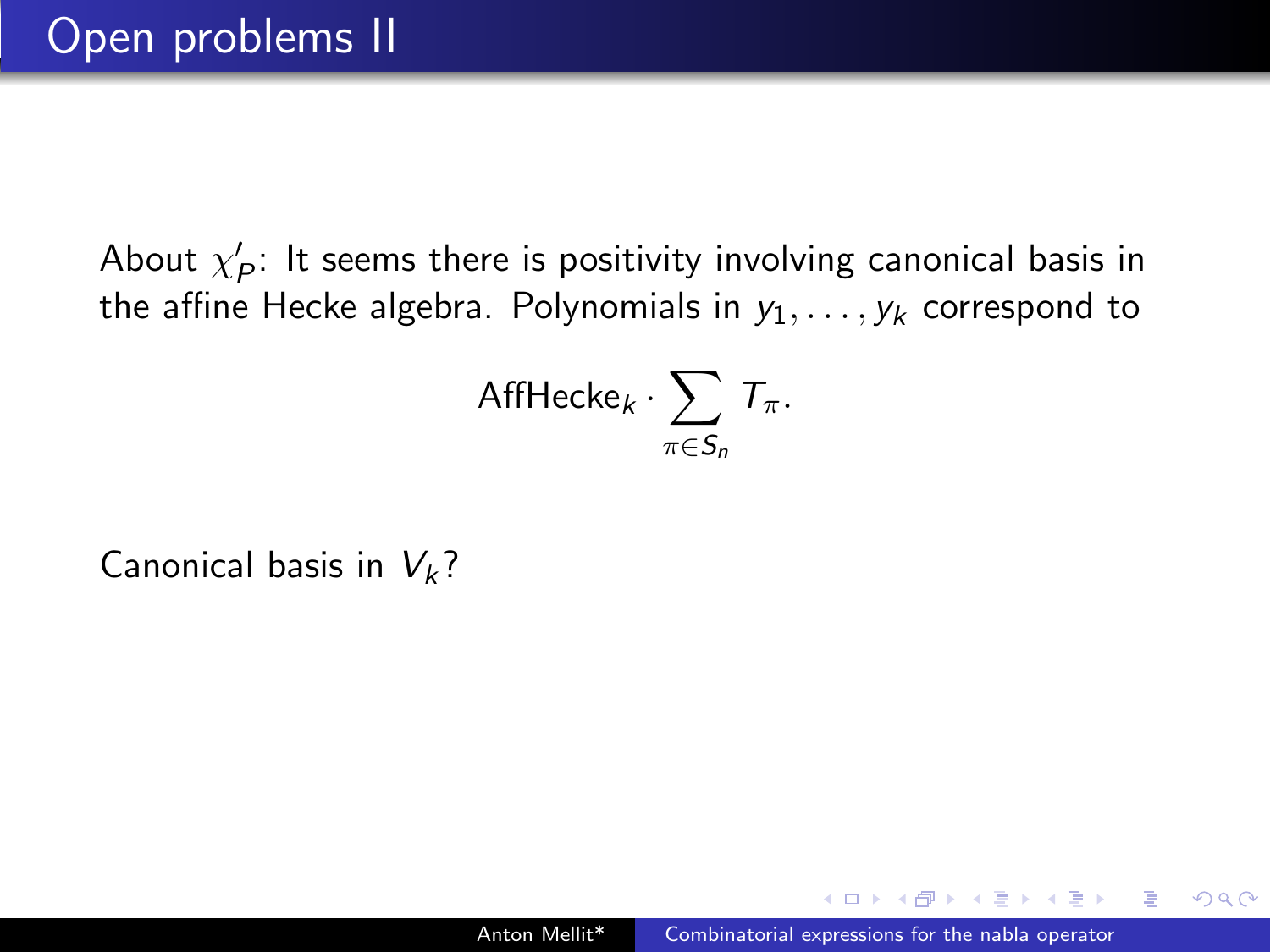About  $\chi'_P$ : It seems there is positivity involving canonical basis in the affine Hecke algebra. Polynomials in  $y_1, \ldots, y_k$  correspond to

AffHecke
$$
_k \cdot \sum_{\pi \in S_n} T_{\pi}
$$
.

Canonical basis in  $V_k$ ?

Why strange signed Schur positivity?

a mara a mara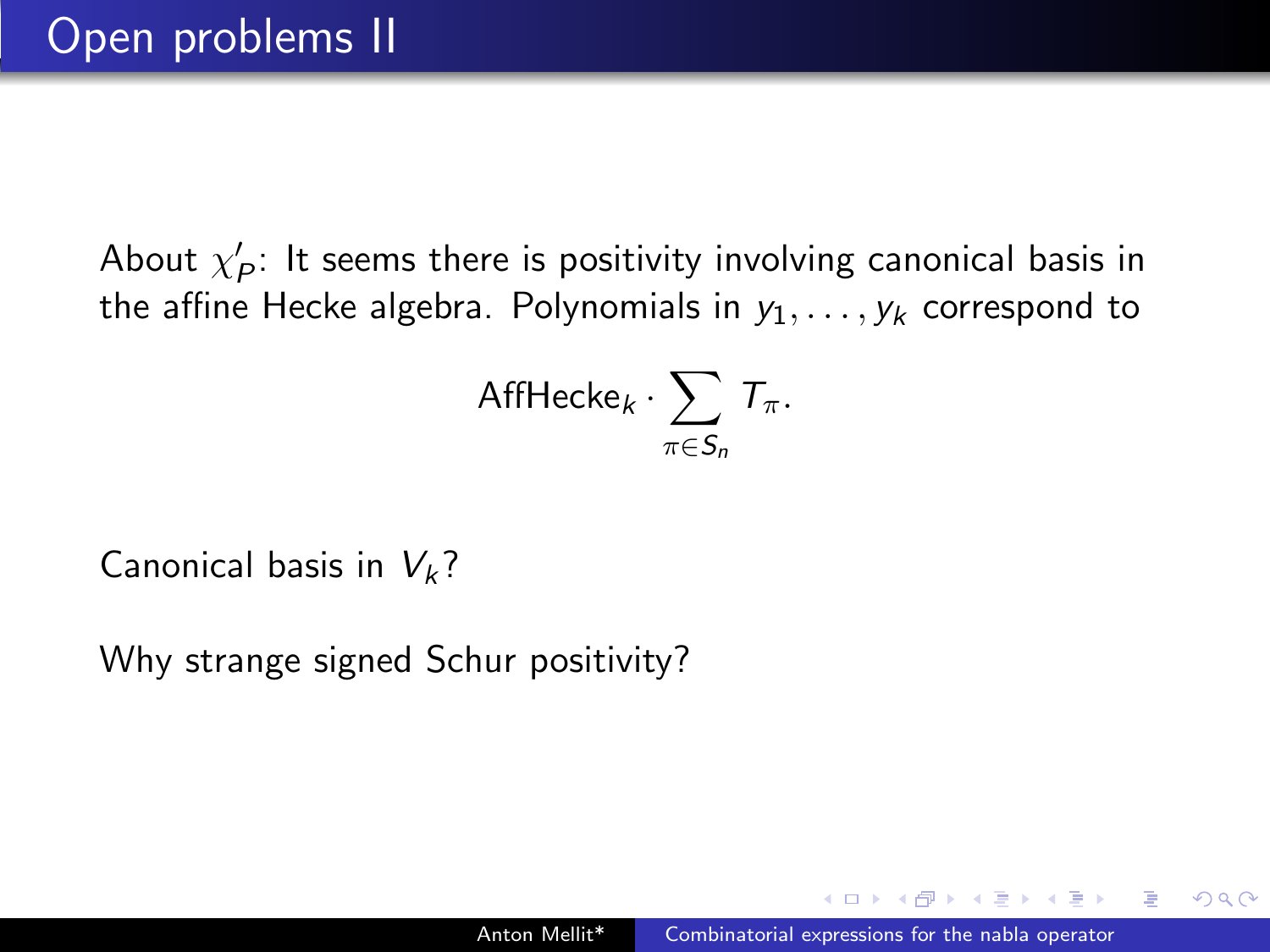$299$ 

化重复化重复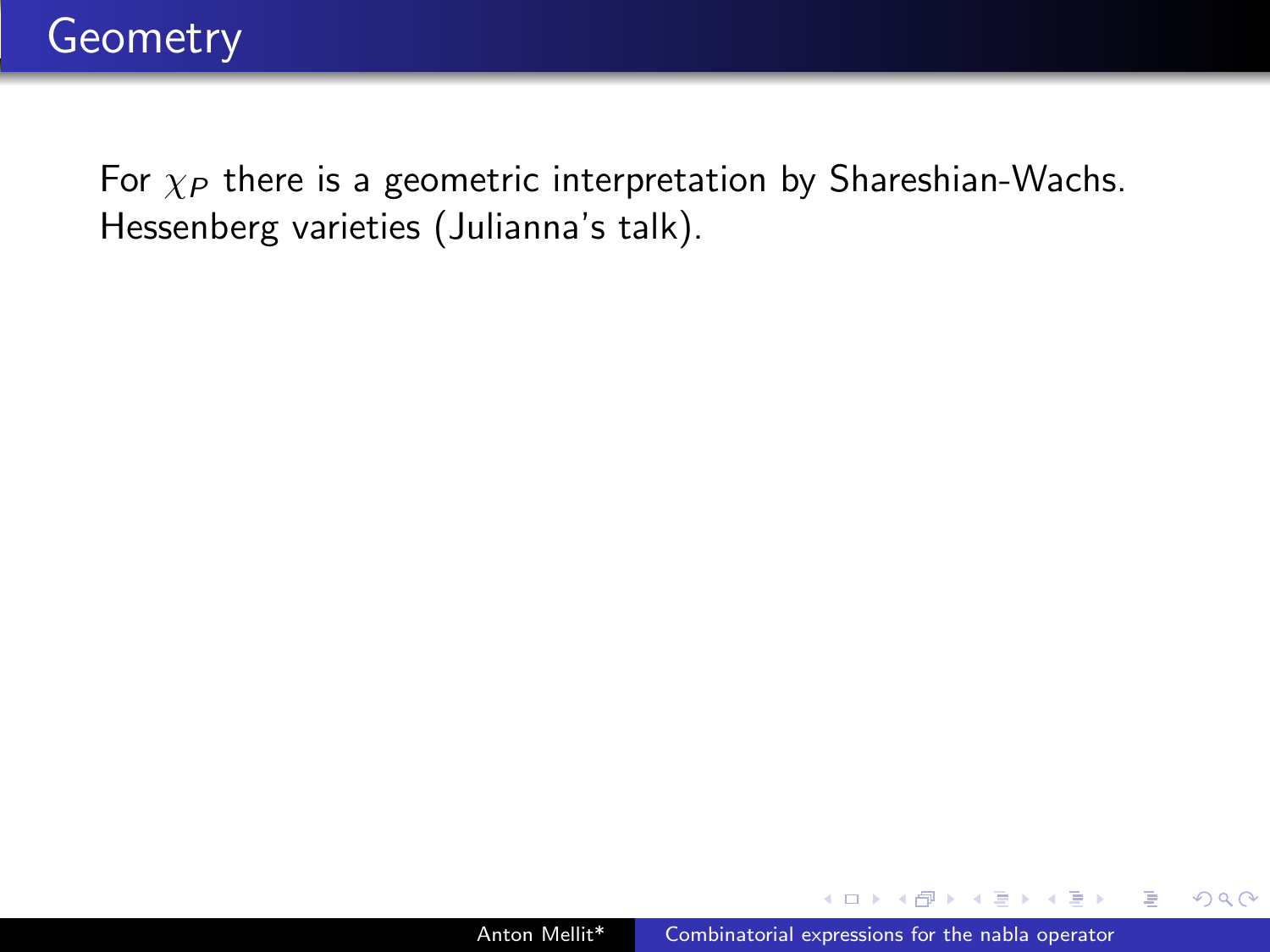Given P, k and a regular semisimple  $\gamma$  consider space of flags satisfying

$$
\bullet \ \gamma F_i \subset F_{h(i)}
$$

**2**  $F_{n-k}$  does not contain any coordinate line.

**NATION** 

 $\Omega$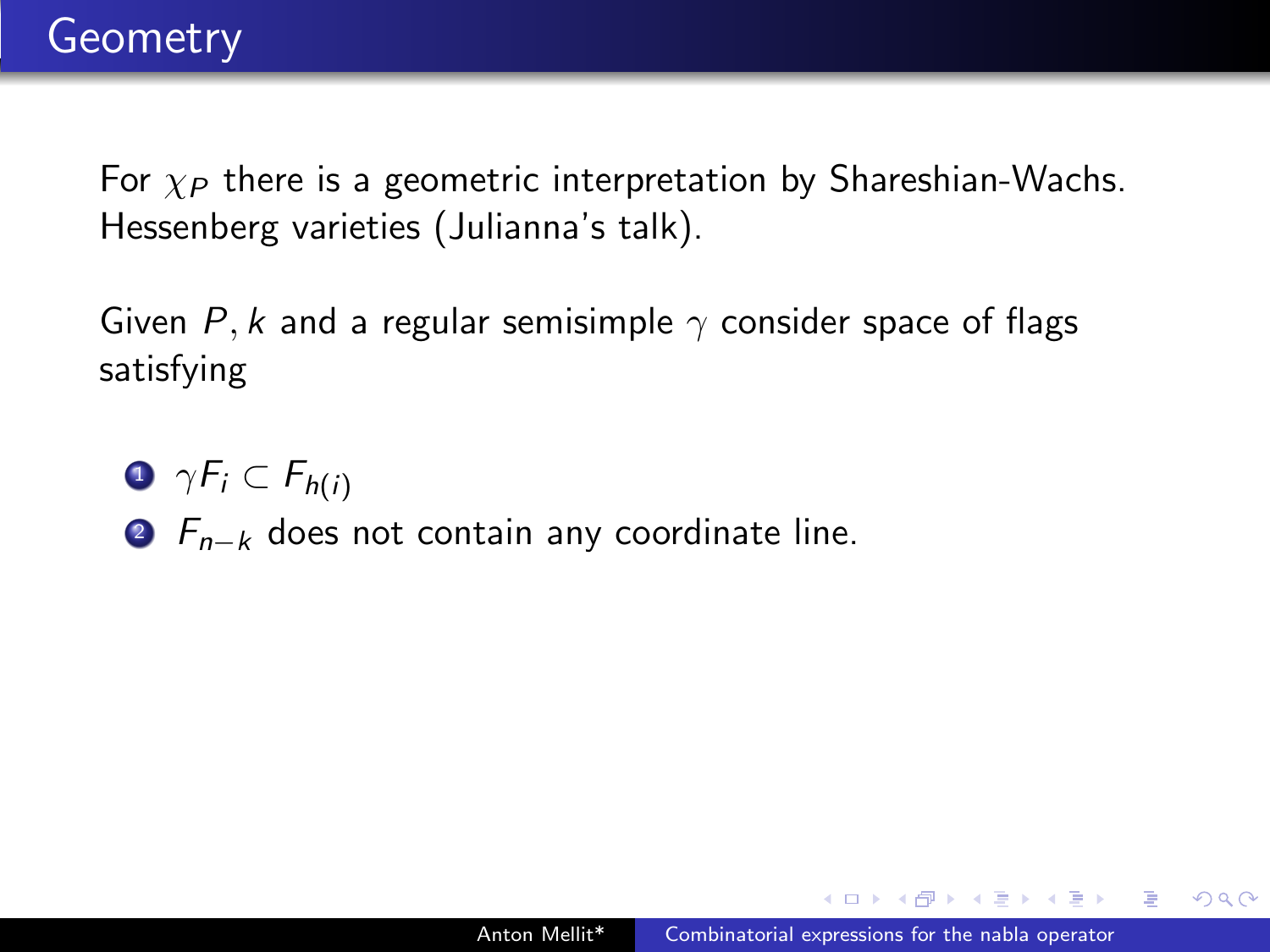Given P, k and a regular semisimple  $\gamma$  consider space of flags satisfying

- $\bullet \ \gamma F_i \subset F_{h(i)}$
- **2**  $F_{n-k}$  does not contain any coordinate line.

Example:  $\mathbb{P}^{n-1}$  without coordinate hyperplanes. Obtain  $(\mathbb{C}^*)^{n-1}$ , the cohomology is the exterior algebra.

 $\Omega$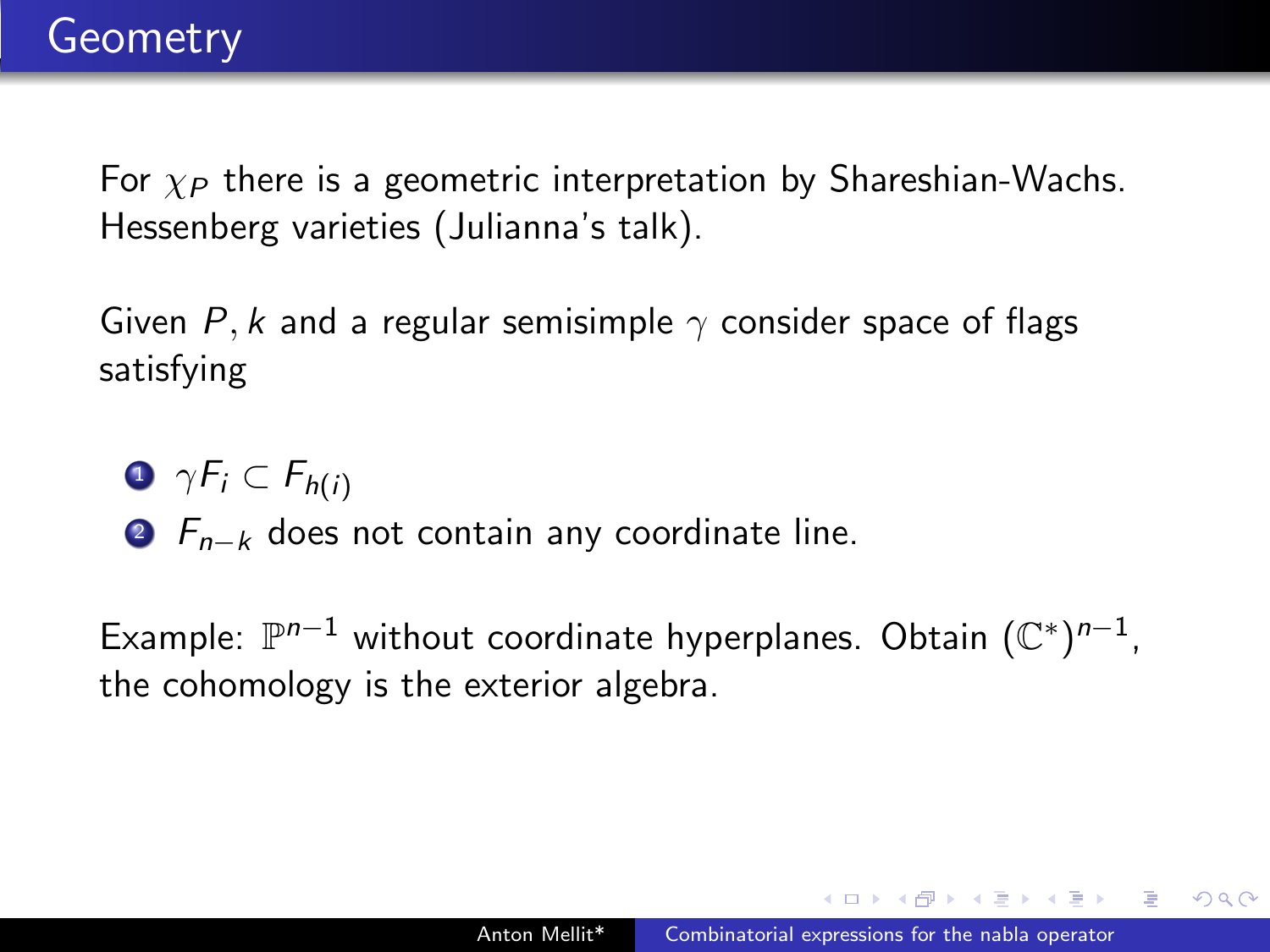Given P, k and a regular semisimple  $\gamma$  consider space of flags satisfying

 $\bullet \ \gamma F_i \subset F_{h(i)}$ 

**2**  $F_{n-k}$  does not contain any coordinate line.

Example:  $\mathbb{P}^{n-1}$  without coordinate hyperplanes. Obtain  $(\mathbb{C}^*)^{n-1}$ , the cohomology is the exterior algebra.

As  $S_n$ -rep we have  $H^i$  is the *i*-th hook.